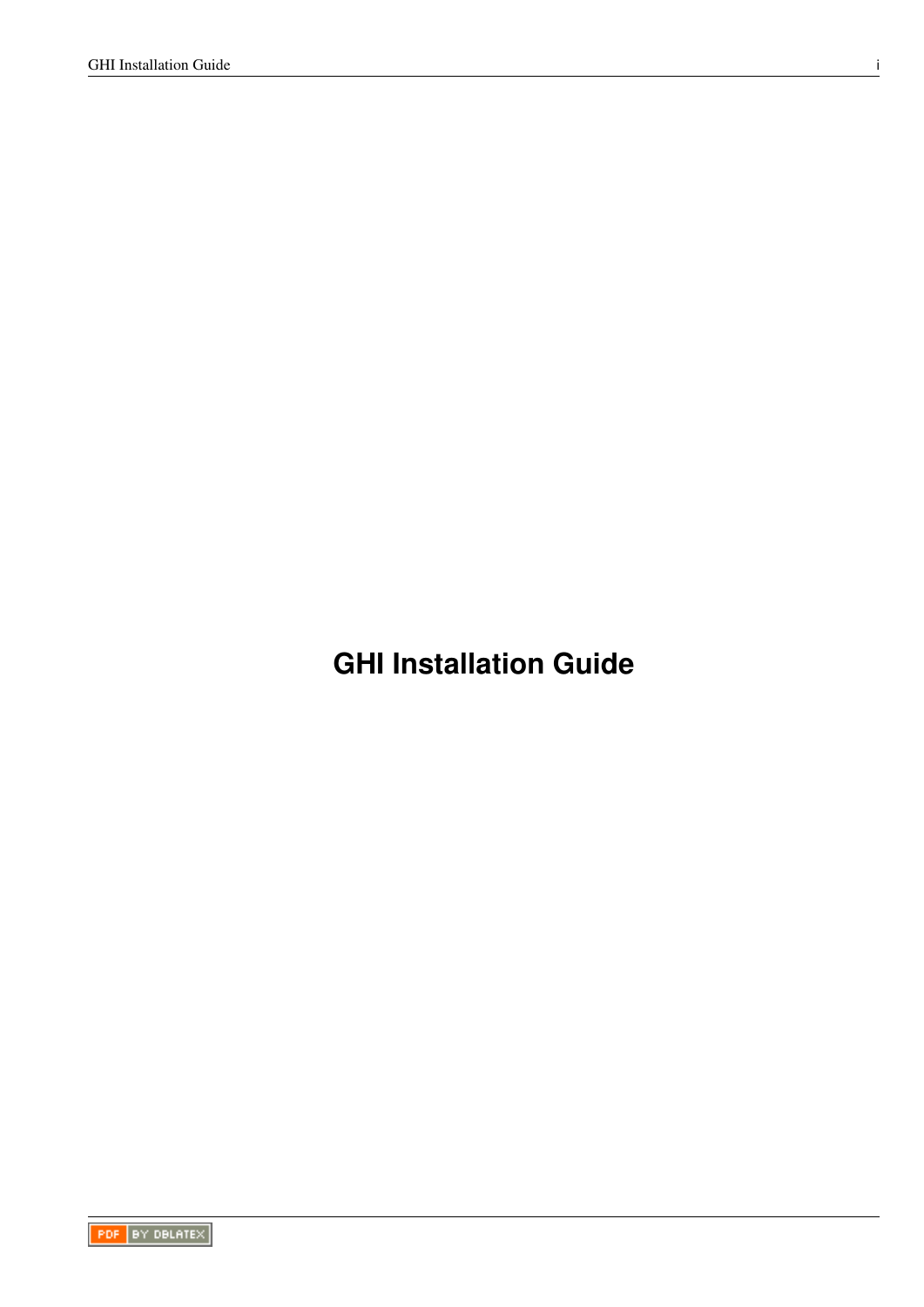### **REVISION HISTORY**

| <b>NUMBER</b> | <b>DATE</b> | <b>DESCRIPTION</b> | <b>NAME</b> |
|---------------|-------------|--------------------|-------------|
|               |             |                    |             |
|               |             |                    |             |
|               |             |                    |             |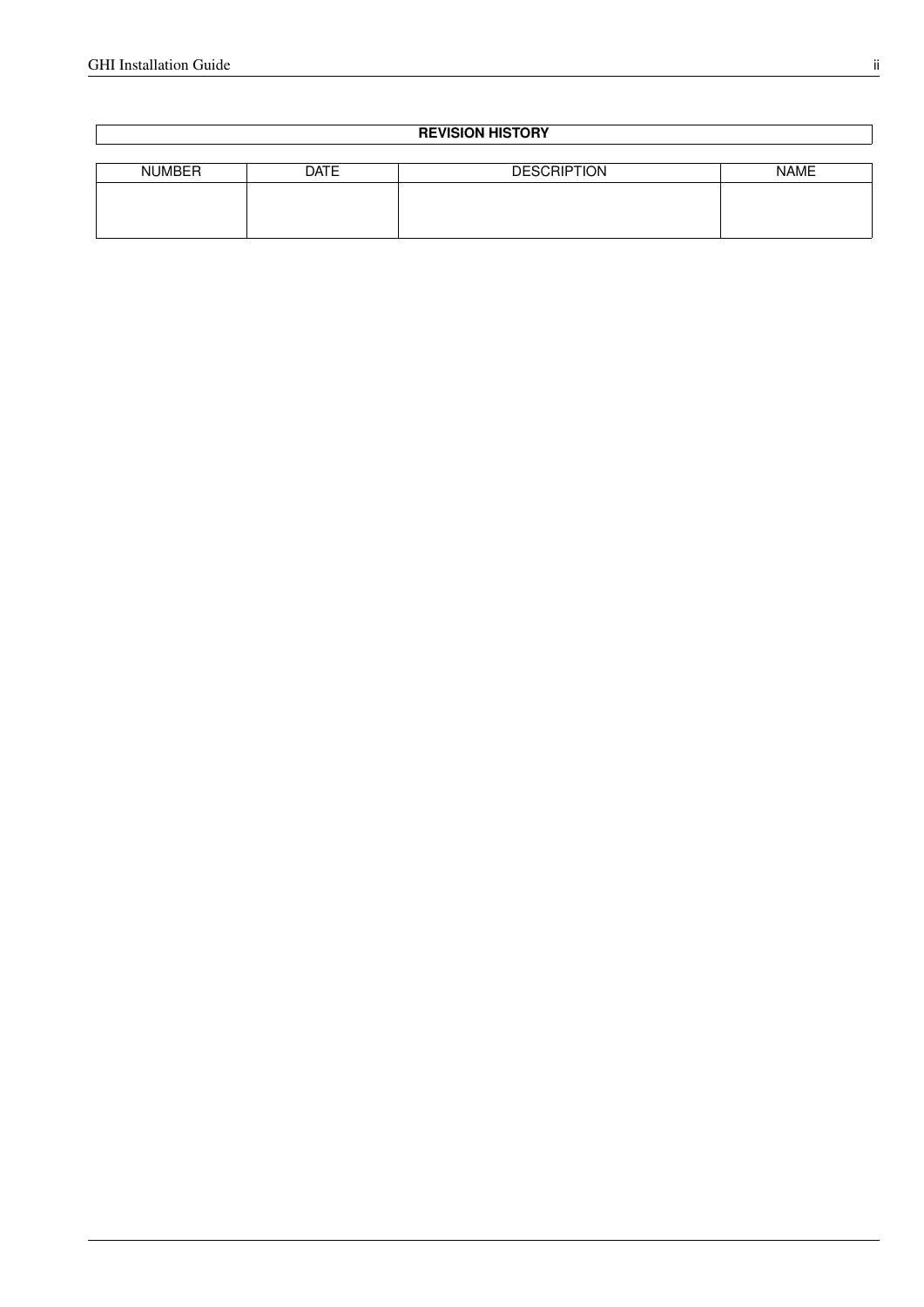# **Contents**

| 1                       |                  | <b>Preparing for GHI Install</b>                                                                                                                                                                                                        |                |  |
|-------------------------|------------------|-----------------------------------------------------------------------------------------------------------------------------------------------------------------------------------------------------------------------------------------|----------------|--|
|                         | 1.1              |                                                                                                                                                                                                                                         | -1             |  |
| 1.2                     |                  | $\overline{2}$                                                                                                                                                                                                                          |                |  |
|                         |                  | Set ulimits response to the contract of the contract of the contract of the contract of the contract of the contract of the contract of the contract of the contract of the contract of the contract of the contract of the co<br>1.2.1 | $\overline{2}$ |  |
|                         |                  | 1.2.2                                                                                                                                                                                                                                   | $\overline{2}$ |  |
|                         | 1.3              |                                                                                                                                                                                                                                         | 3              |  |
|                         |                  | 1.3.1                                                                                                                                                                                                                                   | 3              |  |
|                         |                  | 1.3.2                                                                                                                                                                                                                                   | 3              |  |
|                         |                  | 1.3.2.1                                                                                                                                                                                                                                 | 3              |  |
|                         |                  | 1.3.2.2                                                                                                                                                                                                                                 | $\overline{4}$ |  |
|                         | 1.4              |                                                                                                                                                                                                                                         | 5              |  |
|                         | 1.5              |                                                                                                                                                                                                                                         | 5              |  |
| $\overline{\mathbf{2}}$ |                  | <b>Spectrum Scale</b>                                                                                                                                                                                                                   | 6              |  |
|                         | 2.1              |                                                                                                                                                                                                                                         | 6              |  |
| 2.2                     |                  |                                                                                                                                                                                                                                         | 6              |  |
|                         | 2.3              |                                                                                                                                                                                                                                         |                |  |
|                         | 2.4              |                                                                                                                                                                                                                                         | $\overline{7}$ |  |
|                         |                  | 2.4.1                                                                                                                                                                                                                                   |                |  |
|                         |                  | 2.4.2                                                                                                                                                                                                                                   |                |  |
|                         |                  | 2.4.3                                                                                                                                                                                                                                   |                |  |
| $\mathbf{3}$            | D <sub>b</sub> 2 |                                                                                                                                                                                                                                         | 13             |  |
|                         | 3.1              |                                                                                                                                                                                                                                         |                |  |
|                         |                  | 3.1.1                                                                                                                                                                                                                                   |                |  |
|                         | 3.2              |                                                                                                                                                                                                                                         |                |  |
|                         | 3.3              |                                                                                                                                                                                                                                         |                |  |
|                         |                  | 3.3.1                                                                                                                                                                                                                                   |                |  |
|                         |                  | 3.3.2                                                                                                                                                                                                                                   |                |  |
|                         |                  | 3.3.3                                                                                                                                                                                                                                   |                |  |
|                         | 3.4              | Install Db2 Client on all GHI Nodes entertainment of the set of the set of the set of the set of the set of the set of the set of the set of the set of the set of the set of the set of the set of the set of the set of the           |                |  |
|                         | 3.5              |                                                                                                                                                                                                                                         |                |  |
|                         |                  |                                                                                                                                                                                                                                         |                |  |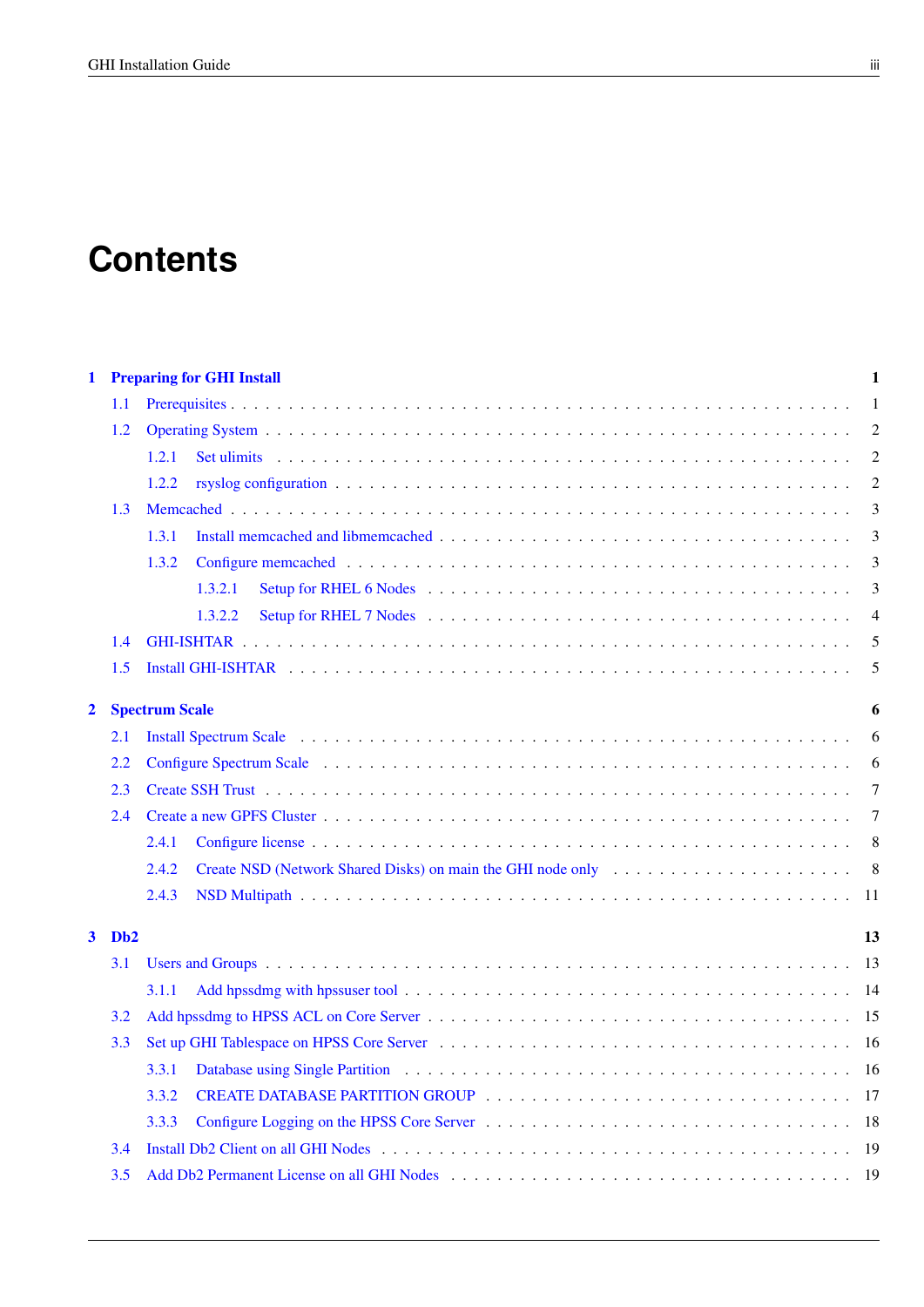| 4 | <b>HPSS</b>                 |                                             | 22 |
|---|-----------------------------|---------------------------------------------|----|
|   | 4.1                         |                                             | 22 |
|   | 4.2                         |                                             | 22 |
| 5 |                             | <b>GHI Installation &amp; Configuration</b> | 24 |
|   | 5.1                         |                                             | 24 |
|   |                             | 5.1.1                                       |    |
|   | 5.2                         |                                             | 25 |
|   | 5.3                         |                                             | 25 |
|   | 5.4                         |                                             |    |
|   | 5.5                         |                                             | 26 |
|   | 5.6                         |                                             |    |
|   | 5.7                         |                                             | 27 |
|   | 5.8                         |                                             | 28 |
| 6 | <b>Backup &amp; Restore</b> |                                             | 29 |
|   | 6.1                         |                                             | 29 |
|   | 6.2                         |                                             | 30 |
| 7 |                             | <b>GHI Conversions</b>                      | 31 |
|   | 7.1                         |                                             | 31 |
|   | 7.2                         |                                             | 31 |
|   | 7.3                         |                                             | 34 |
| 8 |                             | <b>GHI Conversions</b>                      | 37 |
|   | 8.1                         |                                             | 37 |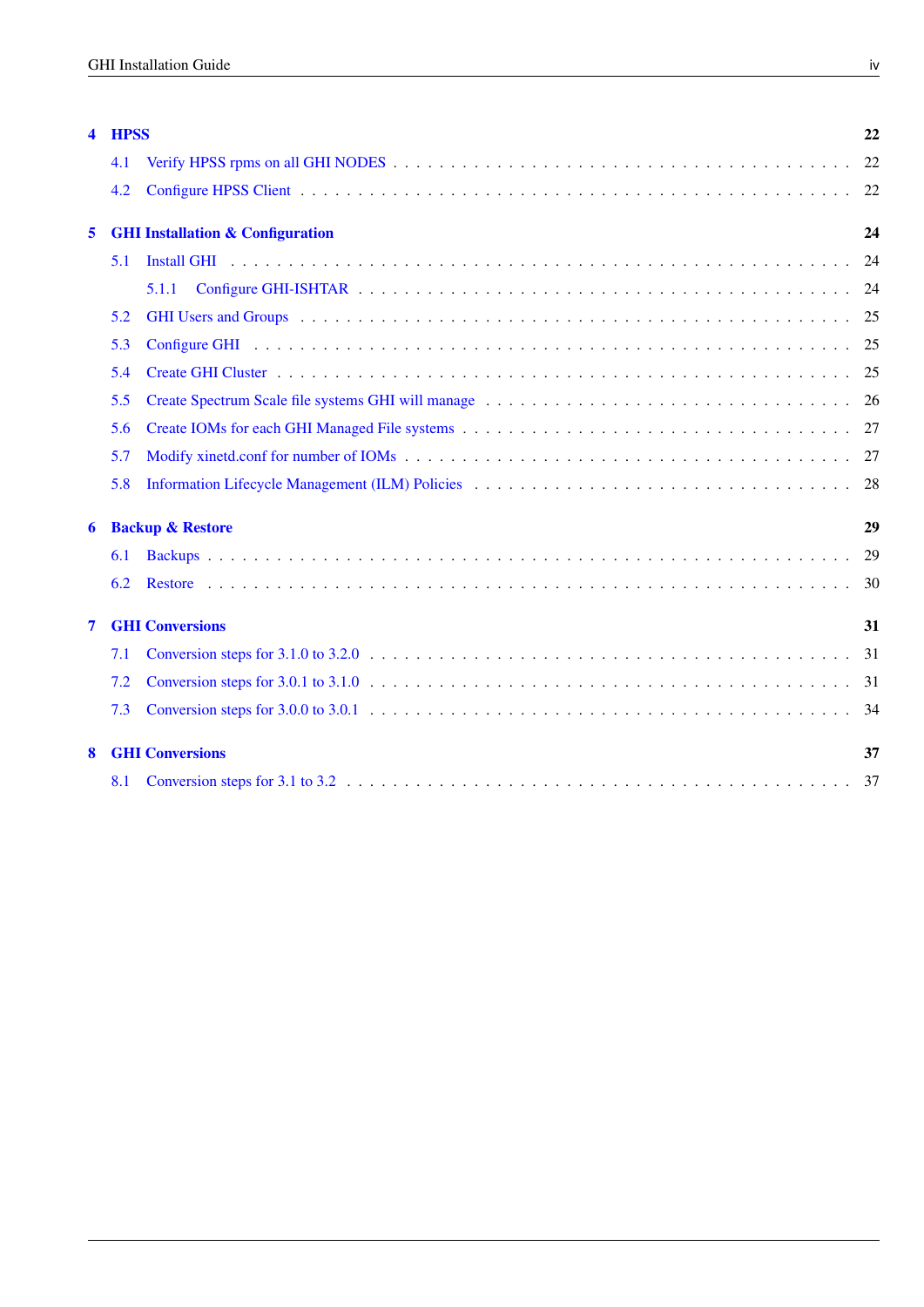Spectrum Scale HPSS Interface Release 3.0

May 2019

### Copyright notification

Copyright © 1992-2019 International Business Machines Corporation, The Regents of the University of California, Los Alamos National Security, LLC, Lawrence Livermore National Security, LLC, Sandia Corporation, and UT-Battelle.

All rights reserved.

Portions of this work were produced by Lawrence Livermore National Security, LLC, Lawrence Livermore National Laboratory (LLNL) under Contract No. DE-AC52-07NA27344 with the U.S. Department of Energy (DOE); by the University of California, Lawrence Berkeley National Laboratory (LBNL) under Contract No. DE-AC02-05CH11231 with DOE; by Los Alamos National Security, LLC, Los Alamos National Laboratory (LANL) under Contract No. DE-AC52-06NA25396 with DOE; by Sandia Corporation, Sandia National Laboratories (SNL) under Contract No. DE-AC04-94AL85000 with DOE; and by UT-Battelle, Oak Ridge National Laboratory (ORNL) under Contract No. DE-AC05-00OR22725 with DOE. The U.S. Government has certain reserved rights under its prime contracts with the Laboratories.

### DISCLAIMER

Portions of this software were sponsored by an agency of the United States Government. Neither the United States, DOE, The Regents of the University of California, Los Alamos National Security, LLC, Lawrence Livermore National Security, LLC, Sandia Corporation, UT-Battelle, nor any of their employees, makes any warranty, express or implied, or assumes any liability or responsibility for the accuracy, completeness, or usefulness of any information, apparatus, product, or process disclosed, or represents that its use would not infringe privately owned rights.

### Trademark usage

High Performance Storage System is a trademark of International Business Machines Corporation.

IBM is a registered trademark of International Business Machines Corporation.

IBM, DB2, DB2 Universal Database, AIX, pSeries, and xSeries are trademarks or registered trademarks of International Business Machines Corporation.

AIX and RISC/6000 are trademarks of International Business Machines Corporation.

UNIX is a registered trademark of the Open Group.

Linux is a registered trademark of Linus Torvalds in the United States and other countries.

Kerberos is a trademark of the Massachusetts Institute of Technology.

Java is a registered trademark of Oracle and/or its affiliates.

ACSLS is a trademark of Oracle and/or its affiliates.

Microsoft Windows is a registered trademark of Microsoft Corporation.

DST is a trademark of Ampex Systems Corporation.

Other brands and product names appearing herein may be trademarks or registered trademarks of third parties.

#### About this book

The Spectrum Scale (formerly GPFS) to HPSS Interface (GHI) Installation Guide is for use at system installation time. It outlines the steps required to install and configure a GHI system.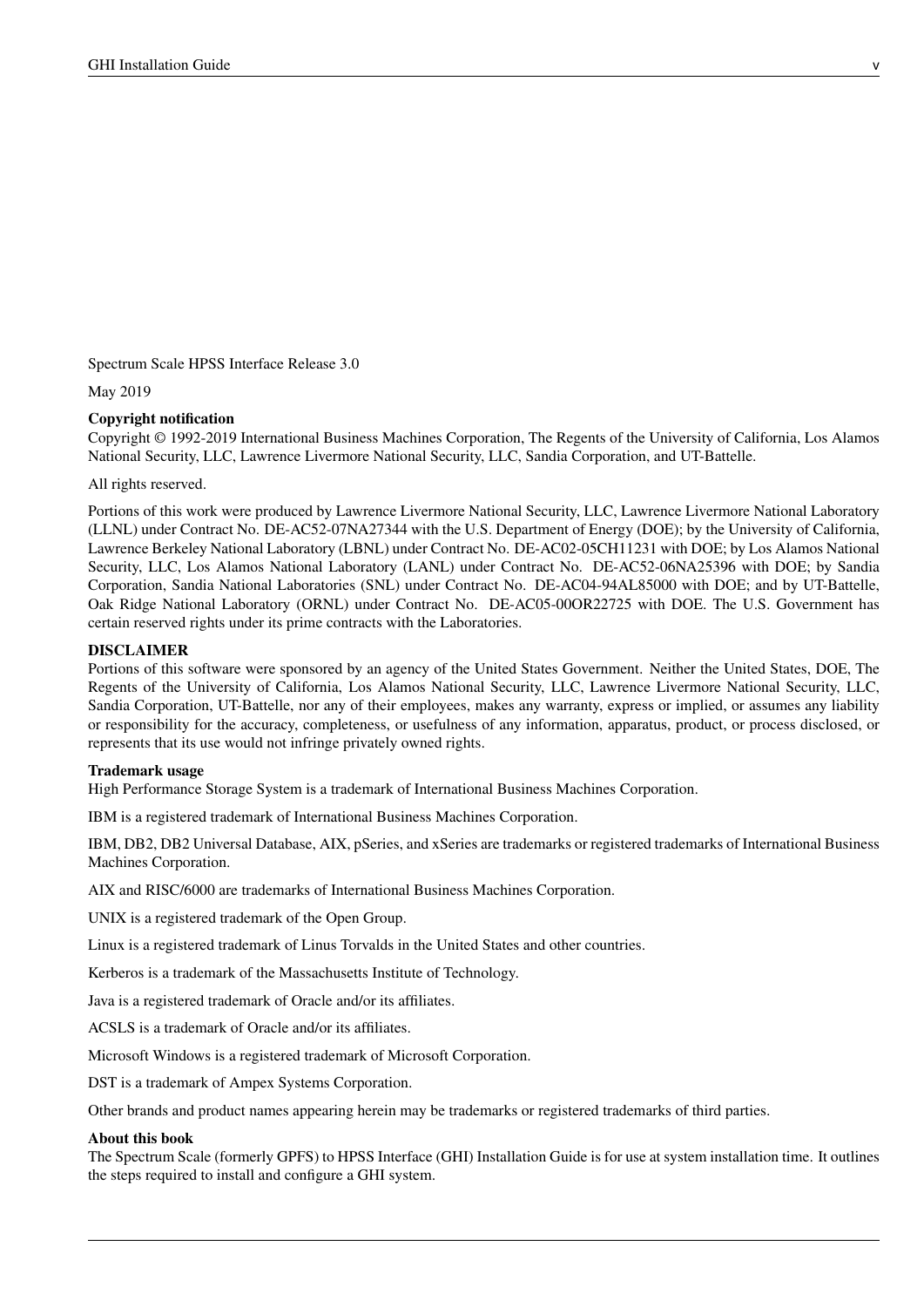### Conventions Used in This Document

Example commands that should be typed at a command line will be proceeded by a percent sign (%): % sample command

Example command output and example contents of ASCII files are presented in *italic* font: *sample file line 1 sample file line 2*

Any text preceded by a pound sign ('#') is considered comment lines: # This is a comment

A byte is an eight-bit data octet. A kilobyte, KB, is 1024 bytes ( $2^{10}$  bytes). A megabyte, MB, is  $1,048,576$  bytes  $(2^{20}$  bytes). A gigabyte, GB, is  $1,073,741,824$  bytes( $2^{30}$  bytes). A terabyte, TB, is  $1,099,511,627,776$  bytes (2<sup>40</sup> bytes). A petabyte, PB, is 1,125,899,906,842,624 bytes (2<sup>50</sup> bytes). An exabyte, EB, is 1,152,921,504,606,846,976 bytes (2<sup>60</sup> bytes).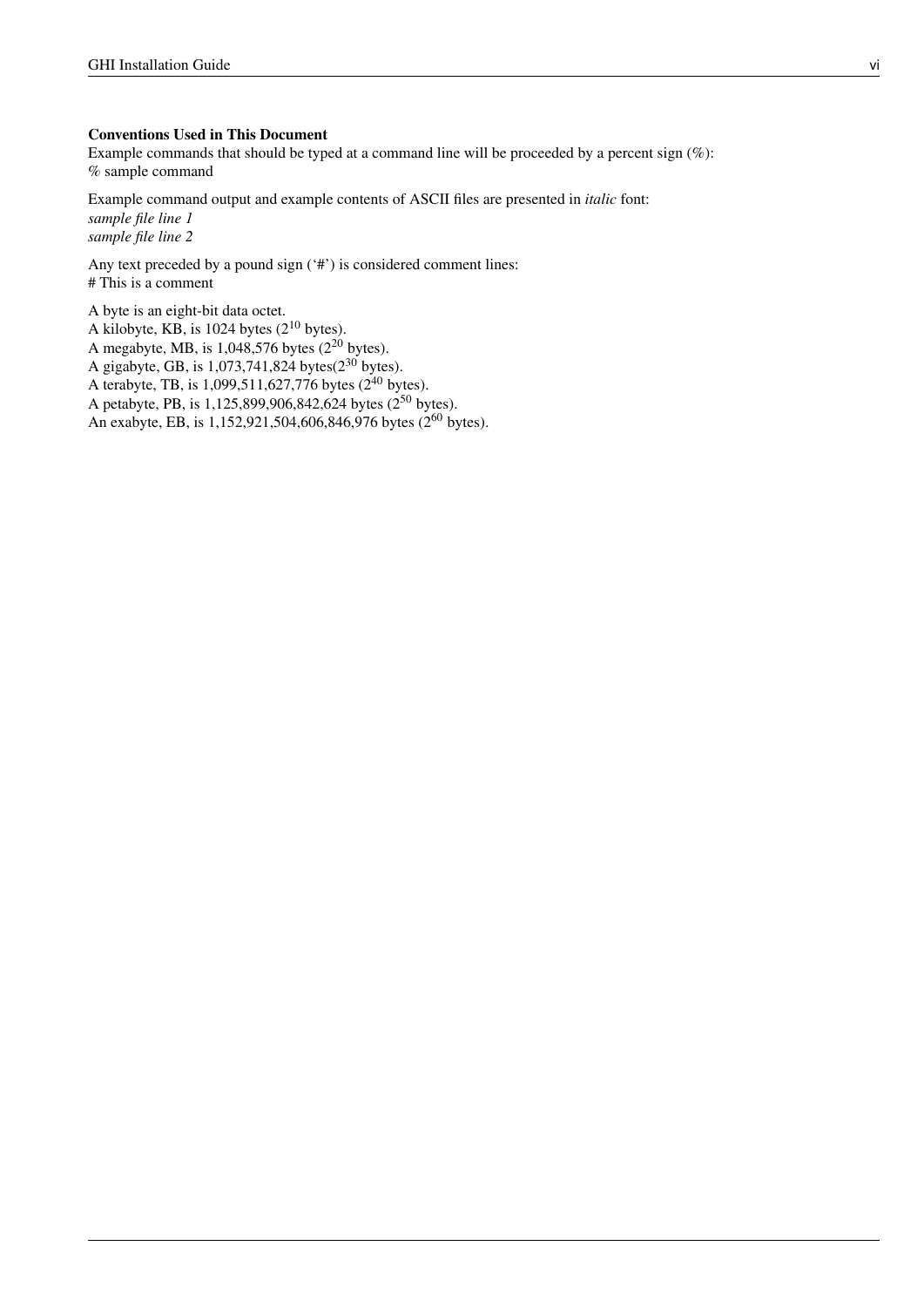# <span id="page-6-0"></span>**Chapter 1**

# **Preparing for GHI Install**

Prior to installing GHI, a series of planning meetings should have been conducted to discuss the customer's requirements in order to properly size and configure the GHI system. The planning process is not a subject of this Installation Guide and is done during the Proposal and/or System Engineering phase of the project. In addition, *refer to the GHI Management Guide* for planning considerations.

IBM recommends you install GHI on a Spectrum Scale cluster that has no other Hierarchical Storage Management (HSM) application running, for example, Tivoli Storage Manager (TSM). If another HSM managed file system is required, it must run on a separate cluster and be remotely mounted on the GHI managed cluster. GHI is dependent on timely Data Management Application Programming Interface (DMAPI) events from Spectrum Scale; therefore, there should not be two applications competing for events.

For systems installed with High Availability (HA) Core Server, it is critical to ensure that the required GHI components are installed on the backup or stand-by Core Server. These components include Db2 accounts creation and configuration, Db2 Server configuration and Independent Standalone HPSS TAR (ISHTAR).

GHI installation requires root or root-equivalent privileges, except where noted otherwise.

# <span id="page-6-1"></span>**1.1 Prerequisites**

Before installing GHI, review the GHI Release Notes on the HPSS Admin wiki for prerequisites, special notes, and possible known issues for the version you plan to install. The Release Notes define the software version of each prerequisite software:

- HPSS Core Server and Movers
- Operating system
	- memcached
	- libmemcache
- Python not covered in this document
- IBM\_db egg (Python support for Db2) not covered in this document
- Spectrum Scale
- Db2 Client
- HPSS Client
	- hpss-lib
	- hpss-lib-devel
- GHI-ISHTAR
- GHI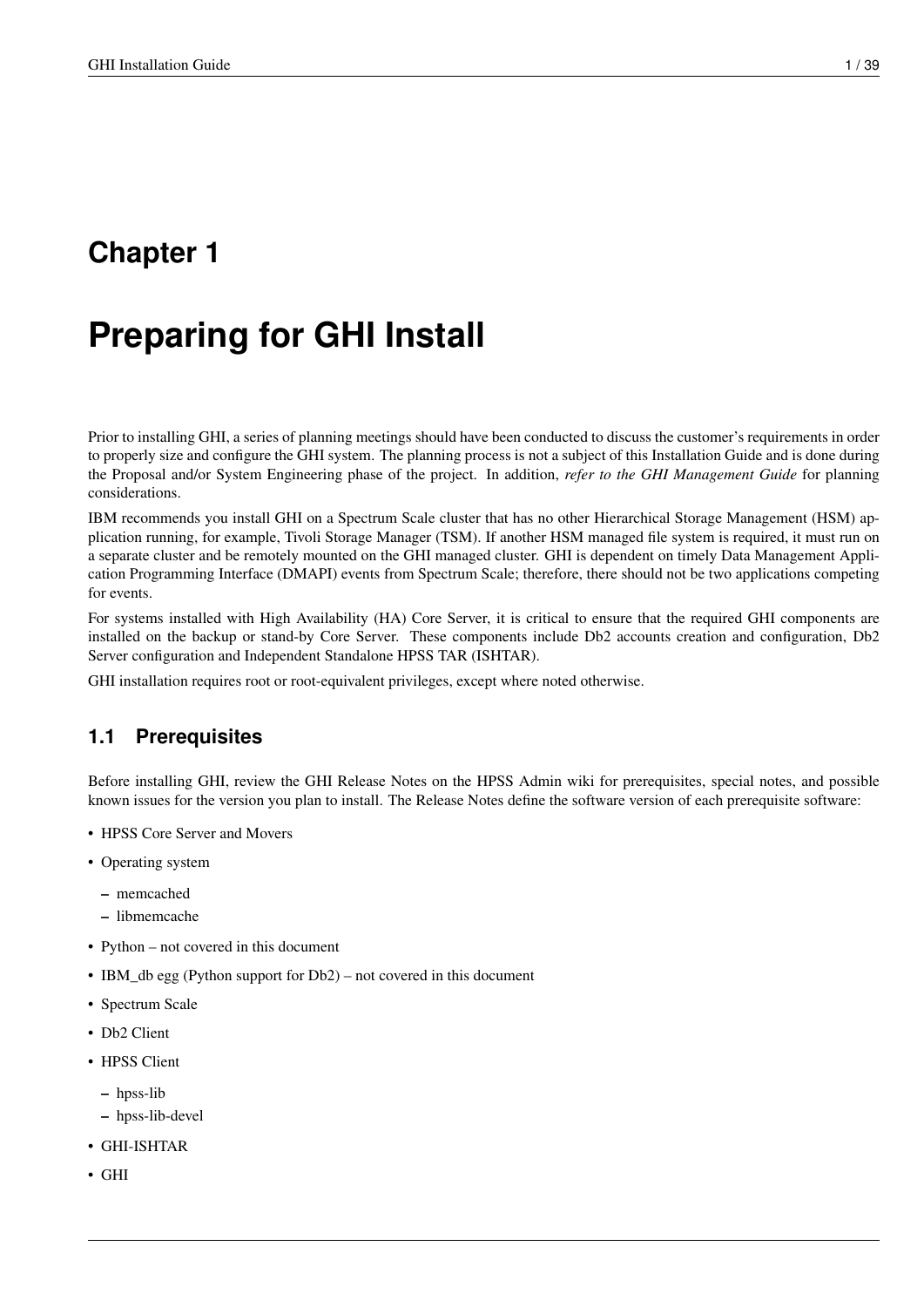# <span id="page-7-0"></span>**1.2 Operating System**

### <span id="page-7-1"></span>**1.2.1 Set ulimits**

### **Note**

Change the default soft and hard core size from "0" to "unlimited". This will allow GHI to create a core dump file for debug purposes. The default inode scan bucket size is 1000. Increase the max open file descriptors limit to 65536 in /etc/security/limits.d/19-hpss.conf on all systems that will run GHI. Reboot each node to validate each change is correct and persistent.

### Example:

| % vi /etc/security/limits.d/19-hpss.conf |           |                               |  |  |  |
|------------------------------------------|-----------|-------------------------------|--|--|--|
| soft                                     | core      |                               |  |  |  |
| hard                                     | rss       | 10000                         |  |  |  |
| hard                                     | nproc     | 20                            |  |  |  |
| soft                                     | nproc     | 20                            |  |  |  |
| hard                                     | nproc     | 50                            |  |  |  |
| hard                                     | nproc     | $\Omega$                      |  |  |  |
|                                          | maxlogins | 4                             |  |  |  |
| soft                                     | core      | unlimited $\leftarrow$ (add)  |  |  |  |
| hard                                     | core      | unlimited $\leftarrow$ (add)  |  |  |  |
| soft                                     | nofile    | $65536 \le - \text{(add)}$    |  |  |  |
| hard                                     | nofile    | $65536$ $\leftarrow$<br>(add) |  |  |  |
|                                          |           |                               |  |  |  |

Validate each change by running:

\$ ulimit -a

### <span id="page-7-2"></span>**1.2.2 rsyslog configuration**

### **Note**

We recommend suppressing repeat messages and turning rate limiting off

Sites must evaluate policies and configuration needs for their own systems and determine what works best for their own needs. The below is an example:

1. In /etc/rsyslog.conf update or add the following lines:

```
$SystemLogRateLimitInterval 0
$SystemLogRateLimitBurst 0
$IMUXSockRateLimitInterval 0
$IMJournalRateLimitInterval 0
$IMJournalRateLimitBurst 0
```
2. In /etc/systemd/journald.conf update or add the following lines:

```
RateLimitInterval=0
RateLimitBurst=0
Storage=volatile
Compress=no
MaxRetentionSec=5s
```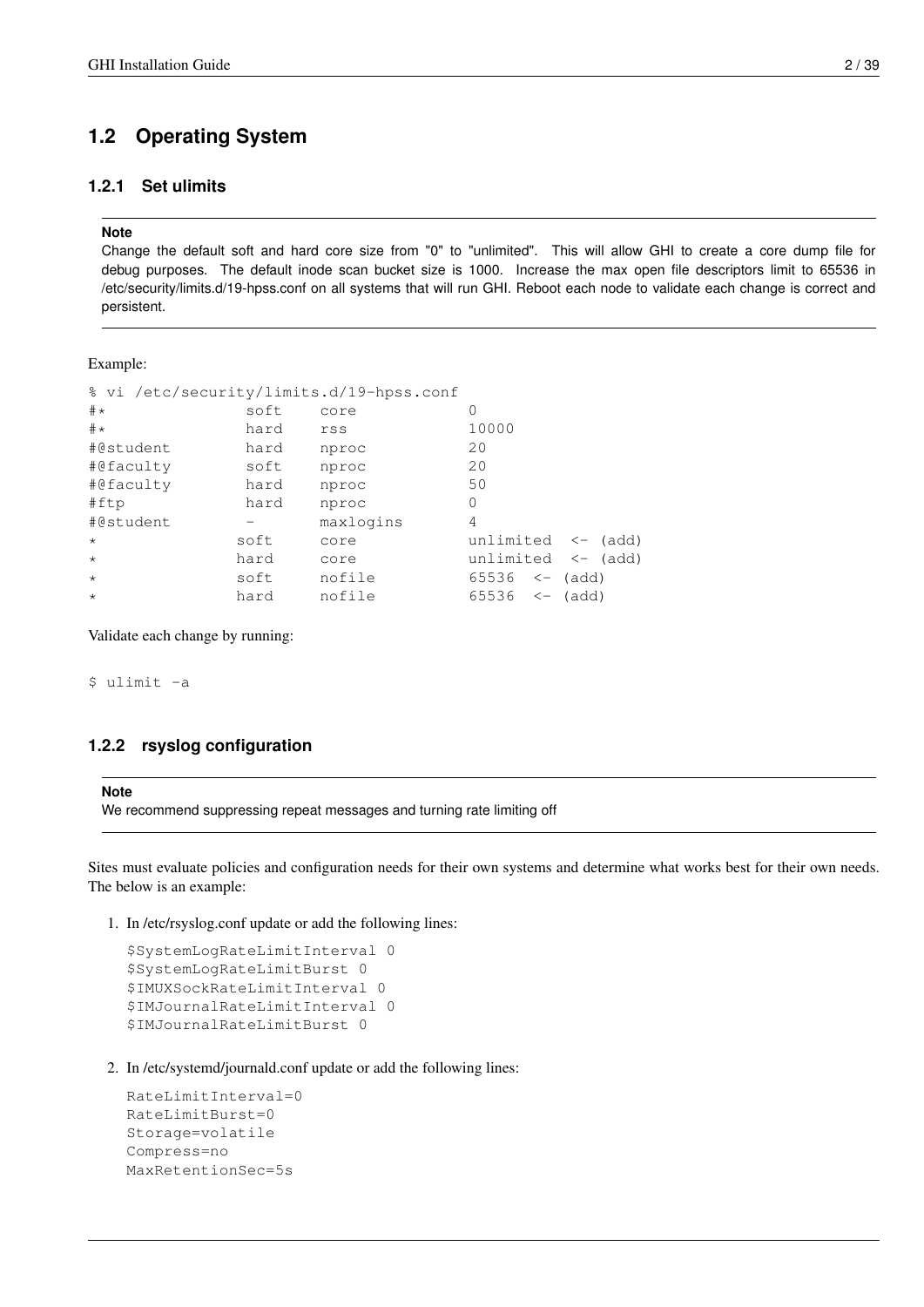3. In /etc/rsyslog.d/hpss.conf update or add the following line:

\$RepeatedMsgReduction off

4. Restart the services for changes to take effect

```
systemctl restart systemd-journald
systemctl restart rsyslog
```
### <span id="page-8-0"></span>**1.3 Memcached**

Memcached is an in-memory key-value store for small chunks of arbitrary data. Memcached allows applications to take memory from parts of the system where it has more than it needs and make it accessible to areas where applications have less than they need.

GHI uses memcached to reduce the load on the HPSS metadata. Memcached improves the performance of GHI full backups, GHI image backup verification, ghiverifyfs, and ghi\_ls. Install the memcached and libmemcached-devel RPMs from the RHEL software distribution on each machine you want memcached to run to improve the above operations.

### <span id="page-8-1"></span>**1.3.1 Install memcached and libmemcached**

1. Read the Release Notes to check prerequisites for appropriate version to use

```
% yum list available | grep memcached
% yum install memcached
% yum install libmemcached
```
2. Verify the packages and versions have been properly installed

```
% rpm -qa | grep memcached
```
### <span id="page-8-2"></span>**1.3.2 Configure memcached**

#### <span id="page-8-3"></span>**1.3.2.1 Setup for RHEL 6 Nodes**

• Create directory /var/hpss/ghi/etc and file memcached.conf

```
On each GHI node:
% mkdir /var/hpss/ghi/etc/
% vi /var/hpss/ghi/etc/memcached.conf
```
• Add the following lines to memcached.conf:

```
--POOL-MIN=4--POOL-MAX=32--SERVER=<ghi node name>:11211
--SERVER=<ghi node name>:11211
```
• Verify memcache's port number in file /etc/services. If the port is not 11211, then substitute the correct port number in its place.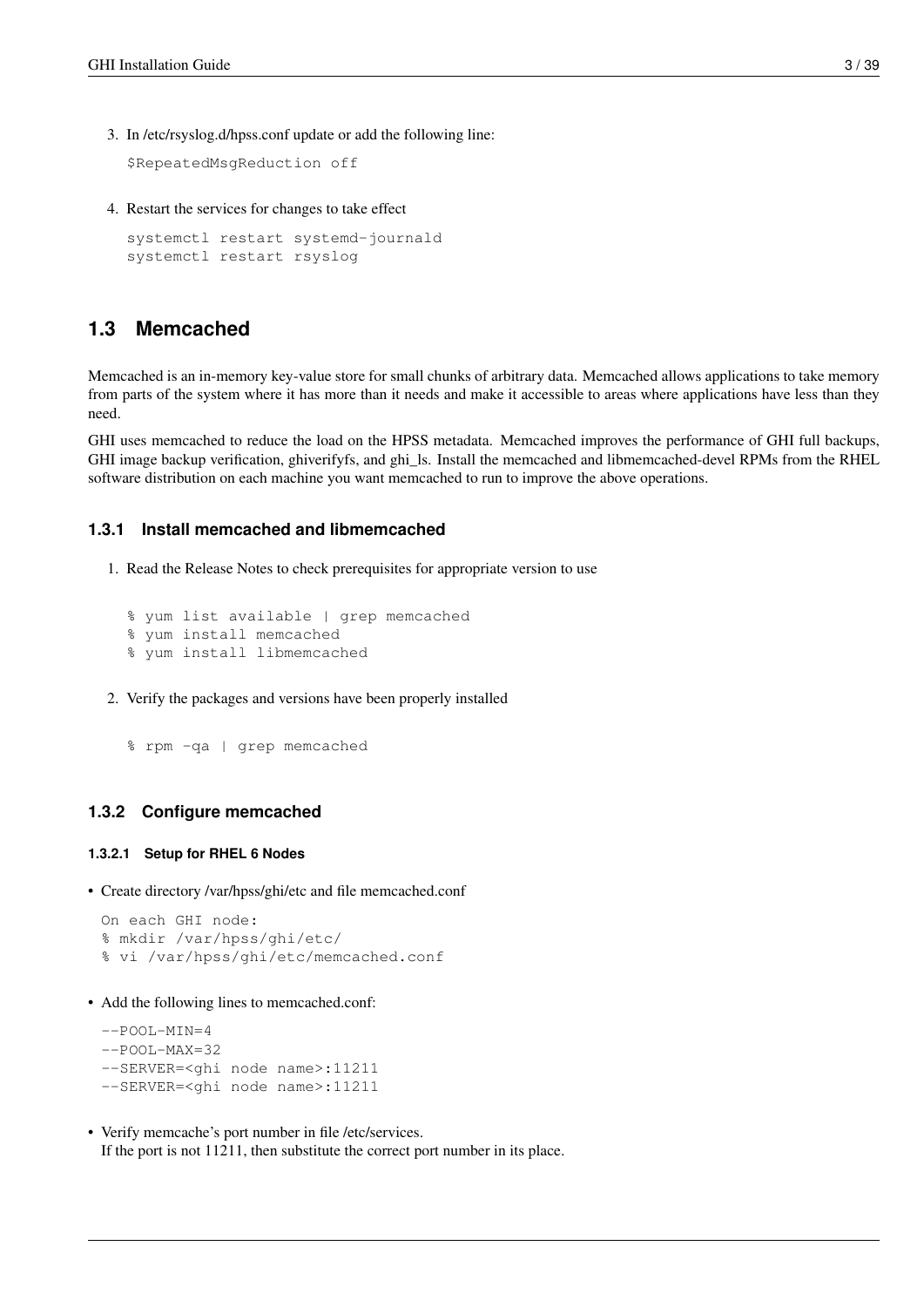• Create /etc/init/memcached.conf and add the lines below to the file.

```
stop on runlevel [012]
start on starting rc RUNLEVEL=[345]
respawn
exec /usr/bin/memcached -d -u root -m 1024
```
• Run the memcached command to start.

```
% memcached -d -u root -m 1024
```
This will start the server with 1024 MB of memory. Adjust to the desired cache size. The rule of thumb is that 10,000 items in the cache will use approximately 16MB.

### <span id="page-9-0"></span>**1.3.2.2 Setup for RHEL 7 Nodes**

• Run the following commands to enable, start, and status memcached.

```
% systemctl enable memcached.service
% systemctl start memcached.service
% systemctl status memcached.service
```
• Verify that memcached configuration files have been created.

```
% cd /usr/lib/systemd/system/
% ls | grep memcached
```
- If memcached.services does not exist, follow these steps below:
	- Create /usr/lib/systemd/system/memcached.service

```
– Add the lines below to the file.
```

```
[Unit]
Description=Memcached
Before=httpd.service
After=network.target
[Service]
Type=simple
EnvironmentFile=-/etc/sysconfig/memcached
Restart=always
ExecStart=/usr/bin/memcached -u $USER -p $PORT -m $CACHESIZE -c $MAXCONN ←
   $OPTIONS
```

```
[Install]
WantedBy=multi-user.target
```
– Create the file /etc/sysconfig/memcached with contents:

```
PORT="11211"
USER="memcached"
MAXCONN="1024"
CACHESIZE="64"
OPTIONS=""
```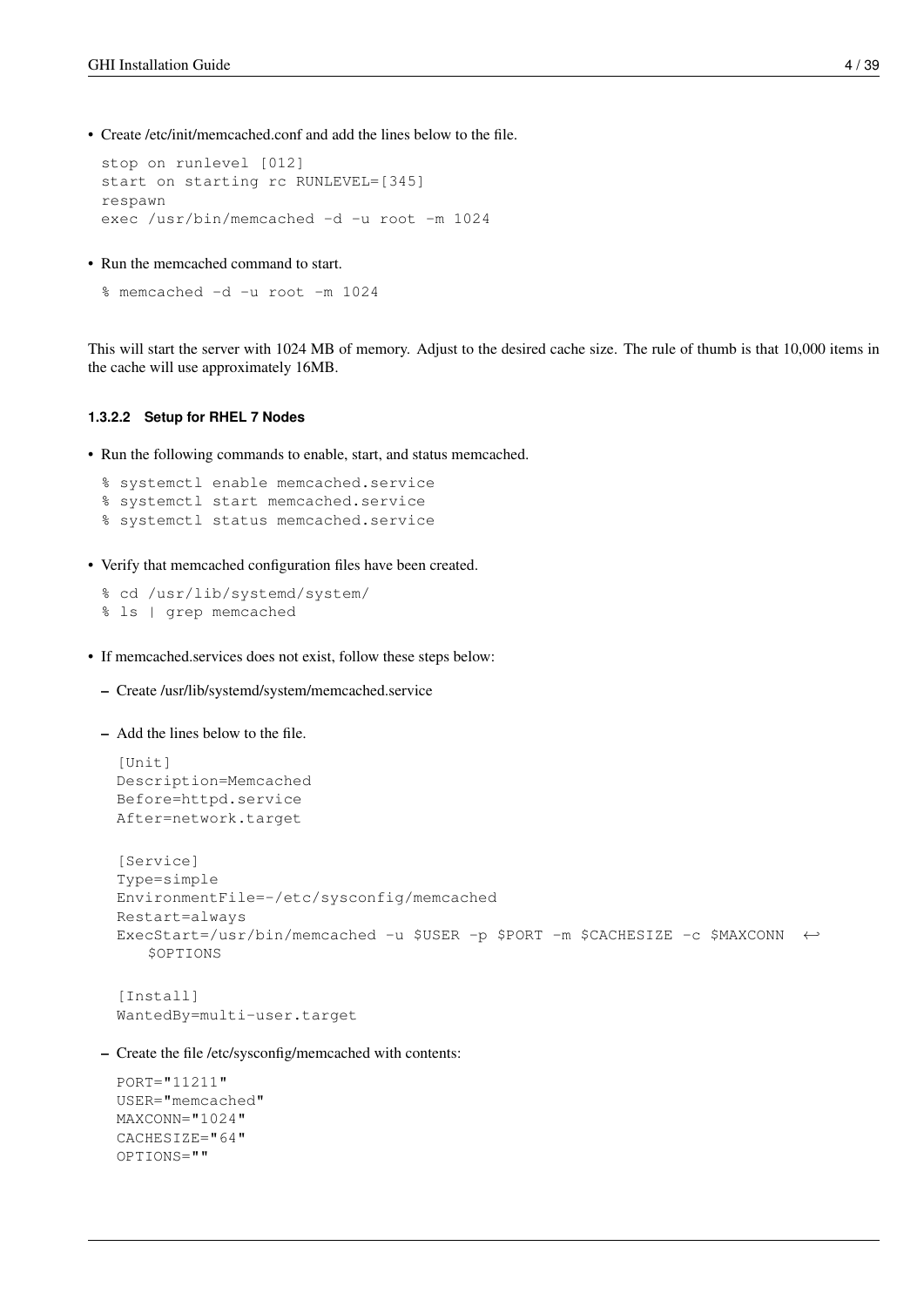– Check status and, if necessary, disable, enable, reload, and restart memcached.service

```
% systemctl list-unit-files | grep memcached
```
- % systemctl enable memcached.service
- % systemctl daemon-reload
- % systemctl restart memcached.service
- % systemctl status memcached.service

## <span id="page-10-0"></span>**1.4 GHI-ISHTAR**

Before installing GHI-ISHTAR, verify that prerequisites hpss-lib, hpss-lib-devel, and hpss-clnt are installed.

```
% rpm -qa "hpss*"
```
• Install prerequisites if they are missing

- % rpm -ivh hpss-lib-<version>\*
- % rpm -ivh hpss-lib-devel-<version>\*
- % rpm -ivh hpss-clnt-<version>\*

After HPSS RPMs are installed, a message will appear letting the user know where the package directory is located. This directory path will be needed for the next step.

```
root@elayne /hpss_src/hpss753 > rpm -ivh hpss-clnt-7.5.3.0-0.el7.ppc64le.rpm
Preparing... ################################# [100%]
Updating / installing...
  1:hpss-clnt-7.5.3.0-0.el7 ################################# [100%]
Files for package hpss-clnt installed under /hpss_src/hpss-7.5.3.0-0.el7
```
• Create /opt/hpss link to the directory where HPSS Client files are installed.

% ln -s /hpss\_src/hpss-<version>\* /opt/hpss

Example:

% ln -s /hpss\_src/hpss-7.5.3.0-0.el7 /opt/hpss

# <span id="page-10-1"></span>**1.5 Install GHI-ISHTAR**

GHI-ISHTAR must be installed on all GHI IOM nodes. The GHI-ISHTAR RPM is compatible with GHI and is provided by IBM. Only the provided version should be used with GHI. Check the GHI Release Notes for the version of GHI-ISHTAR to install.

```
$ rpm -ivh ghi-ishtar*.rpm
```
Files for package ghi-ishtar installed under /var/hpss/hsi

### **Note**

HPSS libraries must be installed on each GHI IOM node before GHI-ISHTAR can be installed.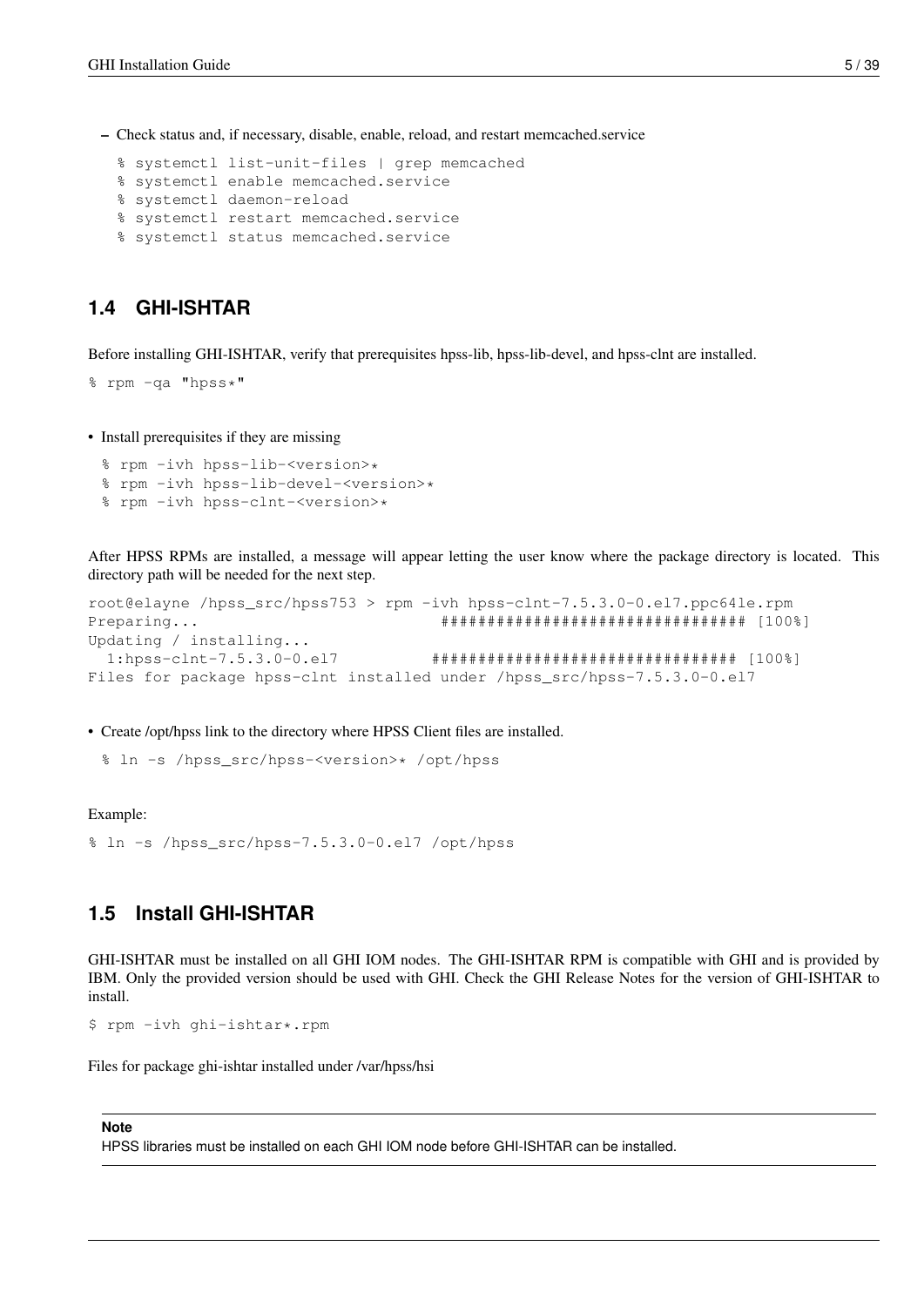# <span id="page-11-0"></span>**Chapter 2**

# **Spectrum Scale**

# <span id="page-11-1"></span>**2.1 Install Spectrum Scale**

Contact your IBM Spectrum Scale customer support representative to obtain the Spectrum Scale software and install it according to instructions.

# <span id="page-11-2"></span>**2.2 Configure Spectrum Scale**

- 1. After Spectrum Scale is installed, make sure ssh or rsh is working between nodes in the cluster. If using ssh, be certain to complete additional configuration steps to allow for passwordless command execution (steps are covered in the Spectrum Scale documentation).
- 2. Enable threshold processing.

Check to see if the requested configuration attributes are set.

```
% mmlsconfig
% mmchconfig enablelowspaceevents=yes
```
### 3. Configure NSD Multipath.

If using multipath, follow the steps below to create NSDs.

- a. Create a /etc/multipath/bindings file. The file needs to match on all nodes using the NSD.
- b. Create an nsddevices script for NSD Device Discovery

% cp /usr/lpp/mmfs/samples/nsddevices.sample /var/mmfs/etc/nsddevices

c. Edit /var/mmfs/etc/nsddevices to look like the example below:

```
osName=$(/bin/uname -s)
if [[ $osName = Linux ]]
then
CONTROLLER_REGEX='mpath[a-z]+'
for dev in $( /bin/ls /dev/mapper | egrep $CONTROLLER_REGEX )
do
# dmm vs. generic is used by Spectrum Scale to prioritize internal order
# of searching through available disks, then later Spectrum Scale
# discards other disk device names that it finds that match as the
# same NSD device by a different path. For this reason,
# dmm vs. generic is an important distinction if you are not
```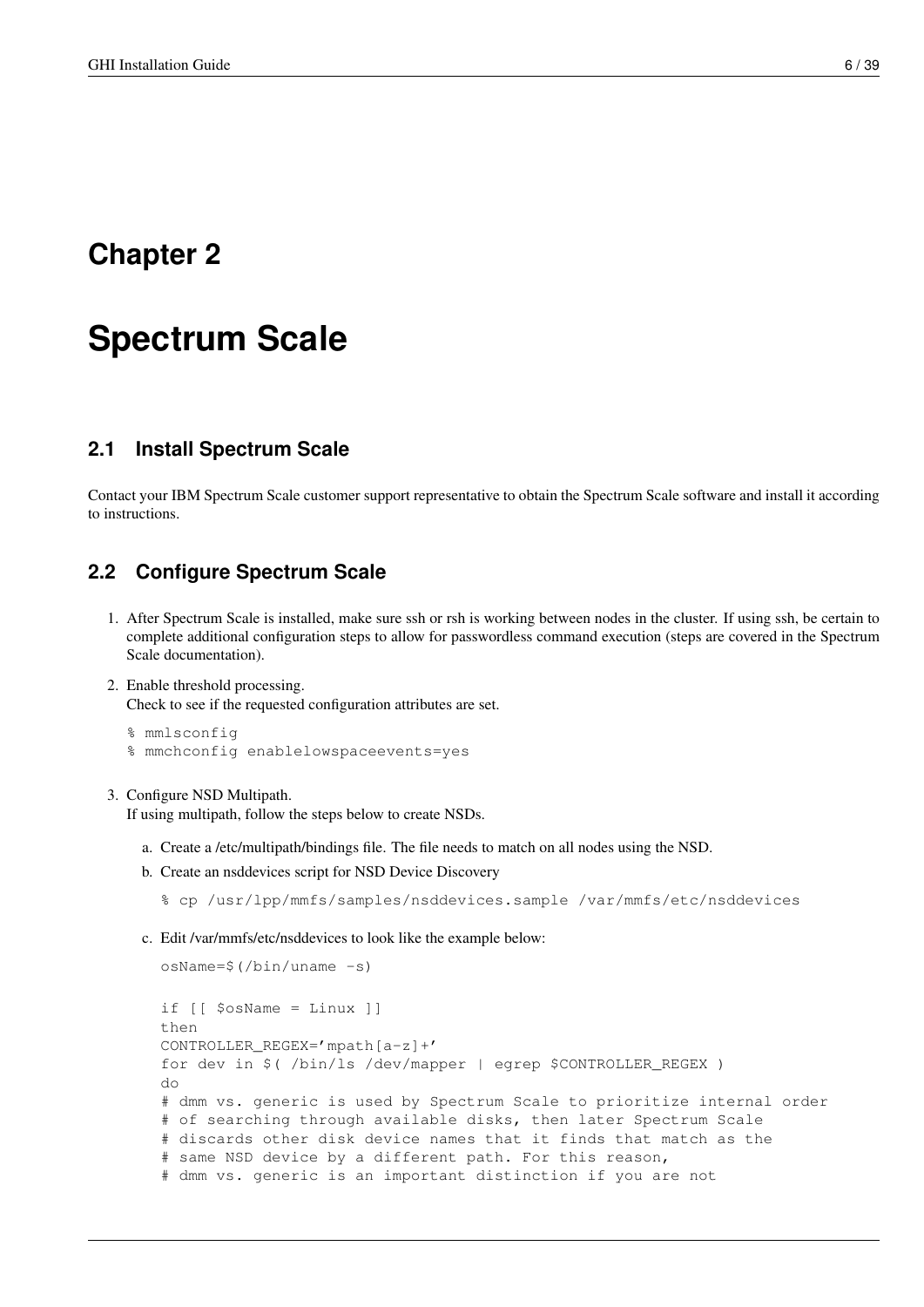```
# explicitly producing the entire and exclusive set of disks
# that Spectrum Scale should use, as output from this
# script (nsddevices) and exiting this script with a "return 0".
echo mapper/$dev dmm
echo mapper/$dev generic
done
fi
# To bypass the Spectrum Scale disk
# discovery (/usr/lpp/mmfs/bin/mmdevdiscover),
return 0
# To continue with the Spectrum Scale disk discovery steps,
return 1
```
d. Ensure this script is executable.

```
% chmod +x /var/mmfs/etc/nsddevices
```
e. Execute /var/mmfs/etc/nsddevices. Example:

% /var/mmfs/etc/nsddevices mapper/mpatha dmm mapper/mpathb dmm mapper/mpathc dmm

# <span id="page-12-0"></span>**2.3 Create SSH Trust**

After Spectrum Scale is installed, create ssh trust between all nodes in each direction in each node and between each node. Be certain to complete additional configuration steps to allow for passwordless command execution.

# <span id="page-12-1"></span>**2.4 Create a new GPFS Cluster**

Only on the main node run the command to create a GPFS cluster. Upon successful completion of the mmcrcluster command, the /var/mmfs/gen/mmsdrfs and the /var/mmfs/gen/mmfsNodeData files are created on each node in the cluster.

1. Run mmcrcluster \* Example and output:

```
% mmcrcluster -n /var/hpss/ghi/gpfs_config/node.conf -p ghi_server1 \
-r /usr/bin/ssh -R /usr/bin/scp
```
2. Check that mmsdrfs and mmfsNodeData files are created and the output shows success and completion.

```
% cat /var/mmfs/gen/mmsdrfs
% cat /var/mmfs/gen/mmfsNodeData
```
### Output:

```
mmcrcluster: Performing preliminary node verification ...
mmcrcluster: Processing quorum and other critical nodes ...
mmcrcluster: Finalizing the cluster data structures ...
mmcrcluster: Command successfully completed
mmcrcluster: Warning: Not all nodes have proper GPFS license designations.
mmcrcluster: Propagating the cluster configuration data to all affected nodes.
This is an asynchronous process.
```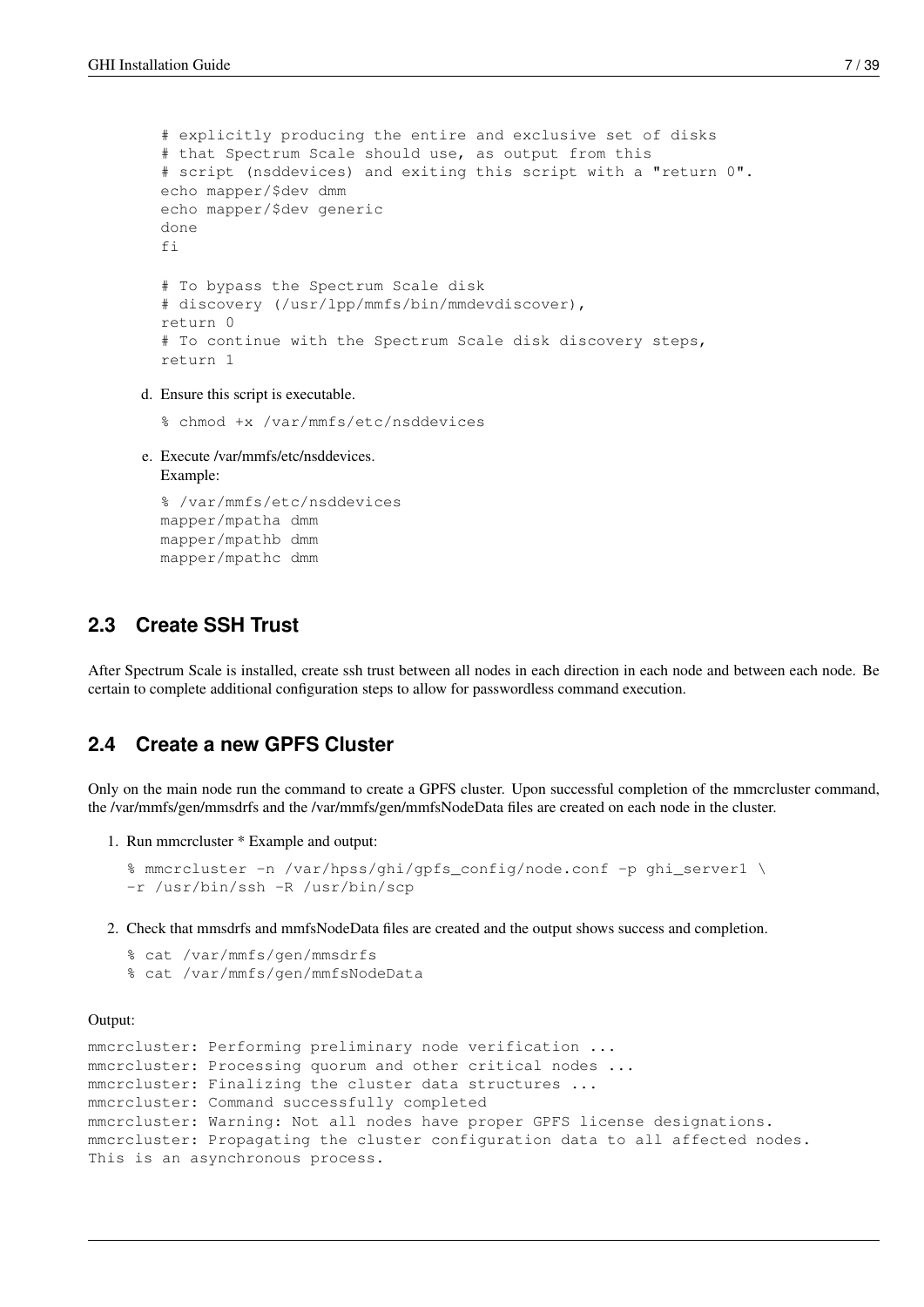### <span id="page-13-0"></span>**2.4.1 Configure license**

The mmchlicense command designates appropriate GPFS licenses. Run mmchlicense to accept and configure licenses.

```
% mmchlicense server --accept -N all
```
Output:

The following nodes will be designated as possessing server licenses:

```
ghi_server2.clearlake.ibm.com
ghi_server1.clearlake.ibm.com
```
### <span id="page-13-1"></span>**2.4.2 Create NSD (Network Shared Disks) on main the GHI node only**

• On the primary GHI Node, create NSD configuration file(s) for each disk.

```
% cd /var/hpss/ghi/gpfs_config
% touch nsd.StanzaFile nsd.StanzaFile2 ... nsd.StanzaFileX
% vi nsd.StanzaFile
```
### • Add the following lines:

```
%nsd:
device=/dev/sdb
nsd=nsd1
servers=ghi_server1
usage=dataAndMetadata
% vi nsd.StanzaFile2
```
• Add the following lines:

```
%nsd:
device=/dev/sdc
nsd=nsd2
servers=ghi_server1
usage=dataAndMetadata
```
### **Note**

Create a block for each resource. Include all GHI nodes that see the disk separated by a comma. For example, if two servers share a disk resource "servers=" value, the line will contain both hostnames like this: servers=<node1 shortname>,<node2 shortname>

• Create NSD stanzas file that uses the multipath aliases. For systems using multipath, skip this step if you are not using multipath. Edit /var/hpss/ghi/gpfs\_config/nsd.StanzaFile and insert the lines below.

```
%nsd: device=/dev/mapper/mpatha
nsd=nsd1
servers=ghi_server1,ghi_server2
usage=dataAndMetadata
```
• Enable DMAPI on the Spectrum Scale file system.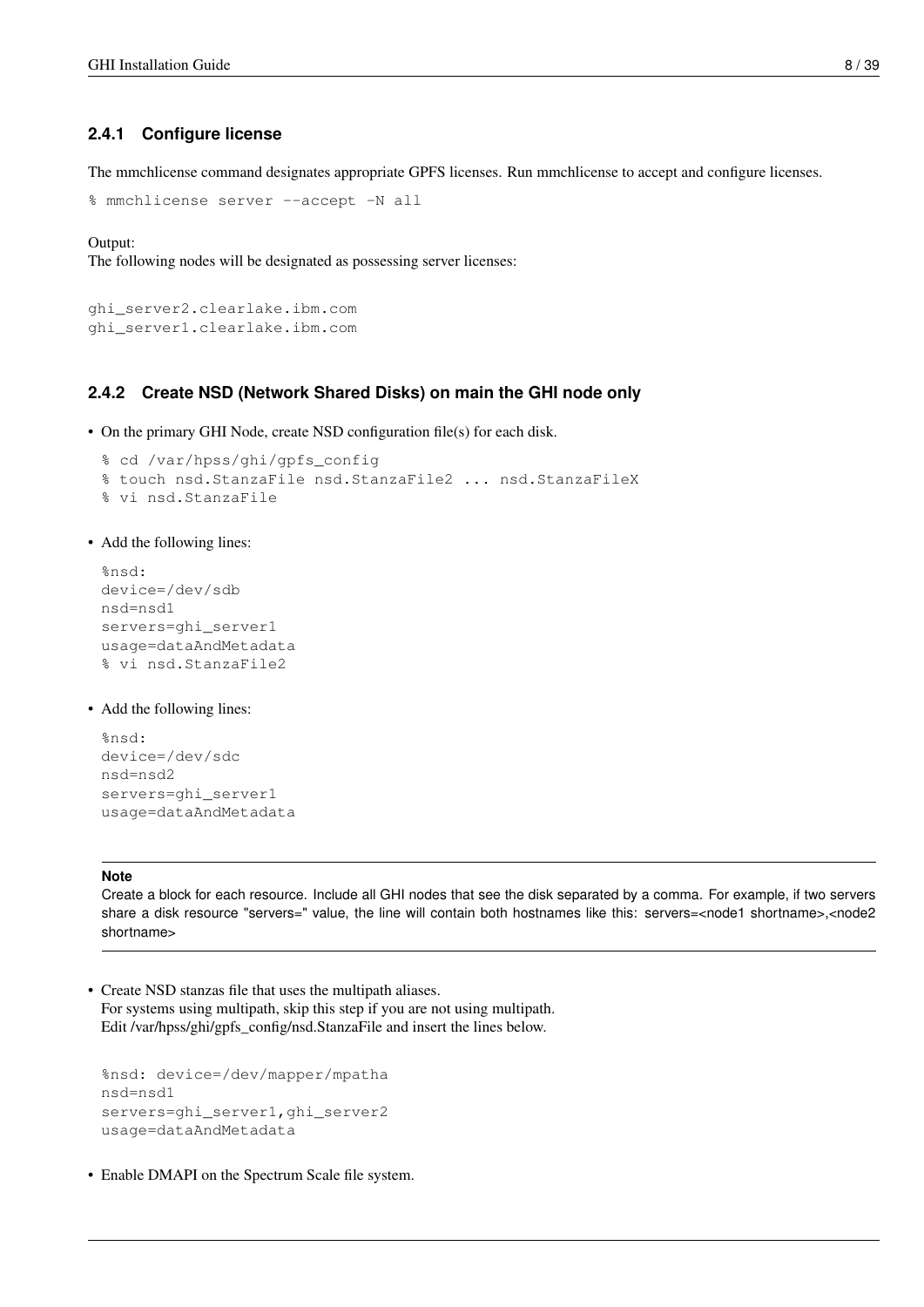```
% mmchfs <file system> -z Yes
```
• Run the mmcrnsd command to create network shared disk (NSD) servers The option "-F" specifies the file containing the NSD stanzas for the disks to be created. The option "-v no" specifies that the disks are to be created irrespective of their previous state.

```
% mmcrnsd -F /var/hpss/ghi/gpfs_config/nsd.StanzaFile -v no
mmcrnsd: Processing disk sdb
mmcrnsd: Propagating the cluster configuration data to all affected nodes.
This is an asynchronous process.
% mmcrnsd -F /var/hpss/ghi/gpfs_config/nsd.StanzaFile2 -v no
```
mmcrnsd: Processing disk sdc mmcrnsd: Propagating the cluster configuration data to all affected nodes. This is an asynchronous process.

• Create GPFS file system

First ensure all the GPFS nodes are active and then create the GPFS file system. Wait until the mmgetstate output shows that all nodes are active before issuing the mmcrfs command.

```
% mmgetstate -a
Node number Node name GPFS state
1 ghi_server1 active
2 ghi_server2 active
```
If the node state remains down, run *mmstartup -a* to start GPFS If the node state remains down after *mmstartup*, check GPFS logs If the node state is arbitrating, check GPFS logs If the node needs to be recycled, run *mmshutdown -a*, and rerun mmstartup

#### **Note**

The GFPS log location is /var/mmfs/gen/mmfslog.

• Run mmcrfs to create the file system(s) with options to enable automount (-A yes), activate quotas automatically (-Q yes), enable DMAPI (-z yes), set blocksize (-B 256K), and specify disk to not belong to an existing file system (-v no).

```
% mmcrfs /ghi_server1_fs1 /dev/ghi_server1_fs1 -F /var/hpss/ghi/gpfs_config/nsd. ←-
   StanzaFile \
-A yes -Q yes -z yes -B 256K -v no
% mmcrfs /ghi_server1_fs2 /dev/ghi_server1_fs2 -F /var/hpss/ghi/gpfs_config/nsd. ←-
   StanzaFile2 \
-A yes -Q yes -z yes -B 256K -v no
```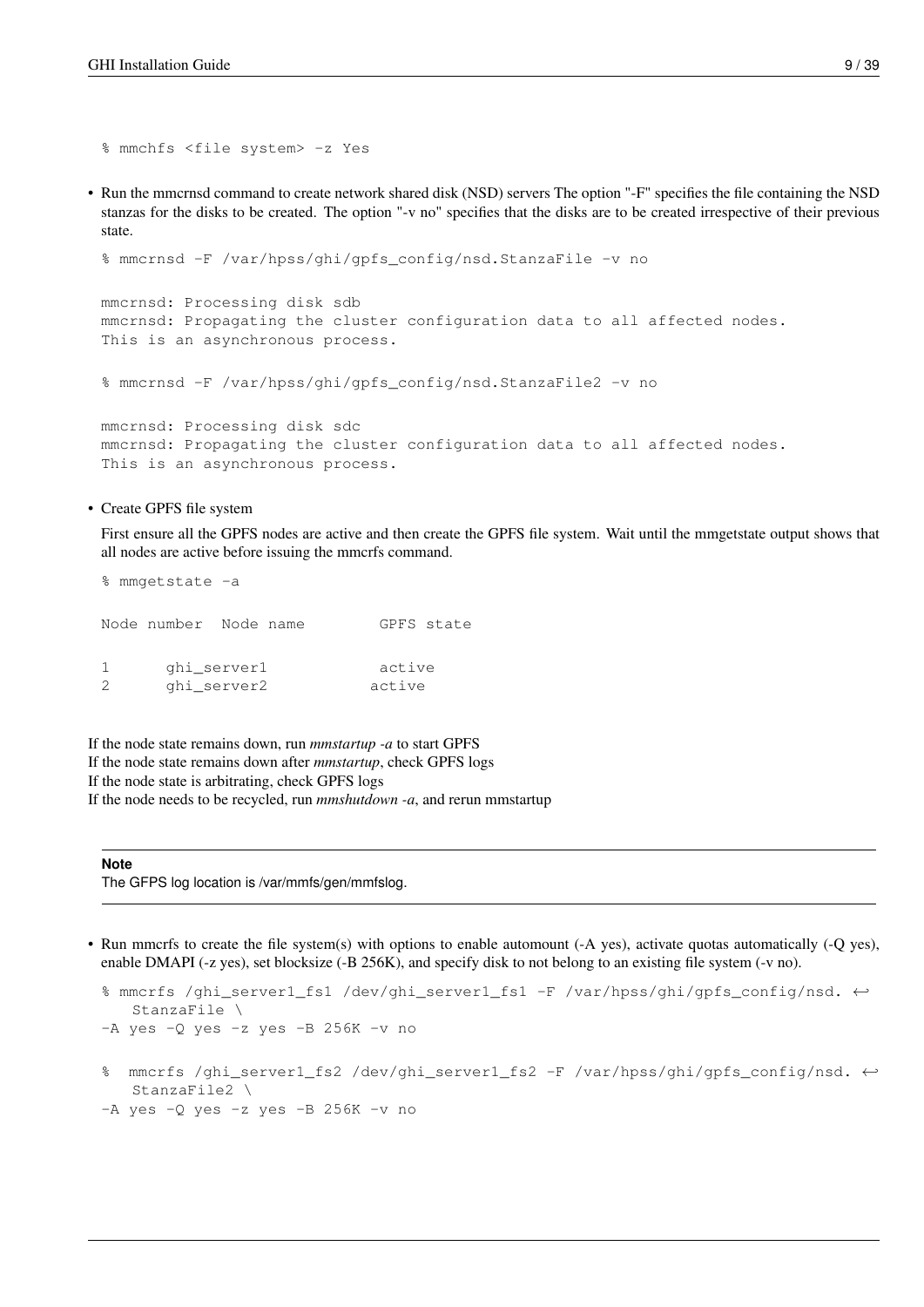#### **Note**

If the user plans on having a GPFS file system without a GHI file system for image restores, the "temp space" GPFS file system should have DMAPI set to no (-z no).

### Sample Output:

The following disks of ghi\_server1\_fs2 will be formatted on node ghi\_server2.clearlake.ibm.com: nsd2: size 153600 MB Formatting file system ... Disks up to size 1.51 TB can be added to storage pool system. Creating Inode File Creating Allocation Maps Creating Log Files Clearing Inode Allocation Map Clearing Block Allocation Map Formatting Allocation Map for storage pool system Completed creation of file system /dev/ghi\_server1\_fs2. mmcrfs: Propagating the cluster configuration data to all affected nodes. This is an asynchronous process.

### **Note**

Use mmlsfs to list the file system attributes. For example, if you want to check if DMAPI is enabled on all GPFS file systems, run: *mmlsfs all* | *grep DMAPI*

• Display the configuration data for a GPFS Cluster for each node

### Log in to main node:

```
% root@ghi_server1 /var/mmfs > mmlsconfig
```
Configuration data for cluster ghi\_server1.clearlake.ibm.com:

```
clusterName ghi_server1.clearlake.ibm.com
clusterId 16335425671093415616
autoload no
dmapiFileHandleSize 32
minReleaseLevel 5.0.2.0
ccrEnabled yes
cipherList AUTHONLY
adminMode central
File systems in cluster ghi_server1.clearlake.ibm.com:
/dev/ghi_server1_fs1
/dev/ghi_server1_fs2
```
### Log in to all secondary nodes to check

```
% root@ghi_server2 /root > mmlsconfig
```
Configuration data for cluster ghi\_server1.clearlake.ibm.com:

clusterName ghi\_server1.clearlake.ibm.com clusterId 16335425671093415616 autoload no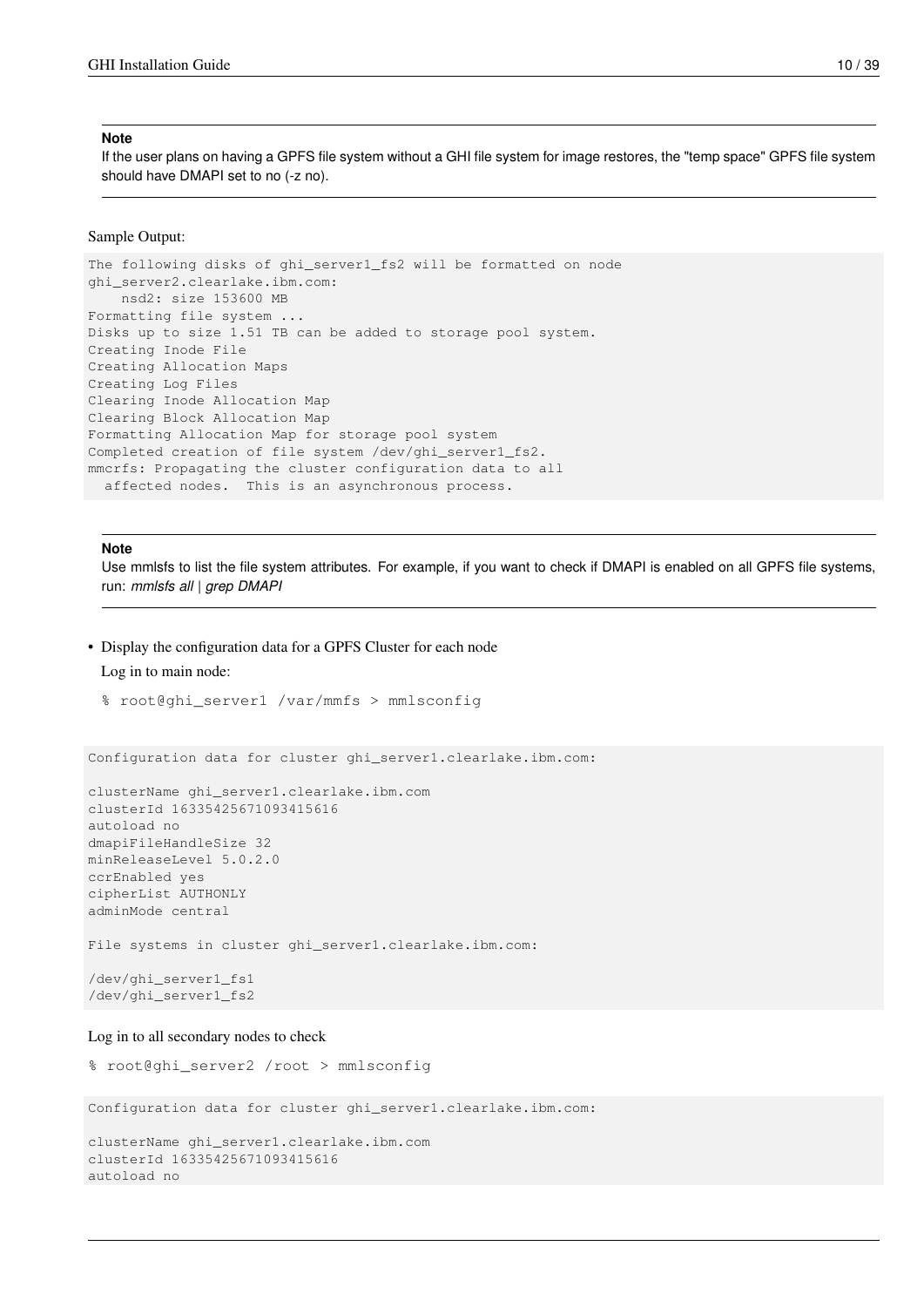```
dmapiFileHandleSize 32
minReleaseLevel 5.0.2.0
ccrEnabled yes
cipherList AUTHONLY
adminMode central
File systems in cluster ghi_server1.clearlake.ibm.com:
/dev/ghi_server1_fs1
/dev/ghi_server1_fs2
```
### <span id="page-16-0"></span>**2.4.3 NSD Multipath**

1. Configure NSD Multipath.

If using multipath, follow the steps below to create NSDs.

- a. Create a /etc/multipath/bindings file. The file needs to match on all nodes using the NSD.
- b. Create an nsddevices script for NSD Device Discovery

```
% cp /usr/lpp/mmfs/samples/nsddevices.sample /var/mmfs/etc/nsddevices
```
c. Edit /var/mmfs/etc/nsddevices to look like the example below:

```
osName=$(/bin/uname -s)
if [[ $osName = Linux ]]
then
CONTROLLER_REGEX='mpath[a-z]+'
for dev in $( /bin/ls /dev/mapper | egrep $CONTROLLER_REGEX )
do
# dmm vs. generic is used by Spectrum Scale to prioritize internal
# order of
# searching through available disks, then later Spectrum Scale
# discards other disk device names that it finds that match as the same
# NSD device by a different path. For this reason, dmm vs. generic is an
# important distinction if you are not explicitly producing the entire
# and exclusive set of disks that Spectrum Scale should use,
# as output from
# this script (nsddevices) and exiting this script with a "return 0".
echo mapper/$dev dmm
echo mapper/$dev generic
done
f_iif \lceil \int $osName = AIX \rceil]
then:
# Add function to discover disks in the AIX environment.
fi
# To bypass the Spectrum Scale disk discovery
# (/usr/lpp/mmfs/bin/mmdevdiscover),
return 0
# To continue with the Spectrum Scale disk discovery steps,
return 1
```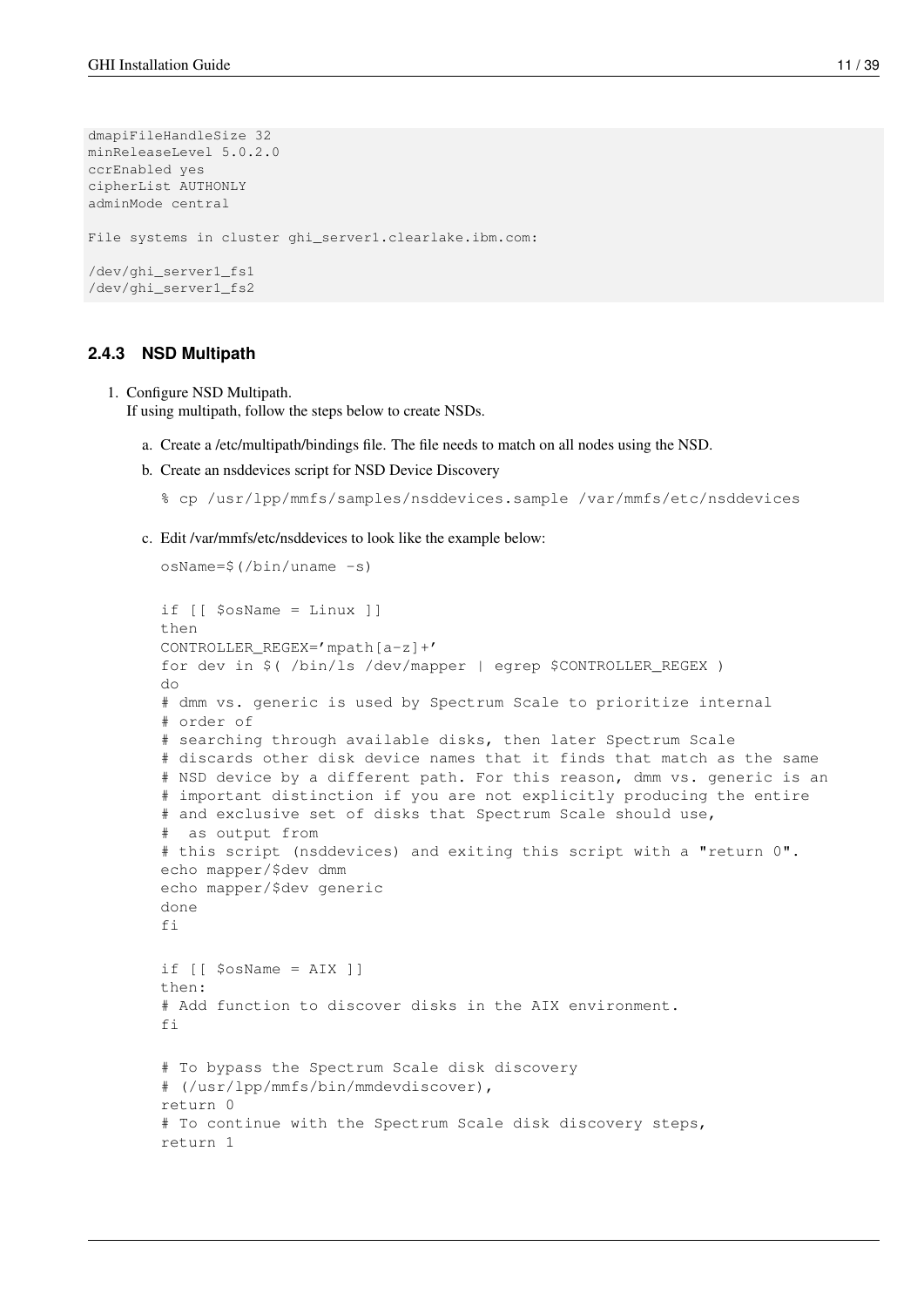d. Ensure the script is executable. Example:

% chmod +x /var/mmfs/etc/nsddevices

e. Execute /var/mmfs/etc/nsddevices. Example:

```
# /var/mmfs/etc/nsddevices
mapper/mpatha dmm
mapper/mpathb dmm
mapper/mpathc dmm
```
f. Create NSD stanzas file that uses the multipath aliases. Edit /var/hpss/ghi/gpfs\_config/nsd.StanzaFile and insert the lines.

```
%nsd: device=/dev/mapper/mpatha
nsd=nsd1
servers=ghi_server1,ghi_server2
usage=dataAndMetadata
```
- g. Continue with Creating NSDs.
- 2. Enable DMAPI on the Spectrum Scale file system.

```
% mmchfs <file system> -z Yes
```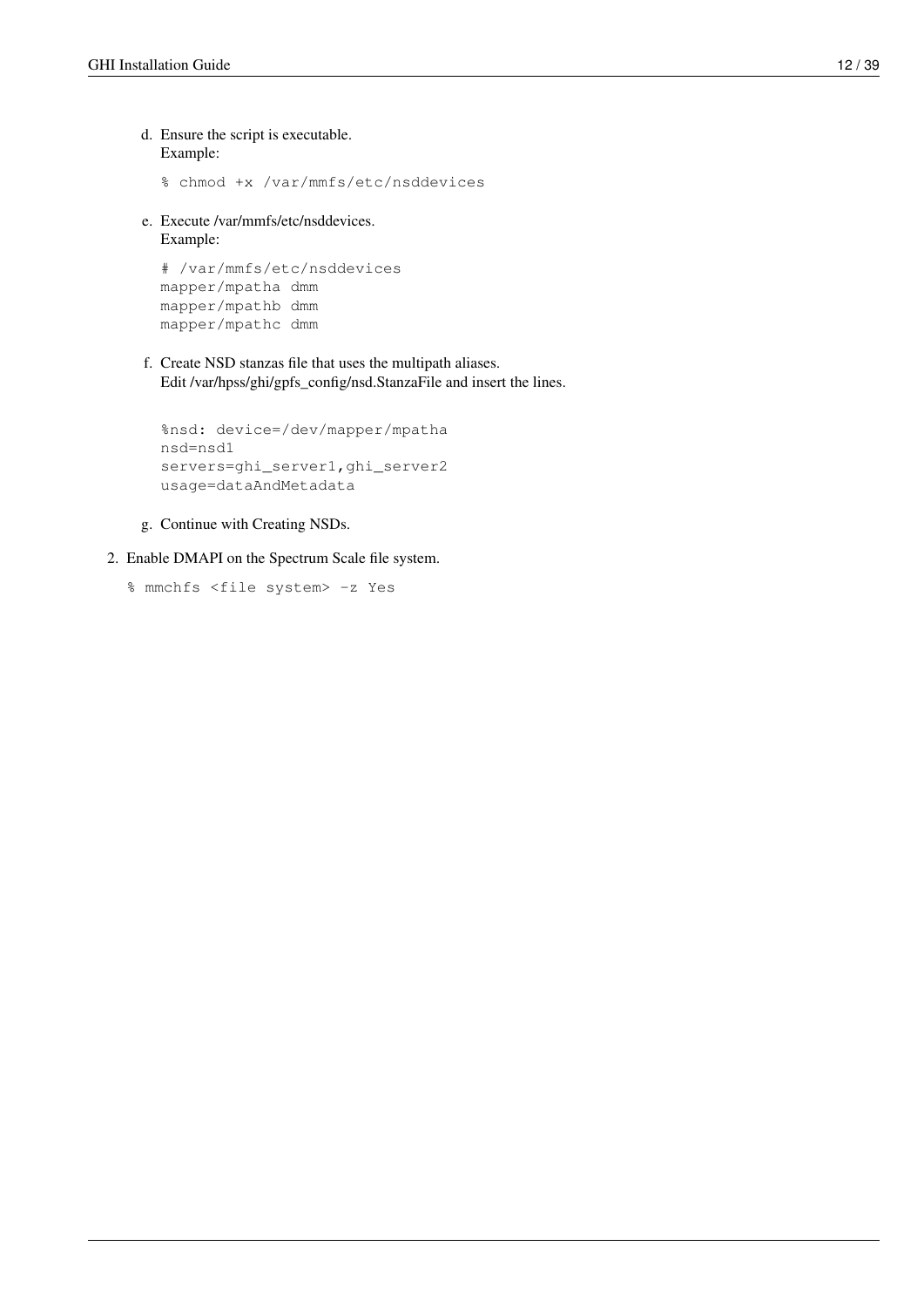# <span id="page-18-0"></span>**Chapter 3**

# **Db2**

# <span id="page-18-1"></span>**3.1 Users and Groups**

GHI needs three users (hpss, hpssdb, hpssdmg) and two groups (hpss, hpsssrvr) on all GHI nodes that will have the HPSS client installed. The user and group ID numbers created on the GHI nodes must match the corresponding user and group ID numbers on the HPSS Core Server. User IDs hpss and hpssdb should exist after the HPSS Core Server has been installed and configured. The user ID hpssdmg will need to be created on the HPSS Core Server using hpssuser.

• Use the system command id to verify the required users and groups exist.

- % id <user>
- % id -g <user>

| <b>User</b> | <b>Primary Group</b> | <b>Home Directory:</b> |
|-------------|----------------------|------------------------|
| hpss        | hpss                 | /var/hpss              |
| hpssdb      | hpssdb               | /db2data/db2 hpssdb    |
| hpssdmg     | hpsssrvr             | /var/hpssdmg           |

• If any of the above users or groups do not exist, use the useradd system command to add them. The following shows the usage of the useradd command and an example adding hpssdb as a user and group:

% useradd -d <home directory> -g <group> -p password <user>

% useradd -d /db2data/db2\_hpssdb -g 300 -p hpssdb hpssdb

• Check to make sure Core Server and GHI nodes have matching entries for users hpss, hpssdb, and hpssdmg in the /etc/passwd and /etc/group files.

```
% cat /etc/passwd | grep hpss
hpss:x:300:300:HPSS User:/var/hpss:/bin/bash
hpssdba:x:301:301::/db2data/db2_hpssdb:/bin/bash
hpssdmg:x:1001:302::/var/hpssdmg:/bin/bash
```

```
% cat /etc/group | grep hpss
hpss:x:300:hpss,hpssdba
hpssdba:x:301:root
hpsssrvr:x:302:hpssdmg
```
The hpssdmg user in /etc/passwd is in the primary group of hpsssrvr. Also notice that in /etc/group hpssdmg is a secondary group to hpsssrvr. Make sure all Core and GHI nodes have the same configuration and passwords.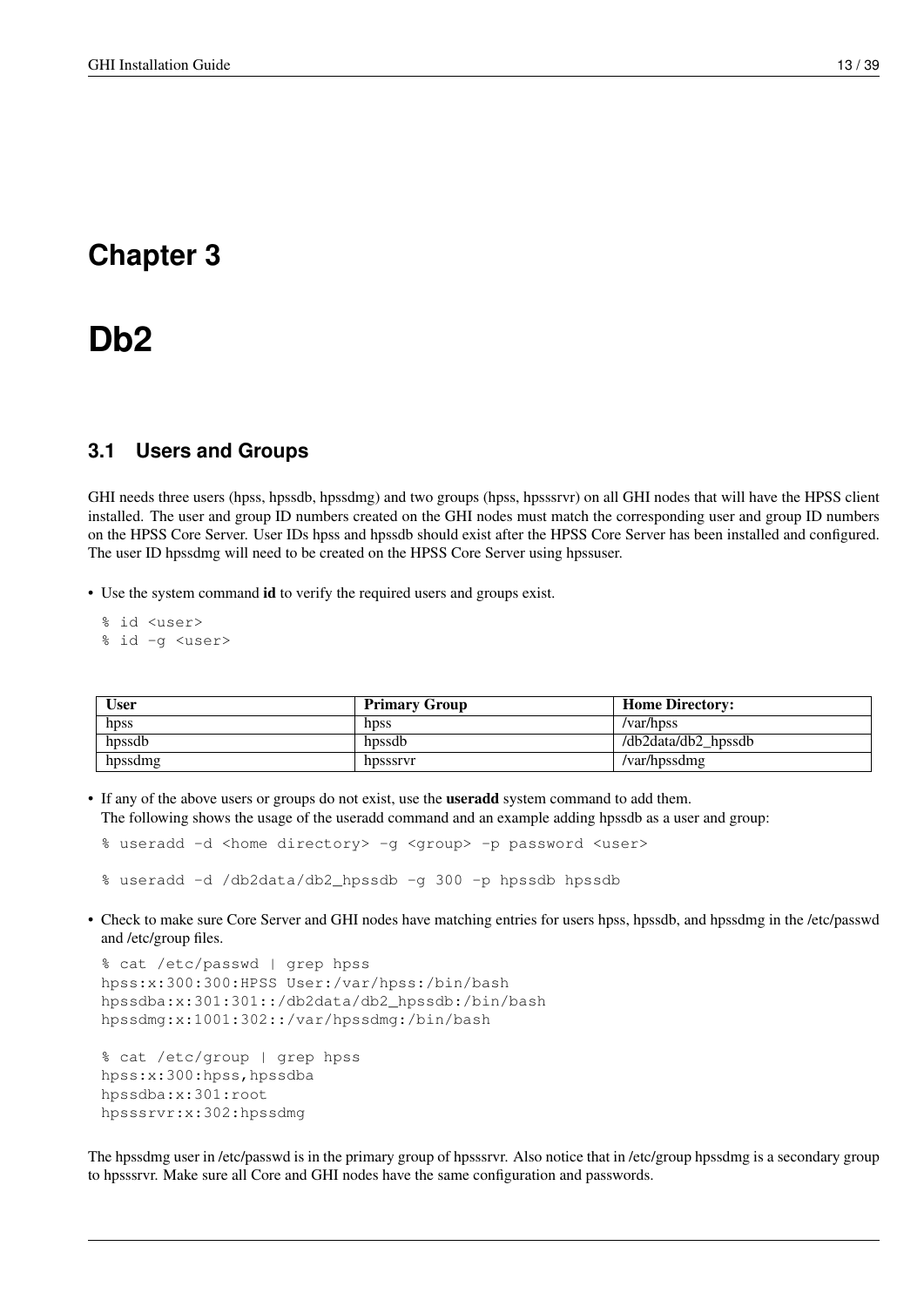### <span id="page-19-0"></span>**3.1.1 Add hpssdmg with hpssuser tool**

• On the HPSS Core Server, use hpssuser to add user hpssdmg with Unix Authentication. Skip to the next bullet if your site uses Kerberos Authentication.

```
$ /opt/hpss/bin/hpssuser -add hpssdmg -unix -unixkeytab <keytab path>
User ID#: 1001
Primary group name: hpsssrvr
Enter password for hpssdmg: [hpssdmg]
Re-enter password to verify: [hpssdmg]
Full name: hpssdmg
Login shell: /bin/bash
Unix (local/system) home directory: /var/hpssdmg
[ adding unix user ]
[ added unix user ]
[ adding unix keytab entry to '/var/hpss/etc/hpss.unix.keytab' ]
[ added unix keytab entry to '/var/hpss/etc/hpss.unix.keytab' ]
```
• On the HPSS Core Server, use hpssuser to add user hpssdmg with Kerberos Authentication. If your site uses Unix Authentication, go to the previous step.

```
$ /opt/hpss/bin/hpssuser -add hpssdmg -unix -krb -krbkeytab
/var/hpss/etc/hpss.keytab
User ID#: 1001
Primary group name: hpsssrvr
Enter password for hpssdmg: [hpssdmg]
Re-enter password to verify: [hpssdmg]
Full name: hpssdmg
Login shell: /bin/bash
Unix (local/system) home directory: /var/hpssdmg
[ adding unix user ]
[ added unix user ]
[ adding kerberos principal ]
INFO: Using kadmin.local for kerberos administrative actions
[ adding kerberos keytab entry to '/var/hpss/etc/hpss.keytab' ]
[ added kerberos keytab entry to '/var/hpss/etc/hpss.keytab' ]
[ added kerberos principal ]
```
• Check that hpssdmg has been added to /var/hpss/etc/passwd and to /var/hpss/etc/group under the group hpsssrvr. This step is valid only if you are using HPSS local password and group files. Otherwise, skip this step.

```
% cat /var/hpss/etc/passwd | grep hpssdmg
hpssdmg:x:1001:301:hpssdmg:/var/hpssdmg:/bin/bash
```
% cat /var/hpss/etc/group | grep hpssdmg hpsssrvr: \*: 301:hpssmvr,hpsssd,hpssftp,hpssssm,hpsspvr,hpssgk,hpssmps, hpssrait, hpsscore, hpsspvl, hpssfs, hpssls, hpssdmg

• Copy HPSS Core /var/hpss/etc/ to each GHI node with scp.

On the core:

```
% cd /var/hpss/etc
% tar -cvzf /tmp/etcnew.tar.gz ./
% scp /tmp/etcnew.tar.gz root@<GHI NODE>:/var/hpss
```
• Move old /var/hpss/etc and make room for new one. On each GHI node: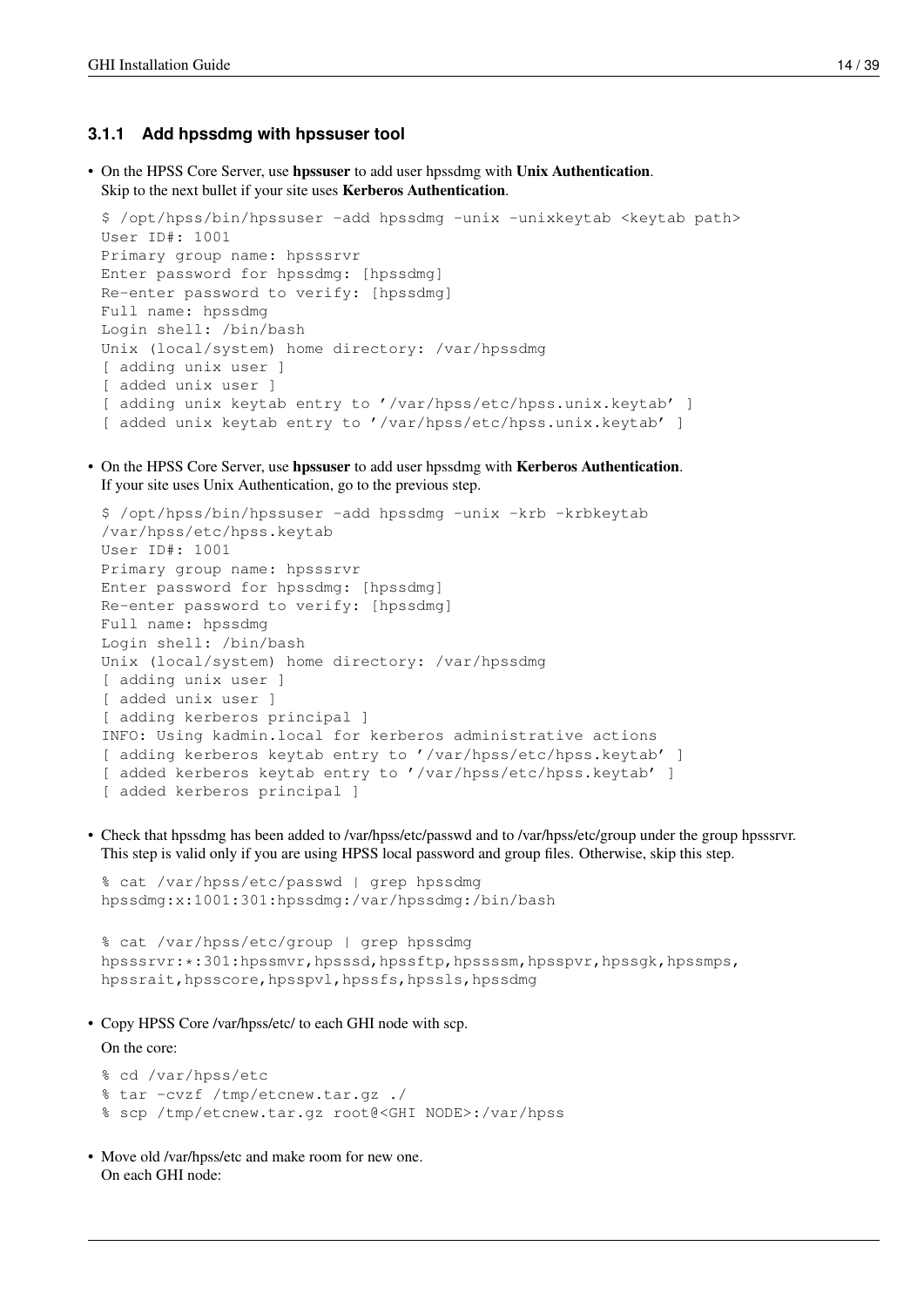% cd /var/hpss/ % mv etc etc.ori % mkdir /var/hpss/etc % cp /var/hpss/etcnew.tar.gz /var/hpss/etc % cd /var/hpss/etc % tar -xzvf etcnew.tar.gz

• Link /var/hpss/hpssdb to the hpssdb user's home directory. On each GHI Node:

```
$ ln -s /db2data/db2_hpssdb /var/hpss/hpssdb
```
## <span id="page-20-0"></span>**3.2 Add hpssdmg to HPSS ACL on Core Server**

Execute the HPSS ACL utility on your HPSS Core Server to add user hpssdmg, if necessary. Look at the output and choose the Account Validation Interface menu option. Next run the *show* command to determine if hpssdmg needs to be added. The order of ACL entries may differ from the following example:

```
% /opt/hpss/bin/hpss_server_acl
hsa> acl -t CORE
1) PVL Mount Notification Interface (v1) 007ff347-e533-1cc6-b22d-02608c2cedf4
2) Client Interface (v1) 32ba9692-4667-11d6-aa3a-0004ac49692b
3) Account Validation Interface (v1) 647f22a8-a1e9-11d3-a739-000001341966
4) Realtime Monitor Interface (v1) 80c9a256-2f13-11d3-a0c8-000001341966
Select an interface
Choose an item by number (RET to cancel):
> 3
hsa> show
perms - type - ID (name) - realm ID (realm)
===========================================
r--c--- - user - 302 (hpssftp) - 10000 (<core_server>.clearlake.ibm.com)
r-c--- - user - 306 (hpssfs) - 10000 (<core_server>.clearlake.ibm.com)
rw-c-dt - user - 307 (hpssmps) - 10000 (<core_server>.clearlake.ibm.com)
rw-c-d- - user - 312 (hpssssm) - 10000 (<core_server>.clearlake.ibm.com)
----t - any\_other
```

```
hsa> add user hpssdmg rwc
hsa> show
```

```
perms - type - ID (name) - realm ID (realm)
===========================================
r--c--- - user - 302 (hpssftp) - 10000 (<core_server>.clearlake.ibm.com)
r--c--- - user - 306 (hpssfs) - 10000 (<core_server>.clearlake.ibm.com)
rw-c-dt - user - 307 (hpssmps) - 10000 (<core_server>.clearlake.ibm.com)
rw-c-d- - user - 312 (hpssssm) - 10000 (<core_server>.clearlake.ibm.com)
rw-c--- - user - 1001 (hpssdmg) - 10000 (<core_server>.clearlake.ibm.com)
----t - any_other
```
hsa> quit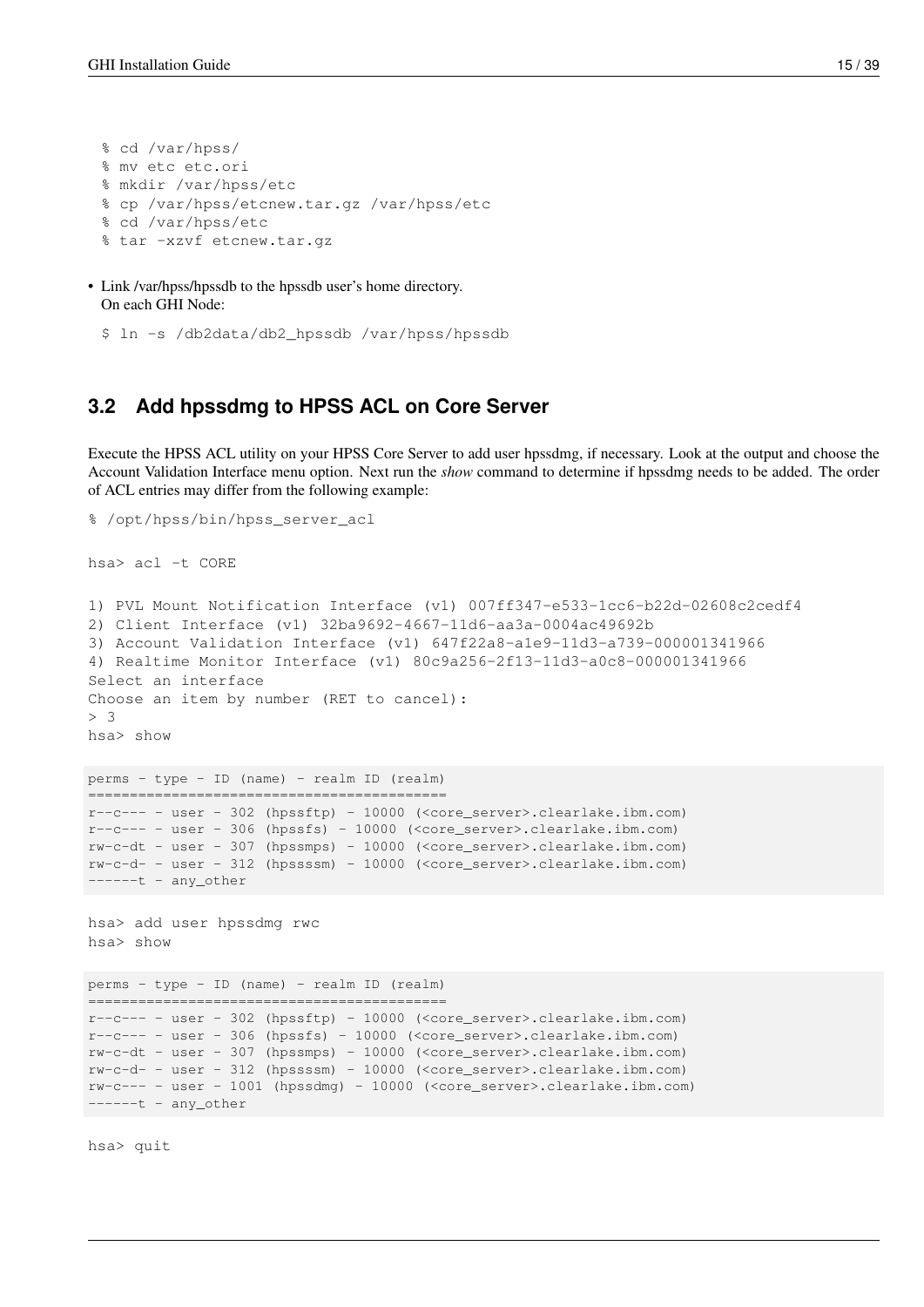# <span id="page-21-0"></span>**3.3 Set up GHI Tablespace on HPSS Core Server**

GHI should be configured to use the same Db2 storage group that is used in HPSS.



### **Important**

GHI Tablespaces should be configured on HPSS Core Server only while the HPSS system is down. The actual configuration for Db2 should be determined during the system engineering planning phase of the deployment. The GHI Db2 mapping table has the potential to become very large and care should be taken in configuring Db2 to handle it.

### **Note**

Repeat this section to set up the GHI tablespace on the HA Backup Core Server for proper failover operations.

### <span id="page-21-1"></span>**3.3.1 Database using Single Partition**

This configuration is performed only on the HPSS Core server while Db2 is running and HPSS servers are down.

- 1. Shut down all servers via HPSS GUI.
- 2. Find the number of partition(s) As hpssdb user, the following shows there is only one partition.

```
% cat $HOME/sqllib/db2nodes.cfg
0 <core_server>.clearlake.ibm.com 0
```
3. Source the database profile.

```
% source ~hpssdb/sqllib/db2profile
```
4. Create the database.

This is the default example for a one partition and two storage paths file systems.

For systems that do not use the default, edit path partition names and storage path file systems to match your system configuration.

The following examples show path names and partition expressions usage:

```
% db2 "CREATE DATABASE HGHI ON \
\'/db2data/p0000/stg0001', \
\'/db2data/p0000/stg0002' \
DBPATH on '/db2data/db2_hpssdb'"
```

```
% db2 "CREATE DATABASE HGHI ON \
\'/db2data/p \$4N /stg0001\', \
\'/db2data/p \$4N /stg0002\' \
DBPATH ON '/db2data/db2_hpssdb'"
```
5. Modify the callback script to source the database profile. (DB2PROF)

```
% vim /opt/ghi/bin/hpssEventNotify
```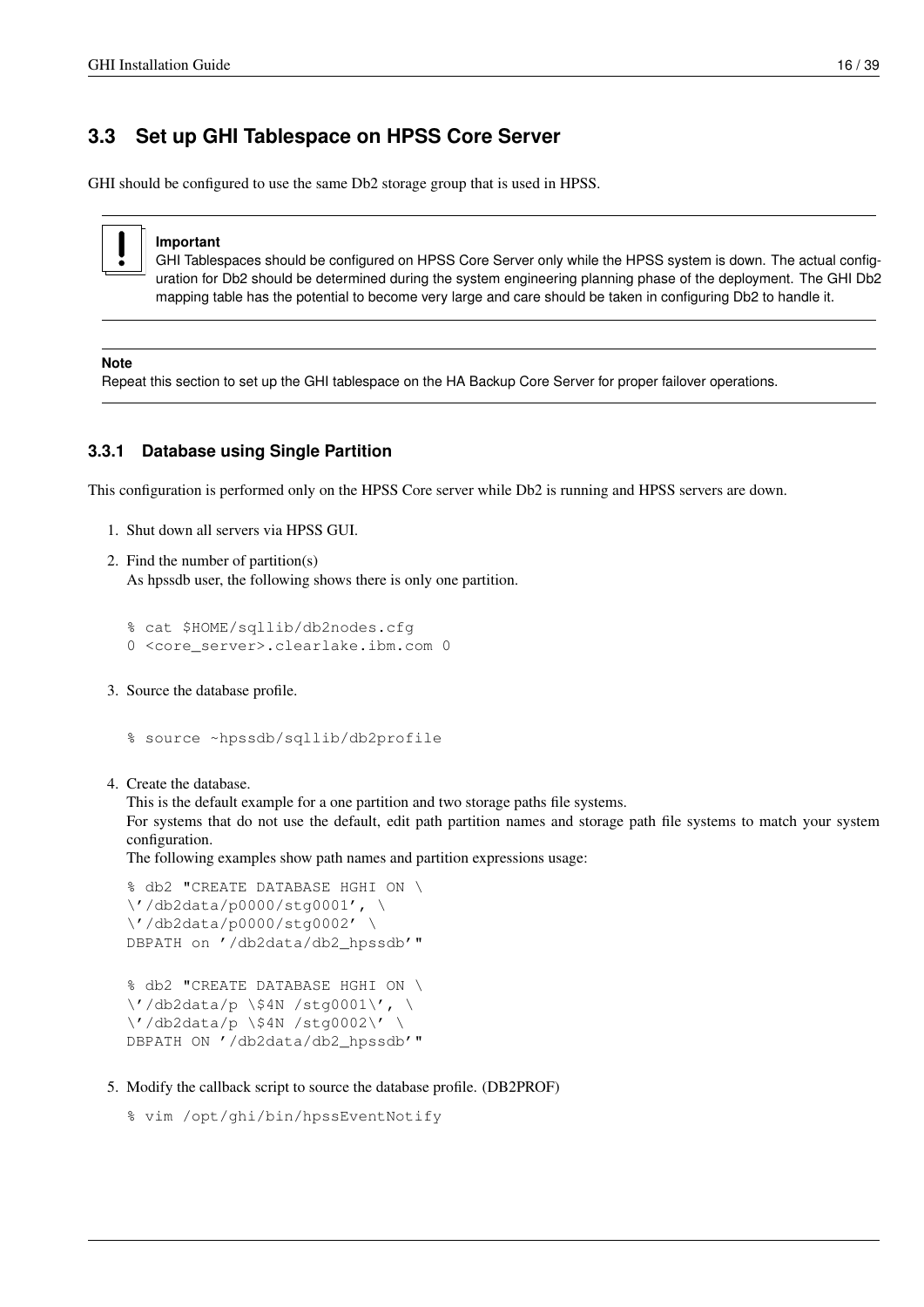### <span id="page-22-0"></span>**3.3.2 CREATE DATABASE PARTITION GROUP**

- 1. Connect to the HGHI database.
	- % db2 CONNECT TO HGHI
- 2. For a single partition run the command:

% db2 "CREATE DATABASE PARTITION GROUP HPSS\_GHI ON DBPARTITIONNUM (0)"

### 3. Check that a partition is created.

\$ db2 list db partition groups

### Example output:

DATABASE PARTITION GROUP ----------------------------- HPSS\_GHI **TBMCATGROUP** IBMDEFAULTGROUP

- 3 record(s) selected.
	- 1. Create the bufferpool used for GHI DB table space.
		- % db2 "CREATE BUFFERPOOL SMALLTABLES \ DATABASE PARTITION GROUP HPSS\_GHI SIZE 1000 AUTOMATIC \ PAGESIZE 4K"
	- 2. Create the bufferpool used for GHI mapping tablespace.
		- % db2 "CREATE BUFFERPOOL bp32k \ DATABASE PARTITION GROUP HPSS\_GHI SIZE 1000 AUTOMATIC \ PAGESIZE 32K"
	- 3. Create Db2 tablespaces.
		- a. Create Db2 tablespace for GHIDB.

```
% db2 "CREATE LARGE TABLESPACE GHIDB \
 IN DATABASE PARTITION GROUP HPSS_GHI \
PAGESIZE 4K \
MANAGED BY AUTOMATIC STORAGE \
 AUTORESIZE YES \
 INITIALSIZE 32M \
MAXSIZE NONE \
EXTENTSIZE 128 \
 PREFETCHSIZE AUTOMATIC \
 BUFFERPOOL "SMALLTABLES" \
 OVERHEAD 7.500000 \
 TRANSFERRATE 0.060000 \
NO FILE SYSTEM CACHING \
DROPPED TABLE RECOVERY ON \
 DATA TAG NONE"
```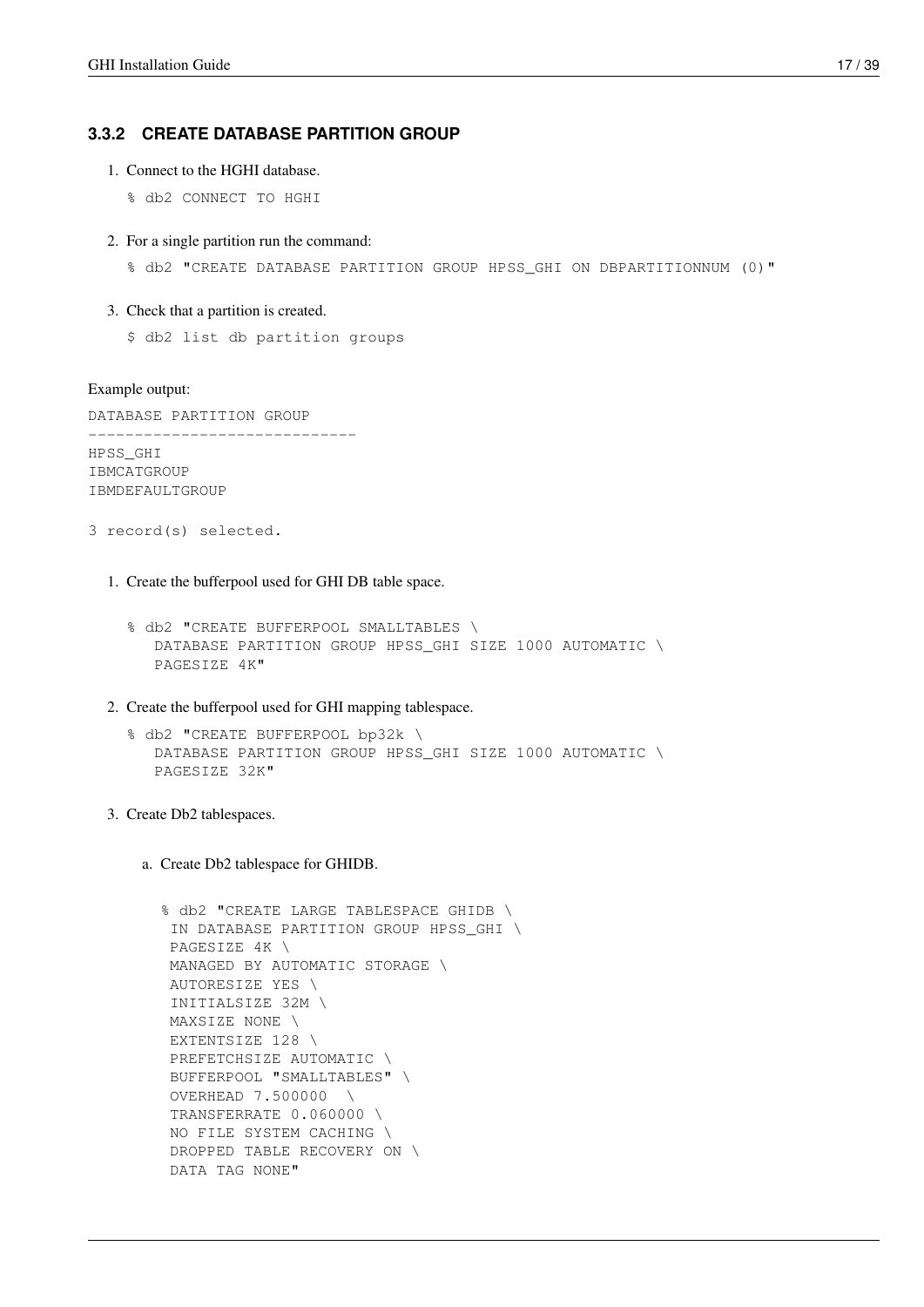b. Create Db2 tablespace for GHIMAPPING.

```
% db2 "CREATE LARGE TABLESPACE GHIMAPPING
IN DATABASE PARTITION GROUP HPSS_GHI \
PAGESIZE 32K \
MANAGED BY AUTOMATIC STORAGE \
AUTORESIZE YES \
EXTENTSIZE 128 \
PREFETCHSIZE AUTOMATIC \
BUFFERPOOL BP32K \
DATA TAG NONE \
OVERHEAD 7.500000 \
TRANSFERRATE 0.060000 \
MAXSIZE NONE \
NO FILE SYSTEM CACHING \
DROPPED TABLE RECOVERY ON"
```
### <span id="page-23-0"></span>**3.3.3 Configure Logging on the HPSS Core Server**

• Grant user hpss access to the database.

% db2 "grant connect on database to user hpss" % db2 "grant createtab on database to user hpss" % db2 "grant dbadm on database to user hpss"

• Configure the primary logs, secondary logs, log archives, log file size, and number of logs similar to the standard of the HPSS databases.

```
% mkdir /db2data/p0000/db2_log/hghi
% db2 "update db cfg for hghi using NEWLOGPATH <primary_log_path> hghi"
% db2 "update db cfg for hghi using NEWLOGPATH '/db2data/p0000/db2_log/hghi'"
% mkdir /db2data/p0000/db2_logmirror/hghi
% db2 "update db cfg for hghi using MIRRORLOGPATH <secondary_log_path> hghi"
% db2 "update db cfg for hghi using MIRRORLOGPATH
'/db2data/db2_logmirror/hghi'"
% db2 "update db cfg for hghi using AUTO_MAINT off"
% db2 "update db cfg for hghi using AUTO_RUNSTATS off"
% db2 "update db cfg for hghi using AUTO_TBL_MAINT off"
% mkdir /db2data/p0000/db2_logarchive1/hghi
% db2 "update db cfg for hghi using LOGARCHMETH1 \
DISK:/ <primary_log_archive_path>/hghi/"
% db2 "update db cfg for hghi using LOGARCHMETH1 \
DISK:/db2data/p0000/db2_logarchive1/hghi/"
% mkdir /db2data/p0000/db2_logarchive2/hghi
% db2 "update db cfg for hghi using LOGARCHMETH2 \
DISK:/<secondary_log_archive_path>/hghi/"
% db2 "update db cfg for hghi using LOGARCHMETH2 \
DISK:/db2data/p0000/db2_logarchive2/hghi/"
% db2 "update db cfg for hghi using LOGFILSIZ 25000"
```

```
% db2 "update db cfg for hghi using LOGPRIMARY 10"
% db2 "update db cfg for hghi using LOGSECOND -1"
```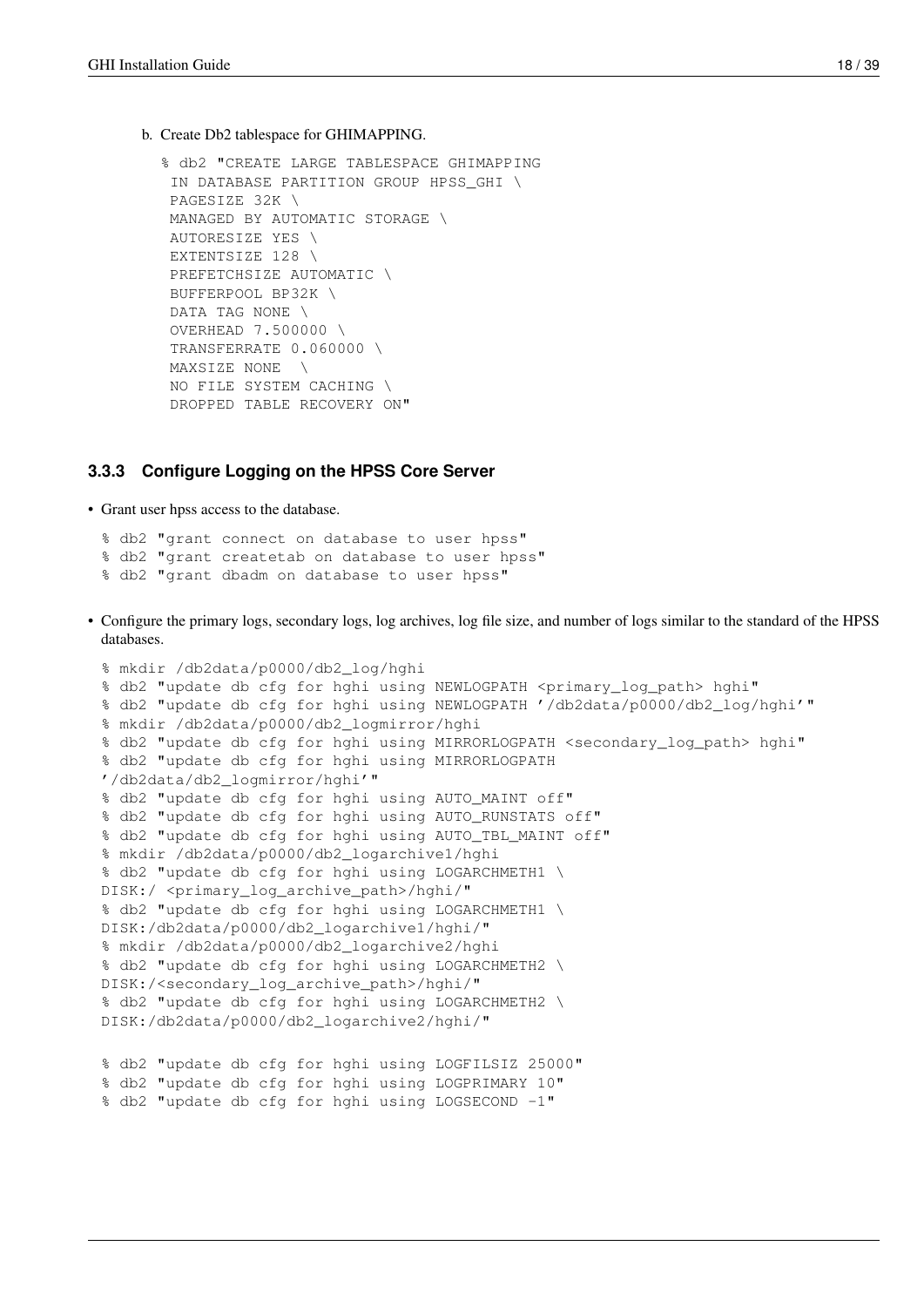### Table 3.1: LOGBUFSZ

| <b>Machine Memory</b> | LOGBUFSZ <table value=""></table> |
|-----------------------|-----------------------------------|
| $< 16$ GB RAM         | 4096                              |
| 16 - 64 GB RAM        | 8192                              |
| $>64$ GB RAM          | 16384                             |

% db2 "update db cfg for hghi using LOGBUFSZ <table value>"

% db2 "update db cfg for hghi using DFT\_QUERYOPT 2"

### • Disconnect from the database.

```
% db2 disconnect all
```
# <span id="page-24-0"></span>**3.4 Install Db2 Client on all GHI Nodes**

Install the Db2 Client on each Spectrum Scale quorum node (all nodes which include "quorum" in the "Designation" column from the mmlscluster command). Follow the Db2 Command Reference document to install the server.

## <span id="page-24-1"></span>**3.5 Add Db2 Permanent License on all GHI Nodes**

Add a permanent license on each Spectrum Scale quorum node that has the Db2 client installed.

• Add License.

```
% cd /opt/ibm/db2/<version>/adm
%./db2licm -a <path name to Db2 generic license file>/db2aese_c.lic
```
### **Note**

The generic Db2 license file ("\*/db2/license/db2ese.lic") can be found on the Db2 Installation CD or image. It can also be obtained by contacting your HPSS customer support representative.

### **Tip**

Refer to the Db2 Command Reference document for more information on how to use the db2licm utility to manage the Db2 license. Create the Db2 database connection on the GHI Session nodes which should already have the Db2 client installed per the prerequisites.

• Create an instance as root.

% /opt/ibm/db2/<version>/instance/db2icrt -a CLIENT -s client -u hpssdb hpssdb

• Source db2profile system wide to establish database environment. As root, add lines to aliases.sh.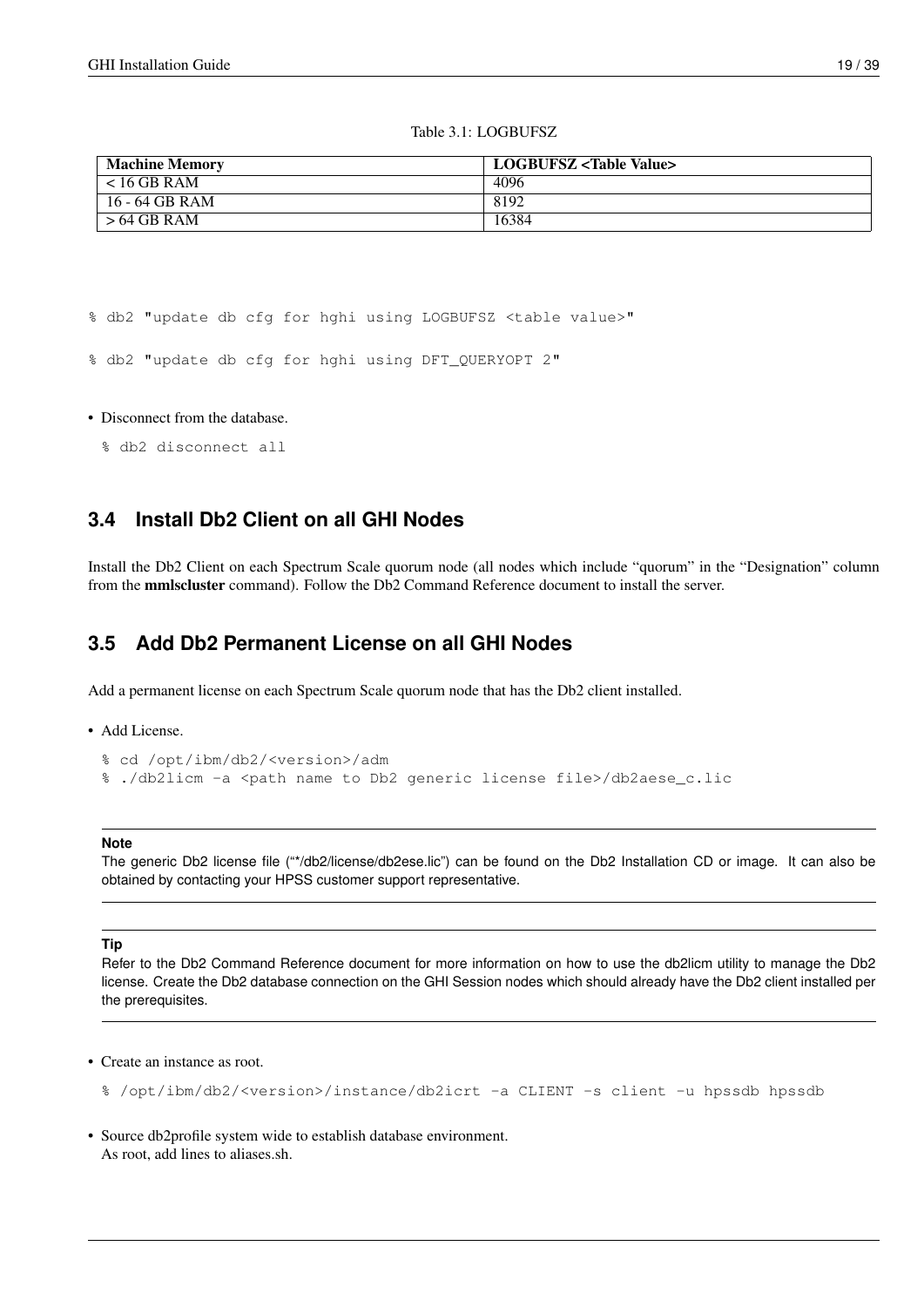```
$ su - root
$ vim /etc/profile.d/aliases.sh
. ~hpssdb/sqllib/db2profile
```
### • Set DB2COMM.

% db2set -all

As hpssdb

% su - hpssdb % db2set DB2COMM=tcpip

• Verify that DB2COMM is set to tcpip

```
[i] DB2COMM=TCPIP
[g] DB2SYSTEM=ghi_server1.clearlake.ibm.com
```
• Verify the local services in /etc/services file for Db2 support As root, copy the Db2 service entries from the Core Server /etc/services file. The number of entries will differ based on configuration. Example output:

# Local services db2c\_hpssdb 59999/tcp DB2\_hpssdba 60000/tcp DB2\_hpssdba\_1 60001/tcp DB2\_hpssdba\_2 60002/tcp DB2\_hpssdba\_END 60003/tcp

• Catalog the database profile.

% db2 catalog tcpip node \$NODE remote \$HPSS\_CORE server \$PORT

% db2 catalog tcpip node ghi\_server2 remote <HPSS\_Core\_server> server 59999 DB20000I The CATALOG TCPIP NODE command completed successfully. DB21056W Directory changes may not be effective until the directory cache is refreshed.

### Where:

\$NODE = unique name; recommend using short host name of current machine. \$HPSS\_CORE = hostname of the HPSS Core server. \$PORT = port number acquired from the Core server /etc/services file Steps to check hpssdb port on core server: 1) Source the database profile. % . ~hpssdb/sqllib/db2profile 2) Run the command % db2 get dbm cfg | grep SVCENAME 3) Look at the value for the SVCENAME TCP/IP Service name (SVCENAME) = db2\_hpssdb 4) Cat the /etc/services file and grep for the SVCENAME from above. % cat /etc/services | grep db2\_hpssdb 5) Use the port number found from the grep of the /etc/services file for \$PORT.

• Catalog the database hghi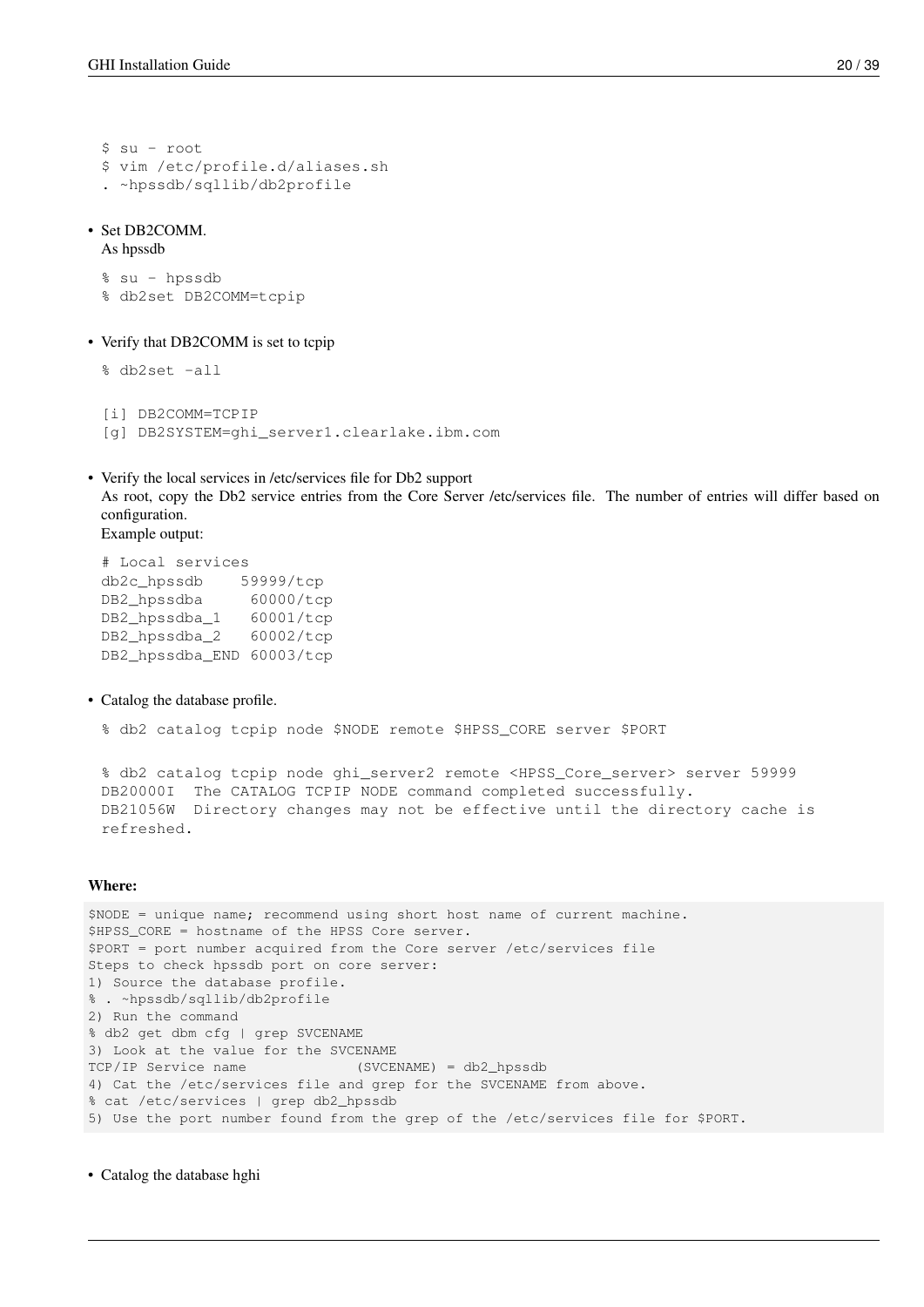% db2 catalog db hghi as hghi at node \$NODE

% db2 catalog db hghi as hghi at node ghi\_server2 Db20000I The CATALOG DATABASE command completed successfully. Db21056W Directory changes may not be effective until the directory cache is refreshed.

- a. Verify that Db2 client can connect to the Db2 server on the HPSS core machine.
	- % /opt/hpss/bin/ghi\_db\_test --connect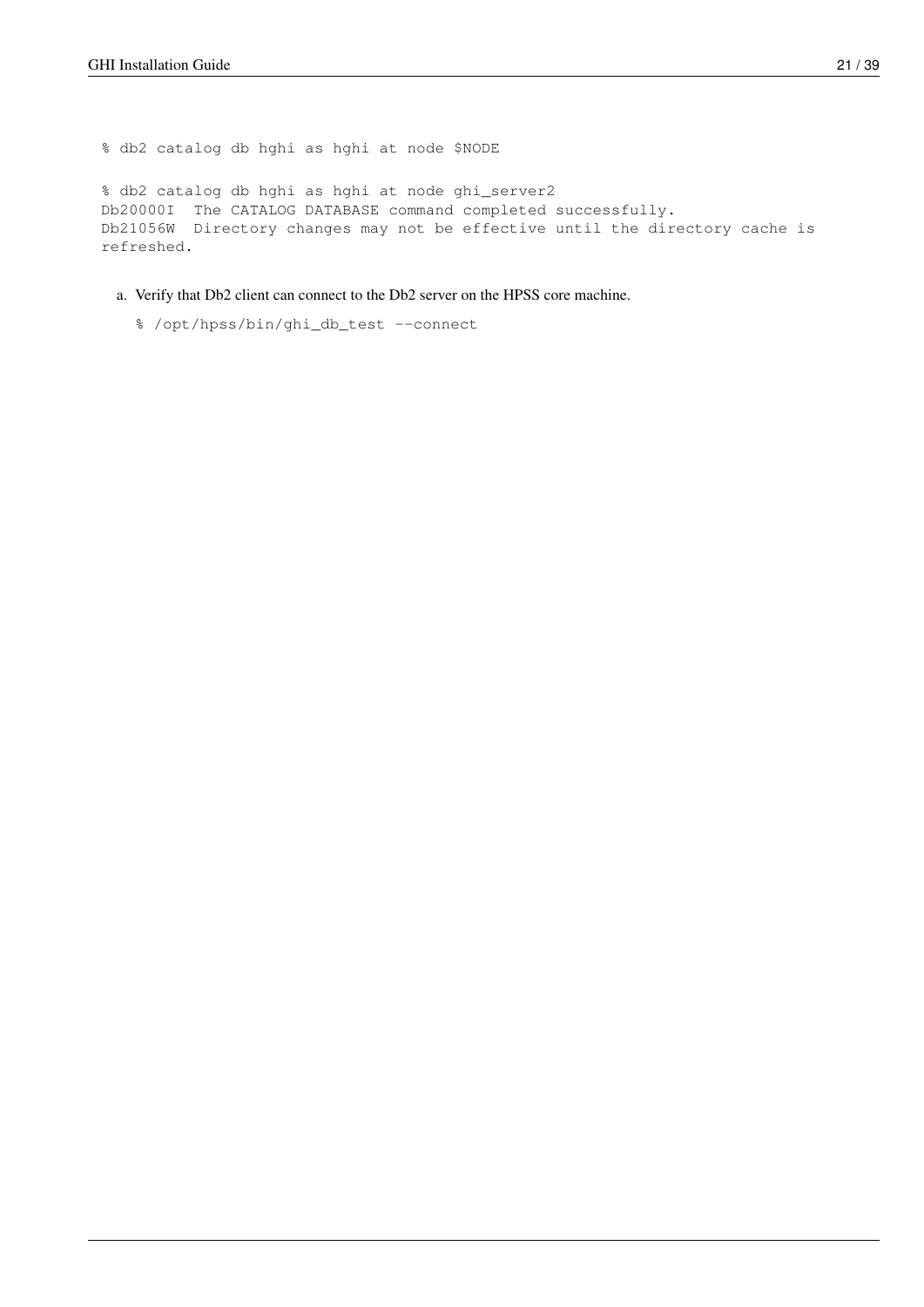# <span id="page-27-0"></span>**Chapter 4**

# **HPSS**

The HPSS Core server must also be able to connect to the network configured for the Spectrum Scale configuration. For example, if the Spectrum Scale cluster is configured exclusively on a data network, HPSS must be able to connect to that data network, even if the Spectrum Scale nodes also have an additional network to connect to the HPSS Core Server.

# <span id="page-27-1"></span>**4.1 Verify HPSS rpms on all GHI NODES**

Verify that the following RPMs are installed on all the GHI nodes:

```
% rpm -qa | grep hpss
        hpss-clnt-<version>*
        hpss-lib-<version>*
        hpss-lib-devel-<version>*
```
These should exist when GHI-ISHTAR was previously installed.

## <span id="page-27-2"></span>**4.2 Configure HPSS Client**

- 1. Set up /var/hpss/etc on GHI client machines.
	- a. Verify that /var/hpss/etc/\* was copied from the HPSS Core Server to each GHI node.
	- b. Add HPSS\_API\_HOSTNAME=<long hostname> to /var/hpss/etc/env.conf
	- c. Add HPSS\_PTHREAD\_STACK=524288 to /var/hpss/etc/env.conf
- 2. Set up authentication. Copy the HPSS PAM module (/etc/pam.d/hpss) from the HPSS Core Server to /etc/pam.d/hpss on all GHI nodes.
- 3. Set up links.

```
% /opt/ibm/db2 > ln -s /opt/ibm/db2/<version> /opt/ibm/db2/default
% /opt/hpss/db2 > ln -s /opt/ibm/db2/<version> /opt/hpss/db2/default
```
If using Kerberos authentication, copy /etc/krb5.conf from the HPSS Core Server to all GHI nodes.

1. Specify the *HPSS\_NET\_FAMILY*. Ensure that the HPSS client configuration has the correct HPSS\_NET\_FAMILY in /var/hpss/etc/env.conf. The default value is ipv4\_only. Examples: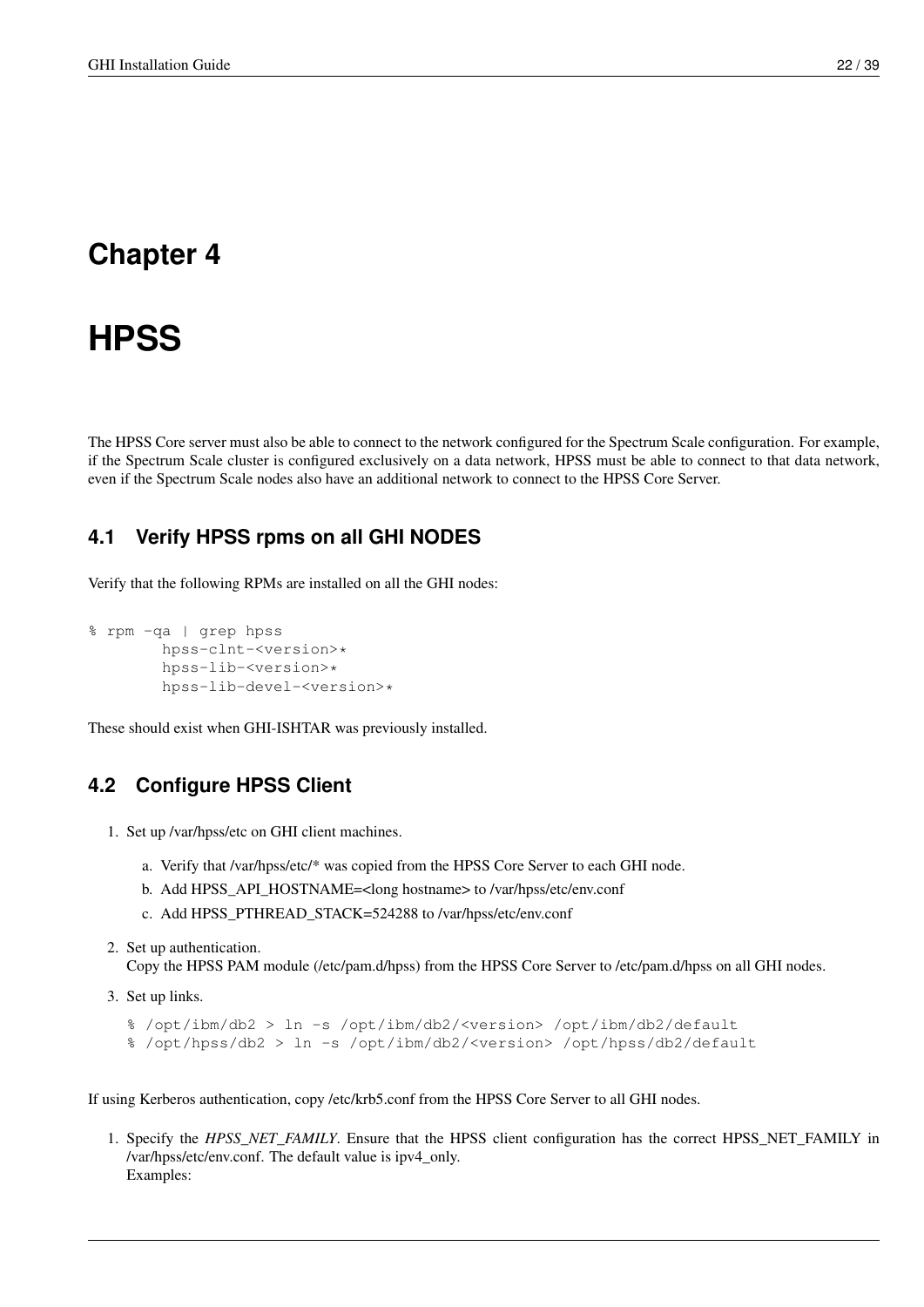ipv6\_only ipv4\_only ipv6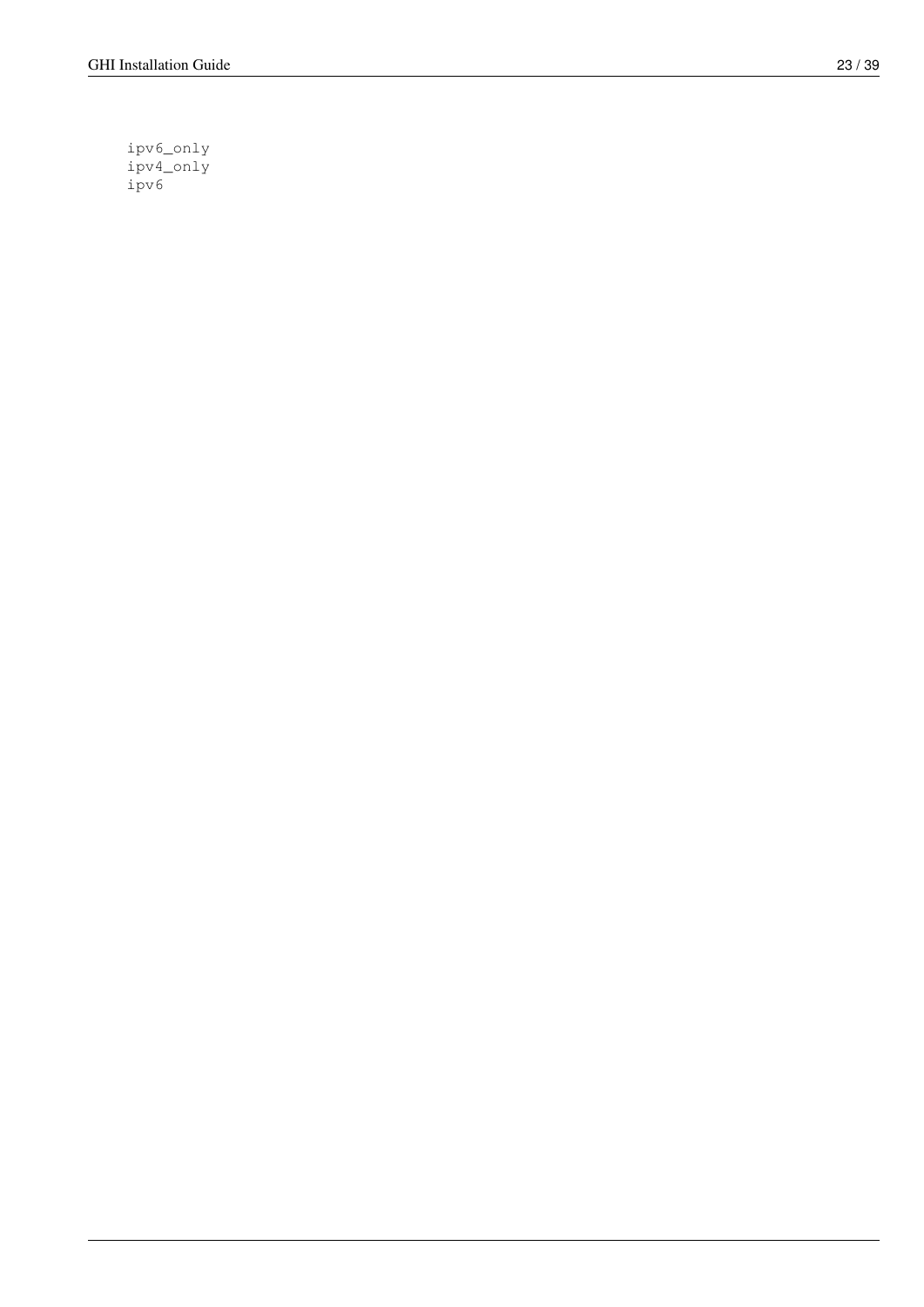# <span id="page-29-0"></span>**Chapter 5**

# **GHI Installation & Configuration**

# <span id="page-29-1"></span>**5.1 Install GHI**

1. Install the following RPMs on all GHI nodes:

% rpm -ivh ghi-lib-\*<architecture>.rpm % rpm -ivh ghi-\*<architecture>.rpm

GHI files will be installed under /hpss\_src/ghi-\*.architecture

1. Create a link at /opt/ghi to /hpss\_src/ghi-<version>.<architecture>.+ GHI requires this link to exist to function properly.

```
% ln -s /hpss_src/ghi-<version>.<architecture> /opt/ghi
```
2. Verify that the following directories exist:

```
/opt/ghi
/opt/ghi/bin
/opt/ghi/lib
/usr/share/man/cat7
/var/hpss/ghi
/var/hpss/ghi/policy
/var/hpss/ghi/config
/var/hpss/ghi/config/templates
/var/hpss/hsi/bin
```
3. Create /var/hpss/ghi/etc directory

% mkdir /var/hpss/ghi/etc

### <span id="page-29-2"></span>**5.1.1 Configure GHI-ISHTAR**

1. Copy the htar.ksh wrapper script to /var/hpss/hsi/bin.

```
% cd /var/hpss/hsi/bin
% cp htar.ksh.template htar.ksh
% edit htar.ksh (Variables to modify are described with example below)
% /bin/chmod 755 htar.ksh
```
2. Modify the htar.ksh script to provide correct values for the following information: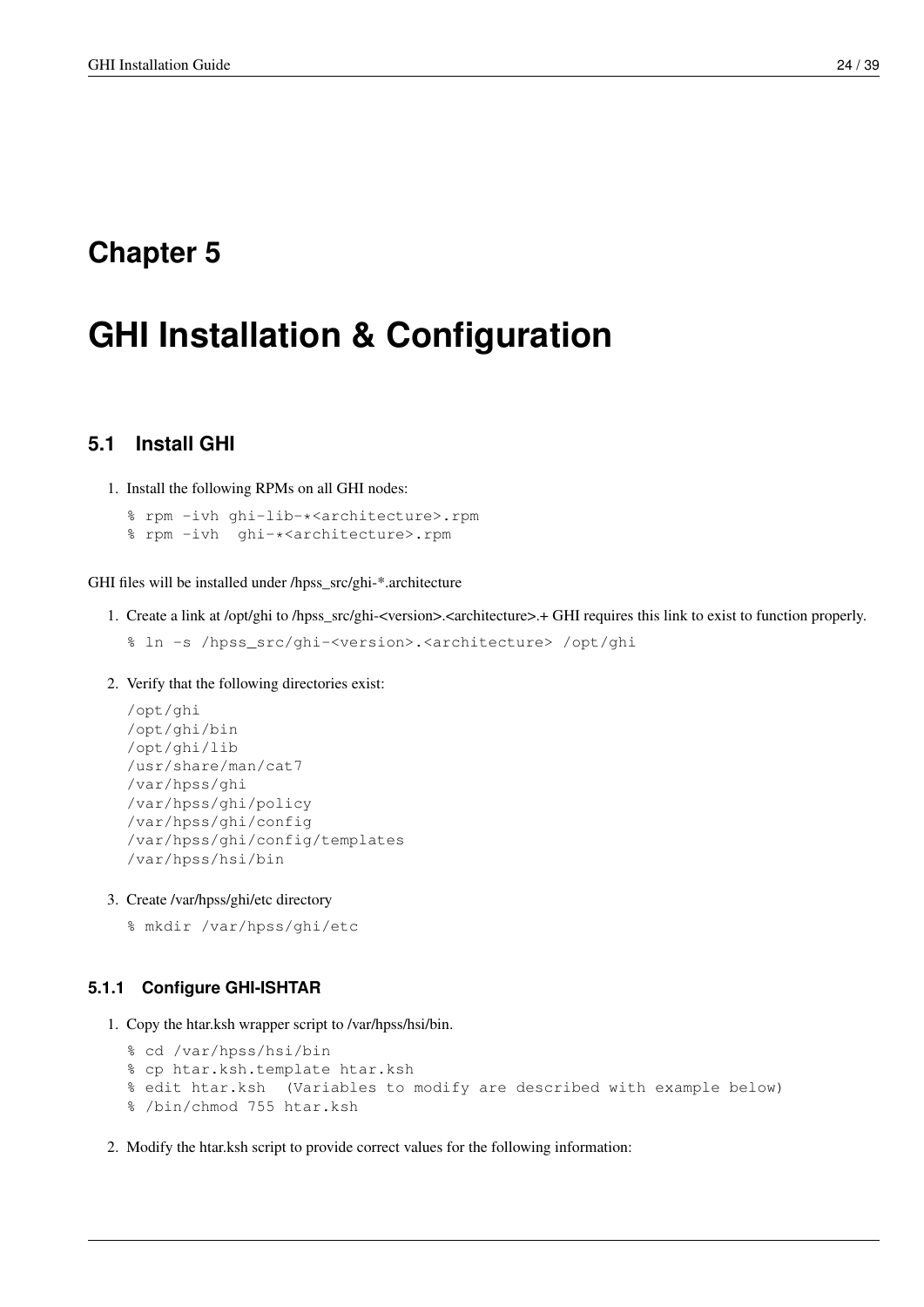| Variable                | <b>Description</b>                                      | <b>Example</b>                                |
|-------------------------|---------------------------------------------------------|-----------------------------------------------|
| <b>TMPDIR</b>           | Location of the temporary files. The                    | export TMPDIR=/ <spectrum< td=""></spectrum<> |
|                         | amount of space required is based on                    | Scale_mount_point>/scratch/.ghi               |
|                         | the size of an aggregate, plus                          |                                               |
|                         | temporary files created for the data                    |                                               |
|                         | files.                                                  |                                               |
| <b>DEFAULT_REALM</b>    | Realm name for location of the HPSS                     | if $\lceil$ "\$DEFAULT_REALM" = "" ]; then    |
|                         | Core server. This name must match                       | DEFAULT_REALM=core_server.clearlake.ibm.com   |
|                         | what is set for "site name" in                          | fi                                            |
|                         | /var/hpss/etc/site.conf from the Core                   |                                               |
|                         | Server.                                                 |                                               |
| <b>HPSS_AUTH_METHOD</b> | Set this variable for desired                           | export HPSS_AUTH_METHOD=unix                  |
|                         | authentication type <unix or<="" td=""><td></td></unix> |                                               |
|                         | Kerberos>. This variable will                           |                                               |
|                         | determine your keytab file to be used.                  |                                               |
| HPSS KEYTAB PATH        | Location of keytab. Set this variable                   | export HPSS_KEYTAB_PATH=                      |
|                         | when using UNIX authentication (ex.                     | /var/hpss/etc/hpssdmg.unix.keytab             |
|                         | /var/hpss/etc/hpssdmg.unix.keytab).                     |                                               |
| <b>HPSS HOSTNAME</b>    | Interface to be used for the data path.                 | export HPSS_HOSTNAME=ghi_server1              |

# <span id="page-30-0"></span>**5.2 GHI Users and Groups**

All authentication and authorization are done using the hpssdmg principal. The numeric IDs must match those on the HPSS Core Server, which may be obtained from the "/etc/passwd" file on your HPSS Core Server.

- 1. Verify hpssdmg User ID exists on each GHI node.
- 2. Verify Group ID hpsssrvr is set for hpssdmg.

If the user hpssdmg or group hpsssrvr do not exist, create them.

# <span id="page-30-1"></span>**5.3 Configure GHI**

GHI is configured using command-line tools. All of the GHI commands discussed in this section are fully documented in the GHI Management Guide.

These are the steps to configure GHI:

- 1. Create GHI cluster from the Spectrum Scale configuration.
- 2. Add Spectrum Scale file system for GHI to manage.
- 3. Add IOMs for each GHI managed Spectrum Scale file system.

# <span id="page-30-2"></span>**5.4 Create GHI Cluster**

Define the overall cluster configuration, including the nodes which will be known to GHI (not necessarily all nodes known to Spectrum Scale). This is accomplished via the ghicrcluster command. The ghicrcluster command must run on the session node that is designated as "Cluster manager node". Use mmlsmgr command to determine which node is the cluster manager.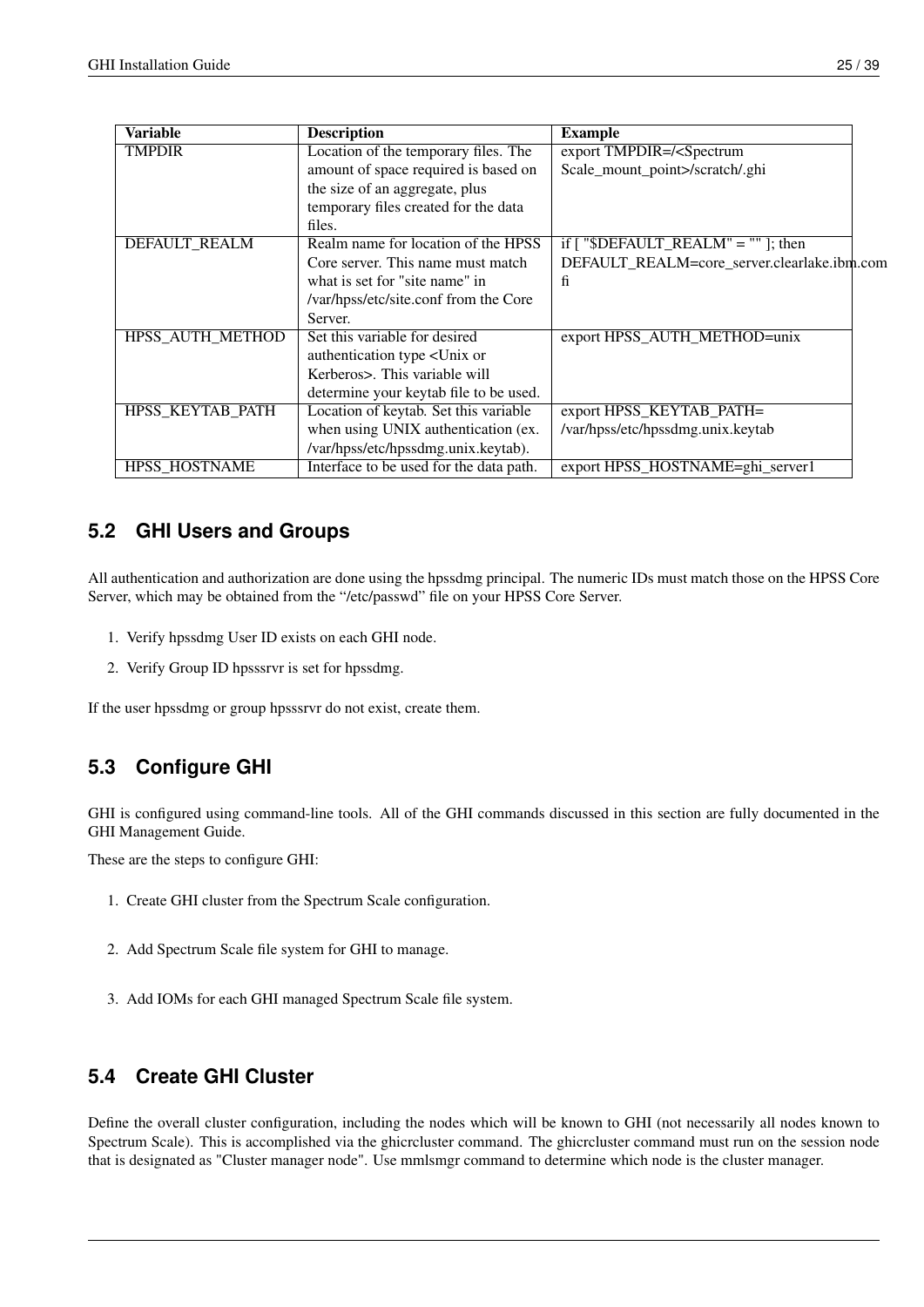```
root@ghi_server1 /var/hpss/hsi/bin > mmlsmgr
file system manager node
---------------- ------------------
ghi_server1_fs2 192.168.221.199 (ghi_server1)
ghi_server1_fs1 192.168.221.200 (ghi_server2)
Cluster manager node: 192.168.221.199 (ghi_server1)
```
In addition, Spectrum Scale must be running when defining the cluster configuration to GHI.

All nodes that are designated as quorum with the **mmlscluster** command must be listed after the cluster manager. This will allow GHI to assign them as a manager node in the case of a failover.

```
% ghicrcluster [-v] {--ppc_64 | --ppc_64le | --x86_64 <node>} ... <GHI_node> ..
% ghicrcluster -N [-v] \{-ppc 64 | -ppc 64le | -x86 64 <node>} ... < \leftrightarrownodelist_file>
```
#### Where:

```
\langle \text{node} \rangle = This is the node the source code was compiled on (ghilscluster).
<GHI_node> | <nodelist_file> = Node list of machines from mmlscluster
which will have the designation of "manager" in the command mmlscluster.
```
### The below command is an example.

% ghicrcluster -v --ppc\_64 firefly firefly falcon

After ghicrcluster returns "Done.", restart Spectrum Scale and GHI.

% ghishutdown -G % ghistartup -G

### **Note**

If **ghicrcluster** fails during the configuration, retry the configuration step with the "-r" option after the errors from the failure are resolved (ghicrcluster -r [-v]).

## <span id="page-31-0"></span>**5.5 Create Spectrum Scale file systems GHI will manage**

Use the command ghiaddfs for each file system to be created, which may be issued from any node in the cluster. File systems to be defined must NOT be mounted in Spectrum Scale when the ghiaddfs command is issued. ghiaddfs will supply default values for the file system which can be updated or changed with the command ghichfs.

For each file system, the name and mount point are to be supplied by the user. The ports to be used by the associated SD and ED may also be user-supplied or left to their default values.

% ghiaddfs [-v] <FS\_Name> [-c "# <comment>"] <Mount\_Point> [<SD\_Port> <ED\_Port>]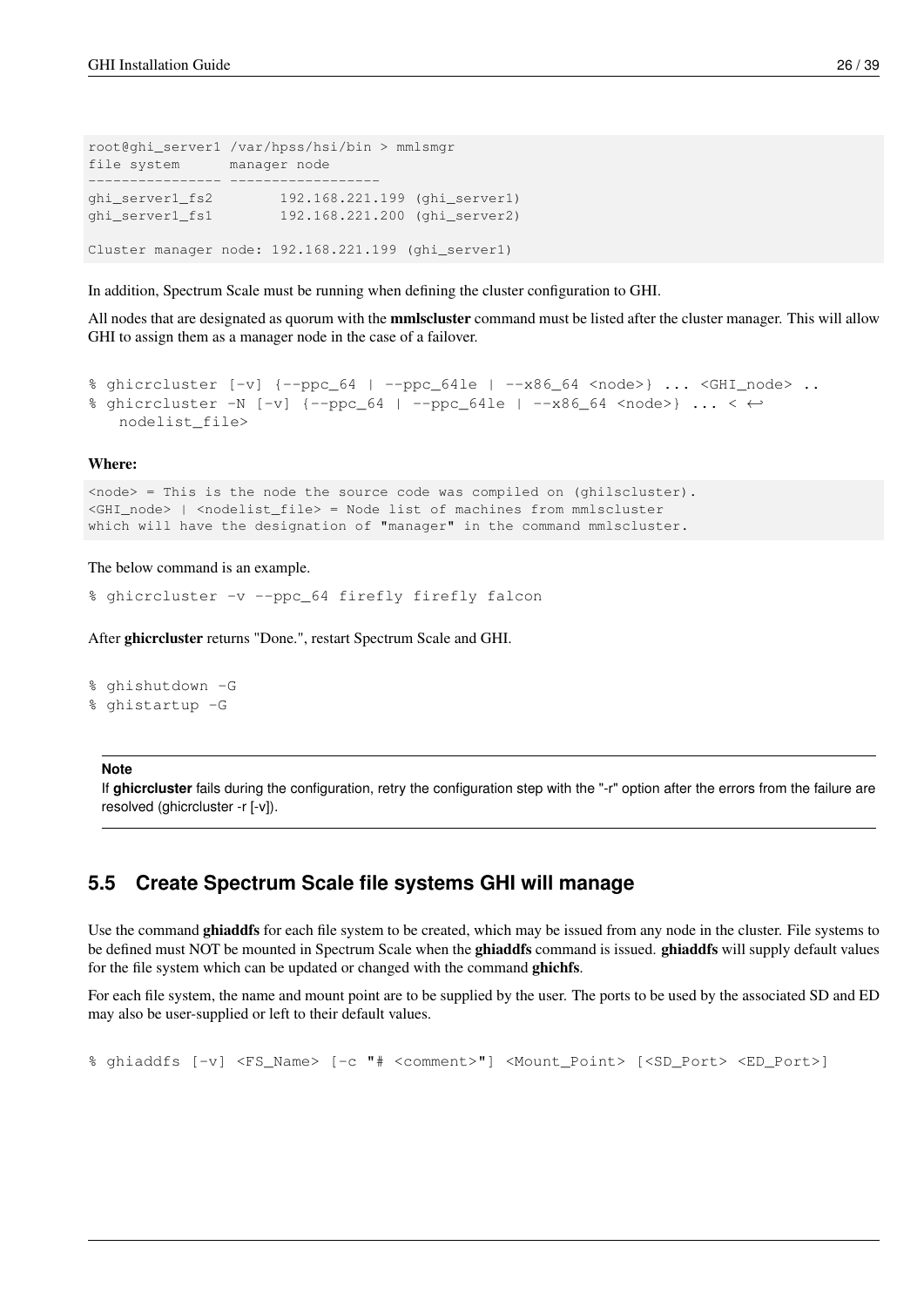**Note**

 $\epsilon$ FS Name $>$  = The same as the Spectrum Scale configuration name.

<Mount\_Point> = The same as the Spectrum Scale configuration mount point.

<SD\_Port> = The default Scheduler Daemon port is 80x0, where *x* is the order in which file systems were configured. For example, 8010 for the first configured file system. GHI will assign a port if one is not specified.

<ED\_Port> = The default Event Daemon Port is 80x1, where *x* is the order in which file systems were configured. For example, 8011 for the first configured file system. GHI will assign a port if one is not specified.

The below command is an example.

% ghiaddfs firef1y /firef1y

### <span id="page-32-0"></span>**5.6 Create IOMs for each GHI Managed File systems**

If you have multiple GHI nodes, you should create one IOM per GHI file system on each node. Each file system will use the same IOM port number across all nodes.

The default port selected for an IOM is  $80*x*2$ , where x is the order in which the file system was configured (8012 for the first configured file system, 8022 for the second configured file system, etc.). For more details about ports, see the GHI Management Guide.

Refer to the GHI Management Guide for more details about ghiaddiom.

```
% ghiaddiom [-vd|D] <File System name> [-c "# <comment>"] <IOM Node> \
<active_on_session_node> <estimate_transfer_rate> <chunksize>
```
### Where:

```
<File System name> = Name of the file system added with the ghiaddfs command.
<IOM Node> = Name of node the IOM will run.
<active_on_session_node> = Active state of the IOM on the manager session node.
<estimate_transfer_rate> = Estimated data transfer rate.
<chunksize> = maximum # of bytes to transfer per non-aggregate HPSS I/O request.
```
### Example:

% ghiaddiom -v firefly firefly:8012 TRUE 1GB 1TB

### <span id="page-32-1"></span>**5.7 Modify xinetd.conf for number of IOMs**

#### **Note**

This setting should be adjusted whether using RHEL 6.X or RHEL 7.X

% vi /etc/xinetd.conf\*

change *cps = 50 10* to *cps = <IOM Thread Pool Size \* number of IOMs> 10*

IOM Thread Pool Size can be obtained from ghilsfs <file system> --iotps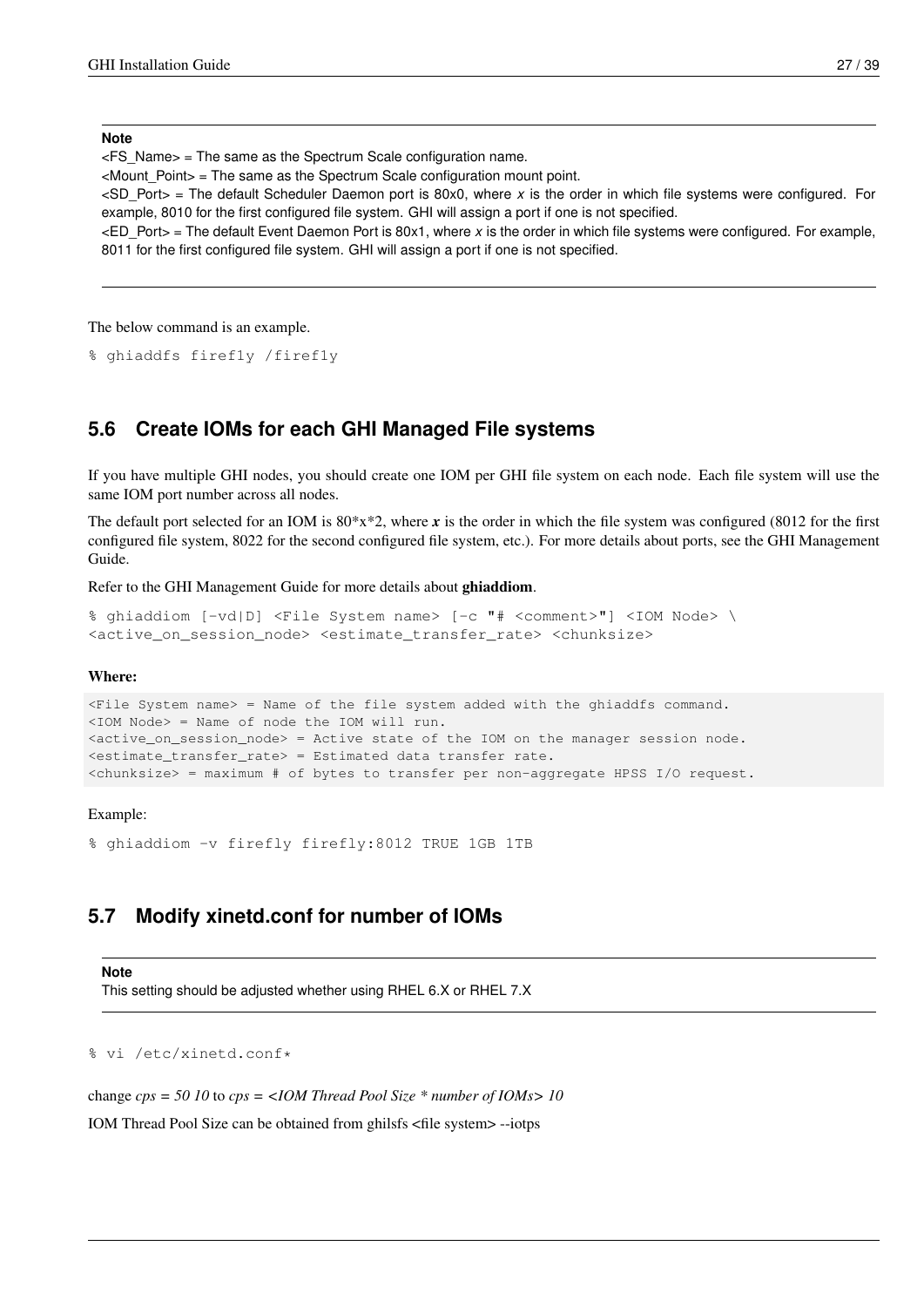# <span id="page-33-0"></span>**5.8 Information Lifecycle Management (ILM) Policies**

GHI makes use of Spectrum Scale ILM policies. A policy is a plain-text file that describes files and directories to be included or excluded from processing. IBM provides templates which you may use as a starting point to configure custom policies. These templates can be found in the /var/hpss/ghi/policy directory. Below is a list of policy templates.

### migrate.policy

This file can be placed in any directory in the system. The policy should have separate rules for aggregates and non-aggregates. The script, ghi\_migrate, gets invoked from the policy engine and requires a "-a" option to process aggregates.

### reset\_incomplete\_migration.policy

Use this policy to reset files for which a migration was started but never completed. Such files will show as "[incompletelymigrated]" when listed with "ghi\_ls -h". They are "migrated enough" such that Spectrum Scale will not select them to be re-migrated, and the migration-reset process will result in the files being set back to "un-migrated" so that Spectrum Scale will select them in the next applicable migration policy run. This file can be placed in any directory in the system.

### recall.policy

The recall policy does not use a bulk size. The policy generates on list. That list is parsed into aggregates and non-aggregates. The recall.policy file can be placed in any directory in the system.

### tape\_smart\_migration.policy

This is an example used to migrate files in a tape smart manner. Files are migrated by HPSS file families and by path name. This policy can be used in combination with the –split-filelists-by-weight option for mmapplypolicy to generate file lists that contain elements with the same WEIGHT value.

### backup\_migration.policy

The migration policy will run a full Spectrum Scale scan and will attempt to migrate any files that are not stored currently in HPSS. The policy file should be updated to reflect the migration rules used for this file system. The policy should be able to select every file that has not been migrated to HPSS and exclude any file which should not be migrated. Verify that the backup migration policy matches what is being backed up in the backup\_metadata.policy to ensure that files which have not been migrated are included in the metadata backup.

### backup\_metadata.policy

This policy is used by the Spectrum Scale SOBAR mmimgbackup command. Spectrum Scale file system namespace and file metadata are sent to GHI and HPSS.



**Important**

Do not change the backup metadata policy without contacting IBM GHI support.

### backup\_error.policy

The backup error policy contains the rules that are used to validate the capture of a file system's metadata.



### **Important**

Do not change the backup error policy without contacting IBM GHI support.

### threshold.policy

The Spectrum Scale ILM threshold policy provides the capability for GHI to space manage the Spectrum Scale file system. New and modified Spectrum Scale files are copied to HPSS on a periodic basis. When the Spectrum Scale file system reaches a predefined space threshold, the Spectrum Scale ILM threshold policy is executed to identify file candidates whose data can be removed from the file system. This file must be copied from the /var/hpss/ghi/policy directory to /var/hpss/ghi/policy/<file system> and modified to be file system specific. The script, ghi\_migrate, is invoked from the policy engine requires a "-p" option to punch holes in the file system.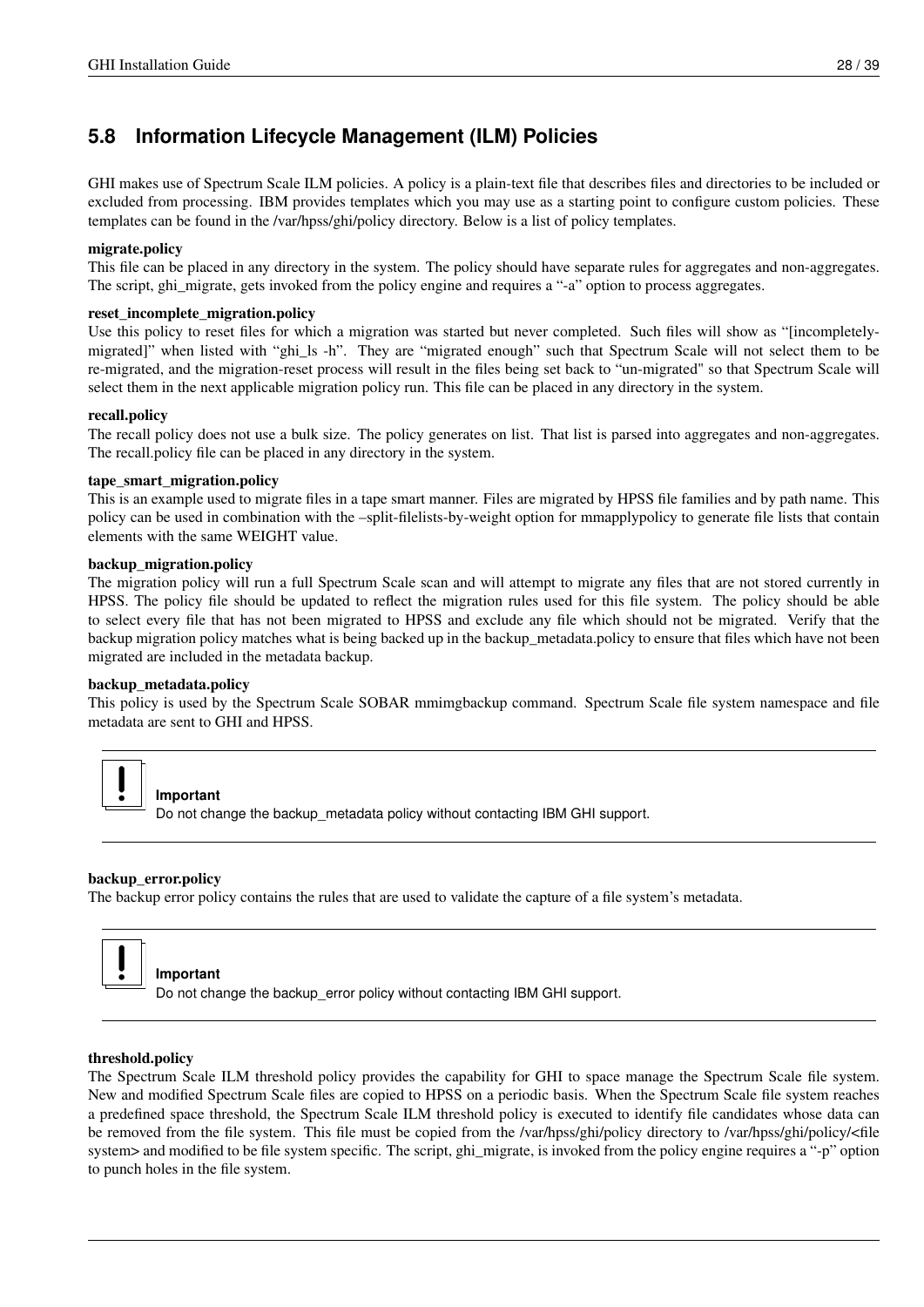# <span id="page-34-0"></span>**Chapter 6**

# **Backup & Restore**

# <span id="page-34-1"></span>**6.1 Backups**

To backup a Spectrum Scale file system, use the GHI ghi\_backup command line interface. The backup interface uses the Spectrum Scale mmimgbackup command, which uses the ILM policy management engine.

GHI backups use the Spectrum Scale snapshot feature to take a point-in-time image of the file system. When running a backup:

- 1. A snapshot of the Spectrum Scale namespace is saved after the backup migration policy and any other running migration policies have completed.
- 2. The state of each of the files is saved.

Each file system to be backed up uses its own copy of each of the following backup policy templates that reside in the /var/hpss/ghi/policy directory:

### backup\_migration.policy:

The backup migration policy contains the migration rules for the Spectrum Scale file system to be backed up. The rules can migrate files as aggregates or non-aggregates. The rules must select all the files to be backed up.

### backup\_metadata.policy:

The backup metadata policy contains the rules that previous GHI versions need to capture a file system's metadata. The new image backup feature does not require a metadata policy for metadata backup. The metadata is contained in the image generated by Spectrum Scale as part of the backup process.

### backup\_error.policy:

The backup error policy contains the rules that are used to validate the capture of the file system's metadata.

### **Tip**

IBM recommends running a daily backup. Checking the backup logs daily to correct any errors is a good practice to ensure successful backups. The GHI backup option is image. Full non-image backup is deprecated. Details of backup is provided in the GHI Management Guide.

Most sites create a crontab entry to run a daily backup.

```
ghi_backup <filesys> <type> [-E <Fsets> [-U <user_args>]] | [-U] [<user_args>]
ghi_backup <filesys> <type> [-E -F <List of Fsets> [-U <user_args>]]
```
Where: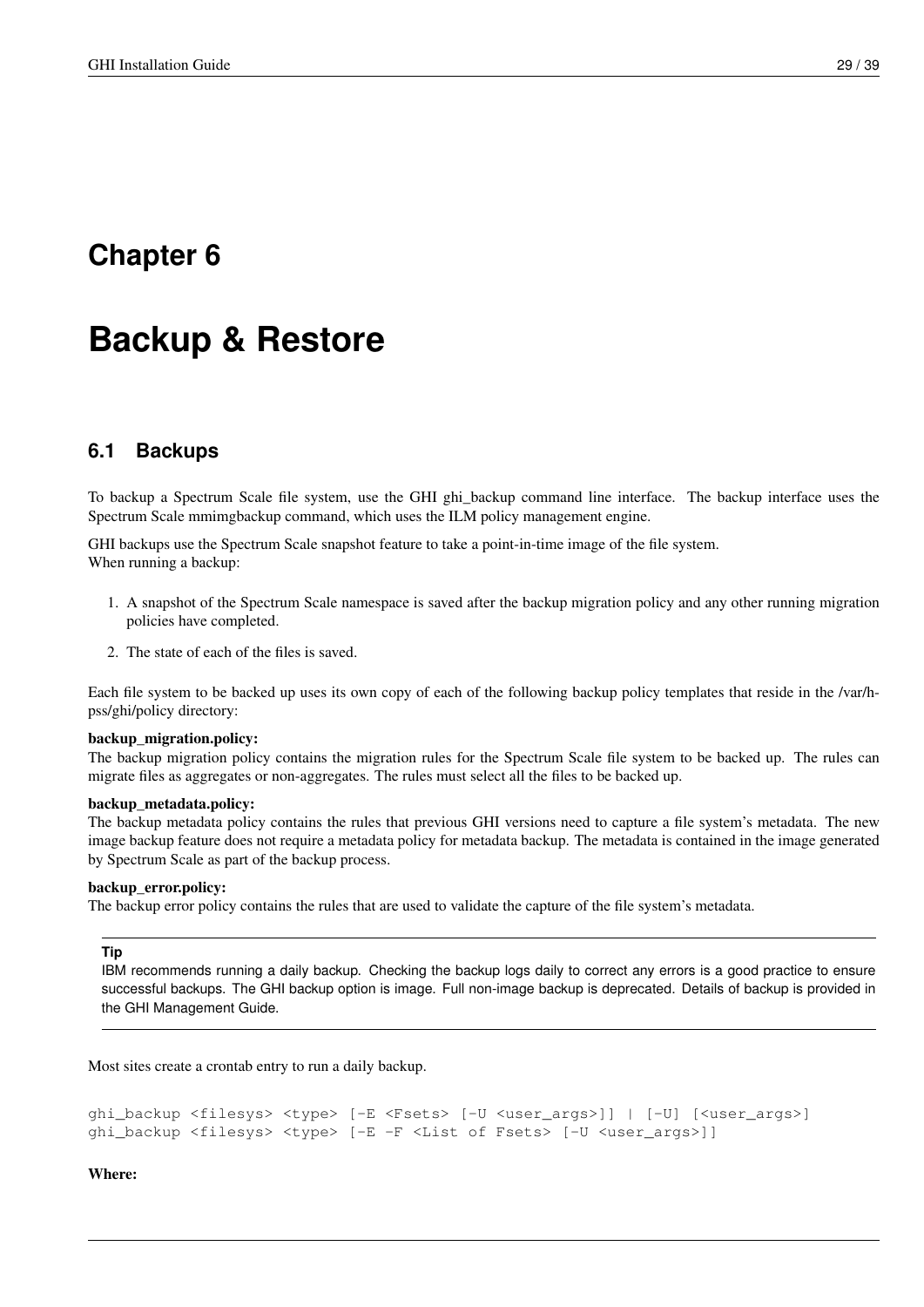type = one of the backup type: image = image backup using Spectrum Scale SOBAR capability. Fsets = filesets which need not be linked-in, either space-separated List of Fsets or -F space-separated list of files containing list of filesets user\_args = args to be passed to policy.

### Example command:

```
% ghi_backup firefly image
```
## <span id="page-35-0"></span>**6.2 Restore**

Refer to Backup and Recovery in the GHI Management Guide for more restore details.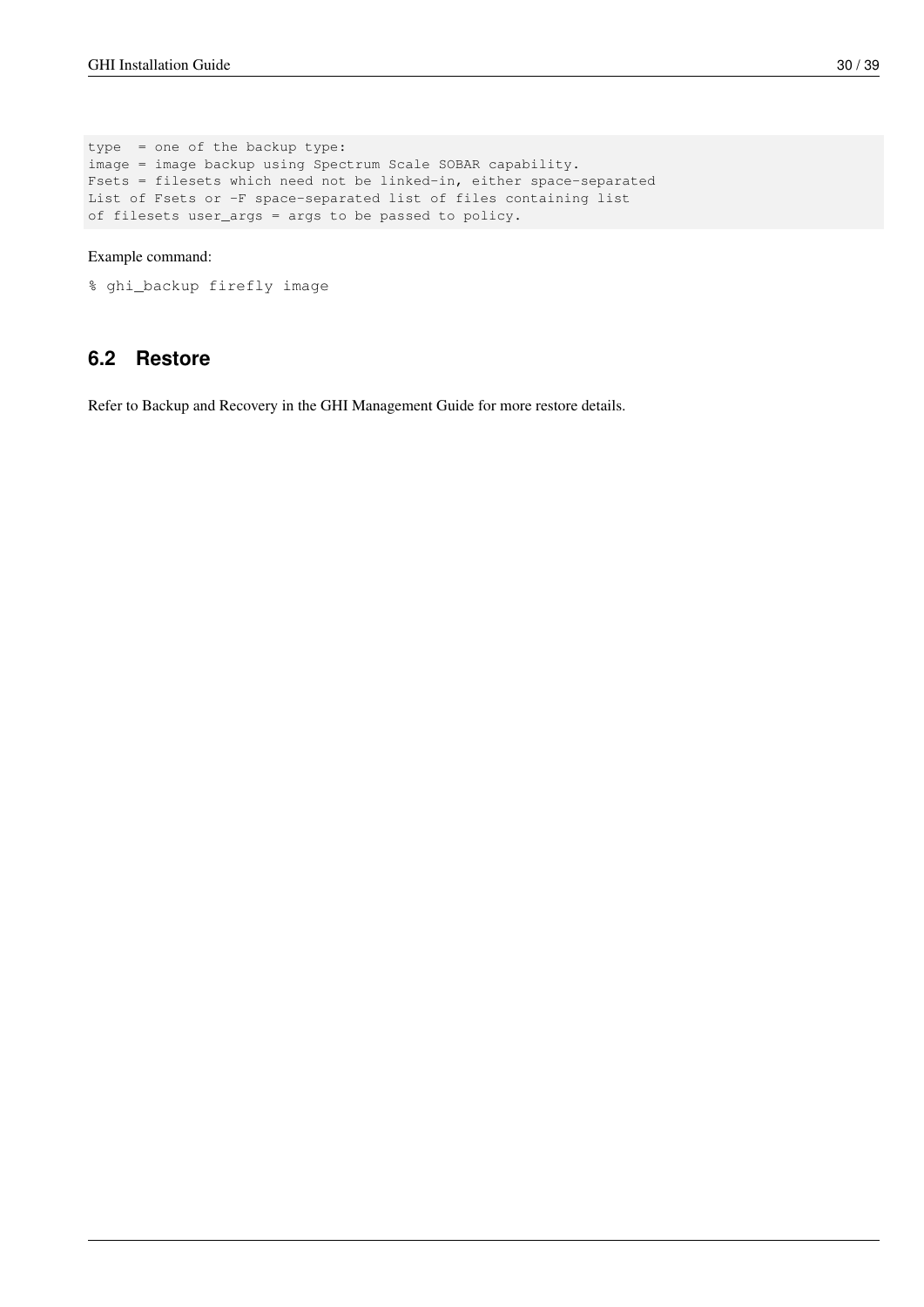# <span id="page-36-0"></span>**Chapter 7**

# **GHI Conversions**

Note: Make sure that for any version you upgrade to, you read through all instructions from the version you are upgrading from up until the version you are installing.

### <span id="page-36-1"></span>**7.1 Conversion steps for 3.1.0 to 3.2.0**

```
Note
```
The conversion process will use RPMs for GHI 3.2.0.

- 1. Modify the callback script to source the database profile on all GHI nodes. (DB2PROF)
	- % vim /opt/ghi/bin/hpssEventNotify

### <span id="page-36-2"></span>**7.2 Conversion steps for 3.0.1 to 3.1.0**

```
Note
```
The conversion process will use RPMs for GHI 3.1.0.

• Shutdown GHI.

% ghishutdown -g

• Verify all non-IOM GHI processes are not in the process list

```
% ps -ef | grep ghi | grep -v ghi_iom
```
### **Note**

If any GHI processes remain in the list use kill -9 <pid> to shut them down.

• Unmount the file system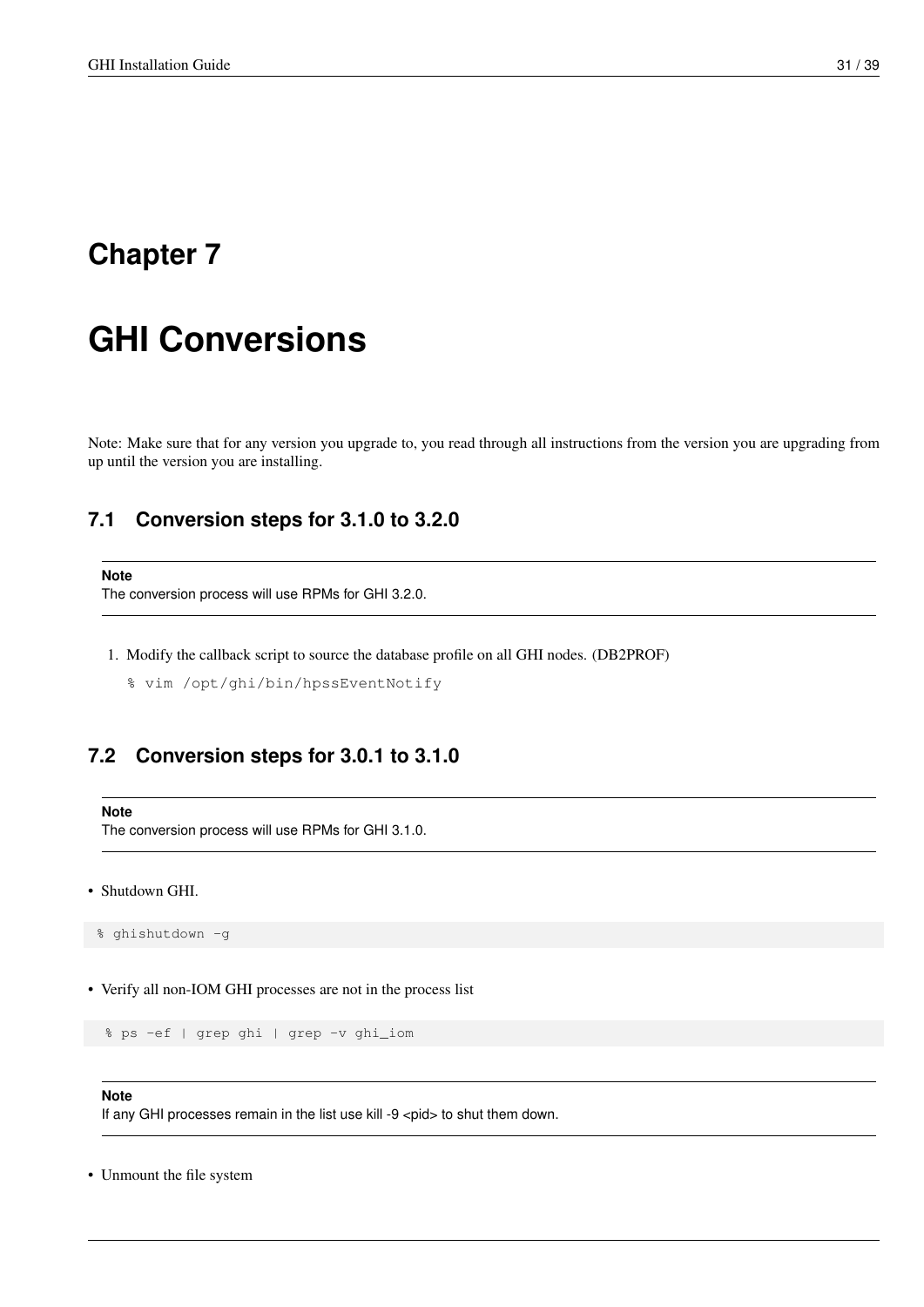% mmumount <file system> -a

### • Remove old GHI RPMs

```
% rpm -qa | grep ghi - List installed RPMs
% rpm -e <ghi_rpms installed from above>
% rpm -qa | grep ghi - Verify no GHI RPMs are installed
```
• Install new GHI 3.1.0 RPMs

#### **Note**

RPMs deployed will vary. Contact GHI support rep before installing.

```
% cd <path to GHI 3.1.0 RPMs>
% rpm -ivh ghi-3.1.0.0-0.<arch>, ghi-lib-3.1.0.0-0.<arch>, ghi-ishtar-5.1.2.0-0.<arch>
```
### • Run ghiupdate

```
% ghiupdate -vT --<OS arch> <all nodes listed in ghilsnodes> - It is recommended to use ←
   the -T option first.
```

```
% ghiupdate -v --< OS arch> <all nodes listed in ghilsnodes>
```
• Make sure the directory where GHI is installed is linked to /opt/ghi.

• Delete and recreate the mmcallbacks so they use the /opt/ghi/bin path. For example, if the mmcallbacks are:

```
% mmlscallback
hpssCBstartup
       command = /opt/hpss/bin/hpssEventNotify
       event = startup, clusterManagerTakeover, preShutdown
       parms = %clusterName %eventName %clusterManager.ip %myNode.ip
hpssCBthreshold
       command = /opt/hpss/bin/hpssCBthreshold
       event = noDiskSpace, lowDiskSpace
       parms = %eventName %fsName
```
You should do the following to re-add the callbacks for the /opt/ghi directory.

### Delete the callbacks with:

- % mmdelcallback hpssCBstartup
- % mmdelcallback hpssCBthreshold

#### and add them back for /opt/ghi with:

- % mmaddcallback hpssCBstartup --command /opt/ghi/bin/hpssEventNotify --event startup,  $\leftarrow$ clusterManagerTakeover,preShutdown --parms "%clusterName %eventName %clusterManager.ip ←- %myNode.ip"
- % mmaddcallback hpssCBthreshold --command /opt/ghi/bin/hpssCBthreshold --event ← noDiskSpace,lowDiskSpace --parms "%eventName %fsName"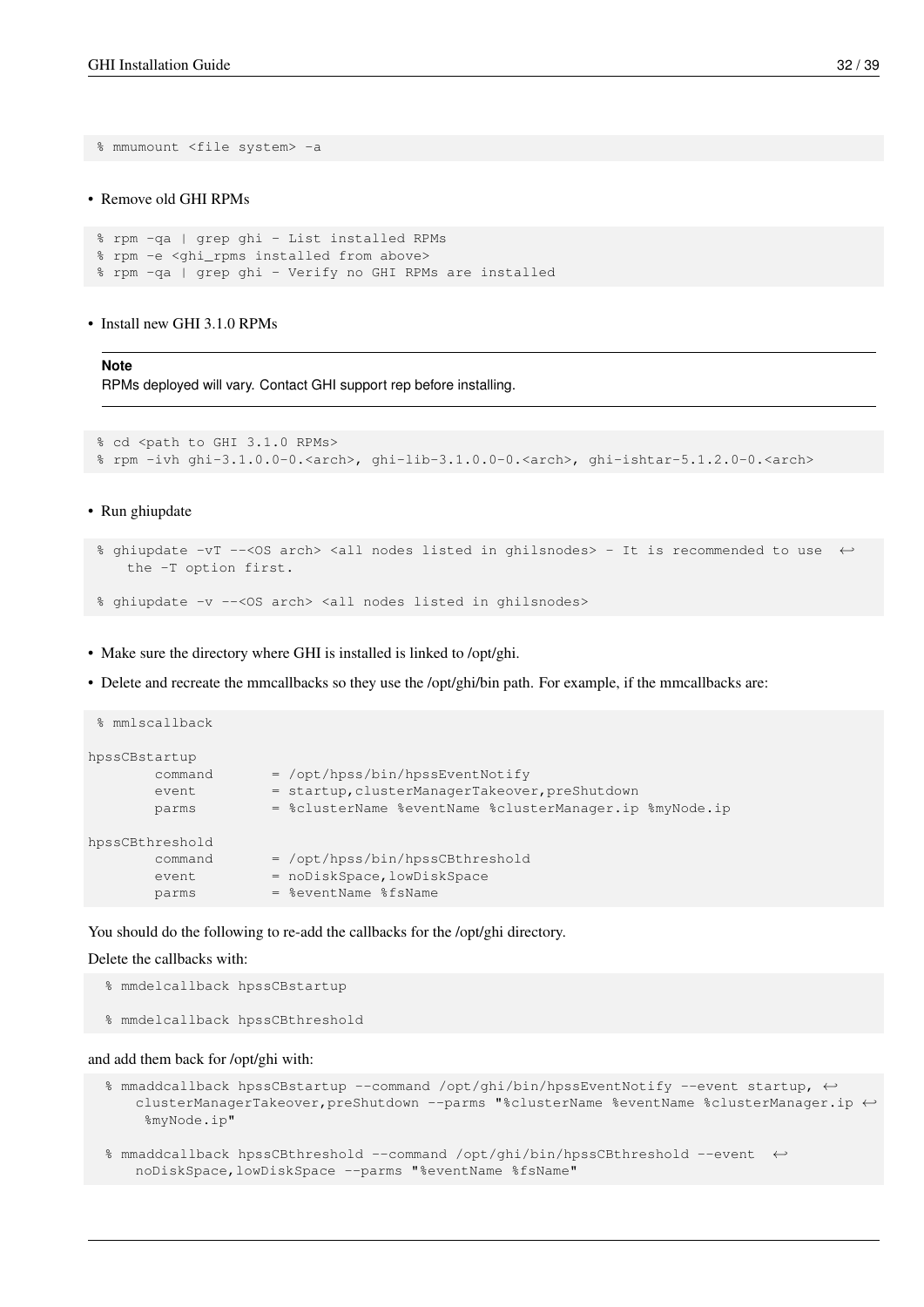- Delete and read the IOMs so they are configured for the new location under the /opt/ghi directory. The following instructions can help achieve this:
- List all IOMs

% ghilsiom <file system>

You can use this to see the current IOM configuration info.

• Delete all IOMs

% ghideliom <file system> <IOM node>:<port #>

Use this on each IOM node you want recreated on the file system

• Add all IOMs

% ghiaddiom <file system> <IOM node>:<port #> <asn value> <etr value> <chunk size>

where  $\langle$  asn value $\rangle$  = the value indicated earlier for the "Active Session Node" in the ghilsiom output <etr value> = the value indicated earlier for the "Estimated Transfer Rate" in the ghilsiom output  $\epsilon$ chunk size $\epsilon$  = the value indicated earlier for the "Transfer Chunk Size" in the ghilsiom output Repeat the above for each IOM and port in ghilsiom

• Restart ghi

% ghishutdown -g

- % ghistartup -g
- The new IOM should be usable and you can confirm the change by running ghilsiom <file system>.
- You may wish to update your path to include /opt/ghi/bin so that the ghi executables can be found without specifying the path.
- The files installed by the GHI RPM that specify GHI paths will use /opt/ghi instead of /opt/hpss. However, for any policy files containing GHI paths that already exist on the system that are not replaced by the GHI RPM, these will need to be updated so paths containing /opt/hpss are changed to /opt/ghi.
- Old libraries must be removed

As part of upgrading to versions of GHI 3.1.0 or higher from GHI 3.0.1 or older, sites should remove the GHI files from the HPSS directory. These include the ghi\* files under /opt/hpss/bin and /opt/hpss/lib, but also these files under /opt/hpss/lib:

```
HPSSModule.so
libhpssghi.so
libhpssghi_base.so
```
### **Note**

GHI will attempt to create a link in libhpssghi\_restore.so in /opt/hpss/lib. Spectrum Scale continues to link with that location for handling image restores. The libhpssghi\_restore.so file should be removed.

and these files under /opt/hpss/bin: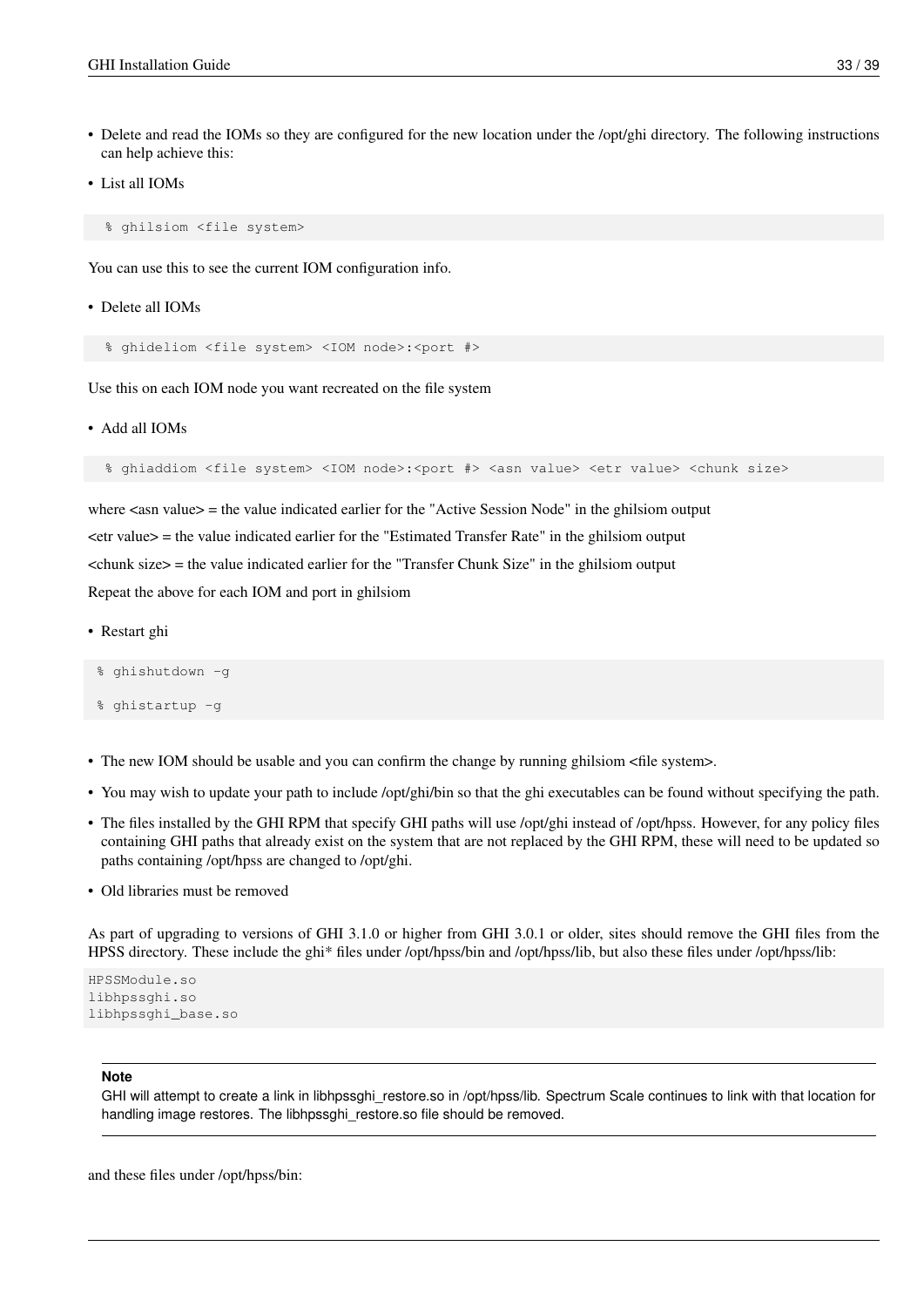db2db.py dmapishell hpssAddCallbacks hpssCBthreshold hpssEventNotify hpss\_krb5\_rmxcred hpssdelete hpsslist hpssmigrate hpssrecall lsghi lsgpfs

• Policy files must be updated to reflect the new install location

Also, customers will have to update all policy files on all their nodes manually to reflect /opt/ghi/bin instead of /opt/hpss/bin. Until this is done, migrations, recalls, and stages will not work.

### <span id="page-39-0"></span>**7.3 Conversion steps for 3.0.0 to 3.0.1**

**Note** The conversion process will use RPMs for GHI 3.0.1.

• Shutdown GHI.

```
% ghishutdown -g
```
• Verify all non-IOM GHI processes are not in the process list

```
% ps -ef | grep ghi | grep -v ghi_iom
```
### **Note**

If any GHI processes remain in the list use kill -9 <pid> to shut them down.

• Unmount the file system

```
% mmumount <file system> -a
```

```
• Remove old GHI RPMs
```

```
% rpm -qa | grep ghi - List installed RPMs
% rpm -e <ghi_rpms installed from above>
% rpm -qa | grep ghi - Verify no GHI RPMs are installed
```
• Install new GHI 3.0.1 RPMs

### **Note**

RPMs deployed will vary. Contact GHI support rep before installing.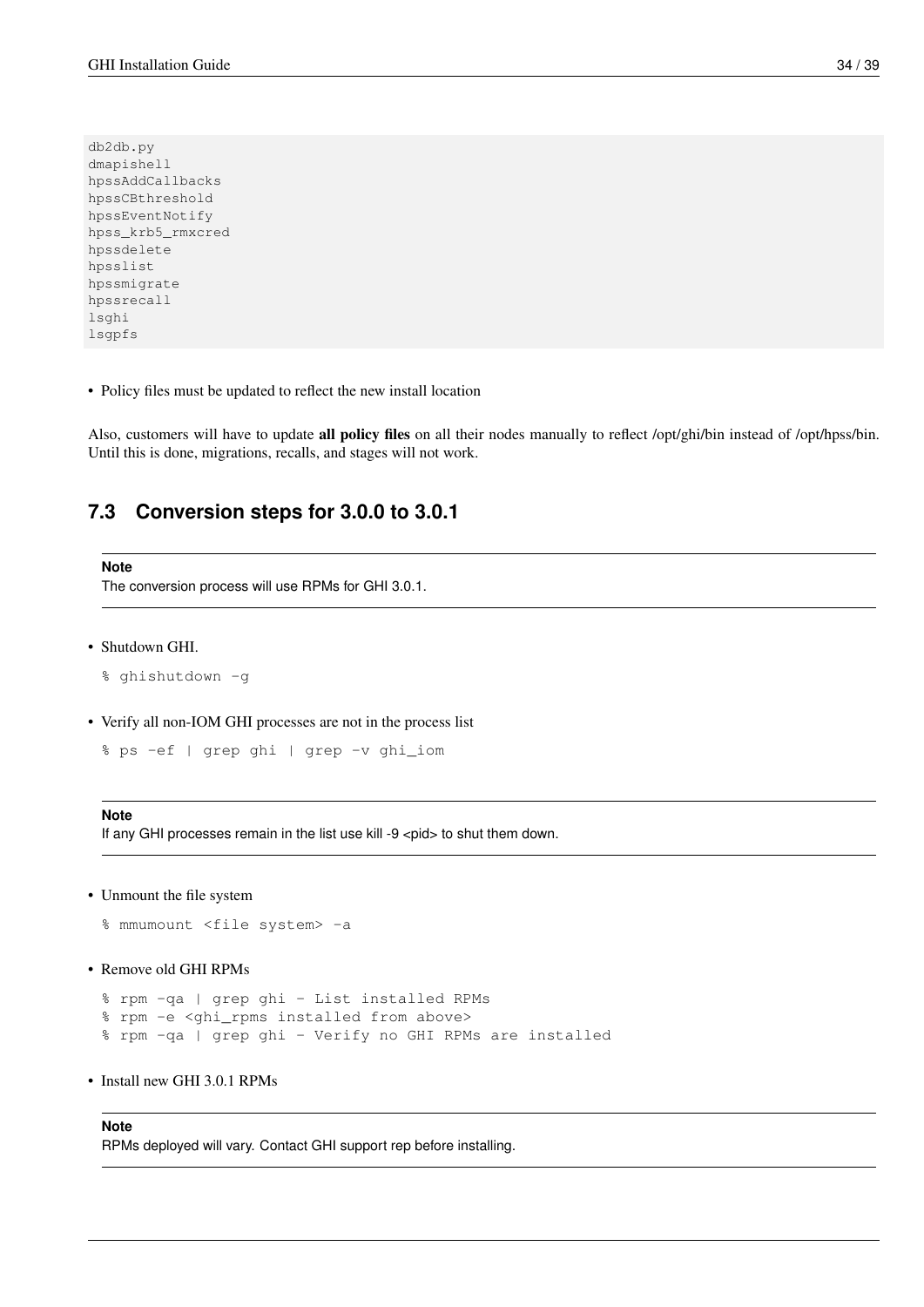```
% cd <path to GHI 3.0.1 RPMs>
% rpm -ivh ghi-3.0.1.0-0.<arch>, ghi-lib-3.0.1.0-0.<arch>, ghi-ishtar-5.1.2.0-0.< \leftrightarrowarch>
```
• Run ghiupdate

```
% ghiupdate -vT --<OS arch> <all nodes listed in ghilsnodes> - It is recommended ←
   to use the -T option first.
```
% ghiupdate -v --< OS arch> <all nodes listed in ghilsnodes>

- Convert the GHI garbage collection table on each file system. This step should be run for all file systems; the conversion of file system tables can be executed in parallel.
	- For each file system, modify /var/hpss/ghi/templates/ghimodifygc.ddl by replacing the template info (<GC\_FILESYSTEM>) with your file system name throughout the file (e.g. if your file system name is "foo", the table name should be "GC\_FOO").

```
% cat /var/hpss/ghi/templates/ghimodifygc.ddl
```

```
connect to hghi;
ALTER TABLE HPSS."GC_FOO_FS1"
 ADD COLUMN INODE
 BIGINT NOT NULL DEFAULT 0
 ADD COLUMN IGEN
 INTEGER NOT NULL DEFAULT 0;
```
reorg table HPSS."GC\_CANAAN\_FS1";

– Run the modified ghimodifygc.ddl.

% db2 -svtf ghimodifygc.ddl

• Start new GHI

```
% ghistartup -g
```
• Verify that PM, CM, MD processes are running.

```
% ps -ef | grep ghi
```
• Mount GHI managed File Systems

```
% mmmount <file system> -a
```

```
• Verify SD, ED, and then IOMs are active
```

```
% tail /<file system>/scratch/mon/<mon_sd.out | mon_iom.out>
```
#### **Note**

The Pin Conversion process converts DMAPI PIN attributes into timestamp values for all file systems. If GPFS is restored using a backup prior to this conversion, the unconverted DMAPI PIN attributes will be restored as well, and it will be necessary to rerun these steps to convert the PIN attribute values again.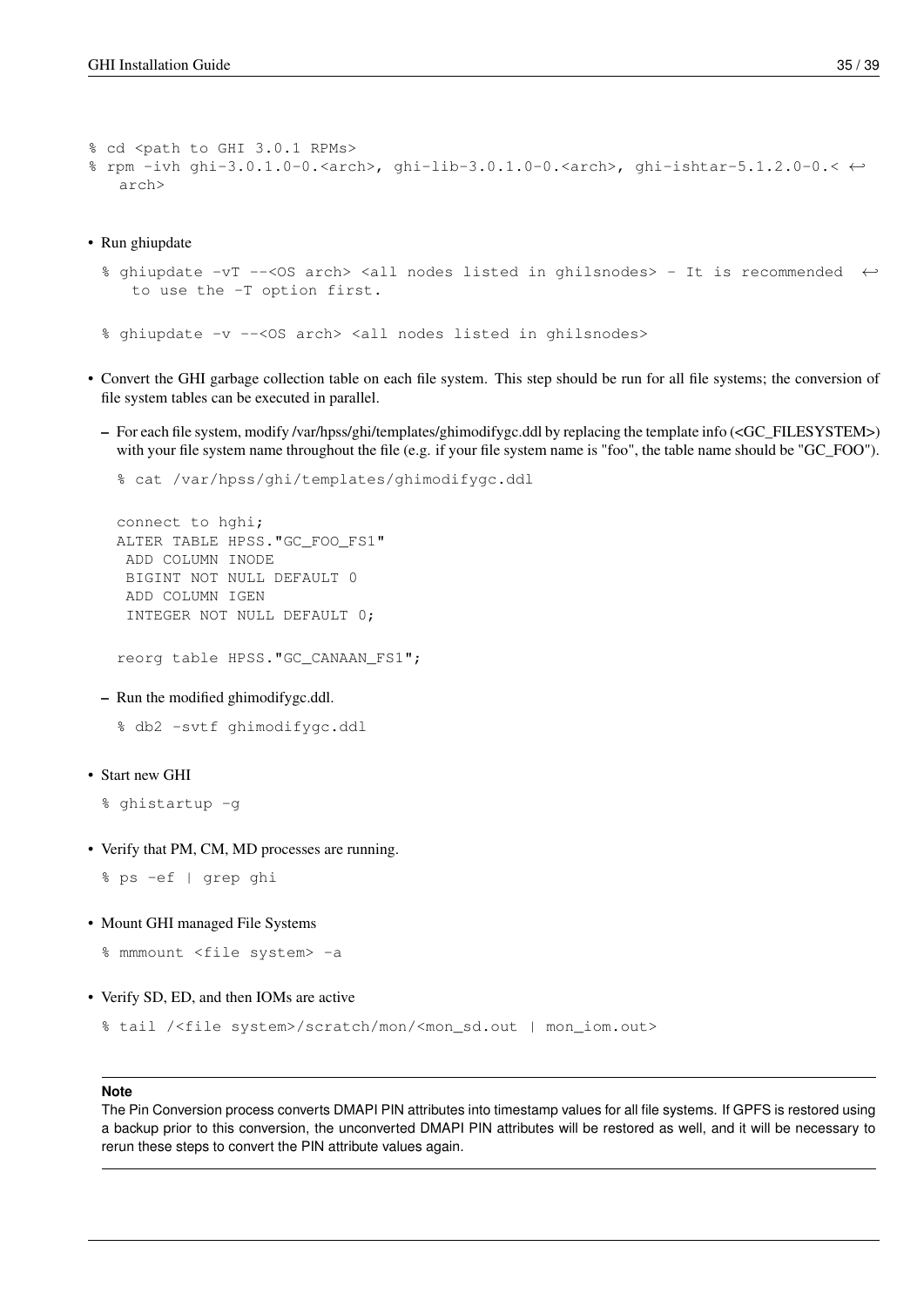• Convert the DMAPI PIN attributes into timestamp values for all file systems

```
– List all pinned files using the following policy:
```

```
# Template for listing old style pinned files
 RULE EXTERNAL POOL 'hsm' EXEC '/opt/hpss/bin/ghi_migrate'
 RULE 'Pinned Files' LIST 'files_pinned'
                       SHOW ('-s' FILE_SIZE)
                       WHERE XATTR('dmapi._GHI_PIN') LIKE 'TRUE%'
                       AND path_name NOT LIKE '%/%scratch%'
                       AND path_name NOT LIKE '%/%.snapshot%'
 RULE 'Default' SET POOL 'system'
  * Apply the above policy
   % ghiapplypolicy <file system> -P <above template file> -I defer
– Generate a file list for all pinned files and convert them:
  % cat <path/to/scratch/.ghi>/list.files_pinned | cut -d' ' -f7 > /tmp/ \leftrightarrowpinned_files
  % ghi_pin -f /tmp/pinned_files
  # Policy template example
 RULE EXTERNAL POOL 'hsm' EXEC '/opt/hpss/bin/ghi_migrate'
 RULE 'UnPinned Files' LIST 'files_unpinned'
                       SHOW ('-s' FILE_SIZE)
                       WHERE XATTR('dmapi._GHI_PIN') LIKE 'FALSE%'
                       AND path_name NOT LIKE '%/%scratch%'
                       AND path_name NOT LIKE '%/%.snapshot%'
 RULE 'Default' SET POOL 'system'
```
– Generate a file list for all unpinned files (files which were previously pinned, but were later unpinned using the ghi\_pin tool) and convert them:

```
% cat <path/to/scratch/.ghi>/list.files_unpinned | cut -d' ' -f7 > /tmp/ \leftrightarrowunpinned_files
% ghi_pin -u -f /tmp/unpinned_files
```
– Validate that all attributes have been migrated by listing the pinned files and comparing row counts - they should match. If not, list the pinned files again and rerun the ghi\_pin tool against the resulting list.

```
% ghiapplypolicy -P /var/hpss/ghi/policy/pin_time_list.policy -I defer
% wc -l <path/to/scratch/.ghi>/list.files_pinned </path/to/scratch/.ghi>/list. \leftrightarrowfiles_pinned_time
1000 <path/to/scratch/.ghi>/list.files_pinned
1000 <path/to/scratch/.ghi>/list.files_pinned_time
```
#### **Note**

It could take up to ten minutes for ED to connect to SD and fifteen minutes for the IOMs to connect to the ED. If after twenty minutes things are still not connecting, contact your GHI support rep.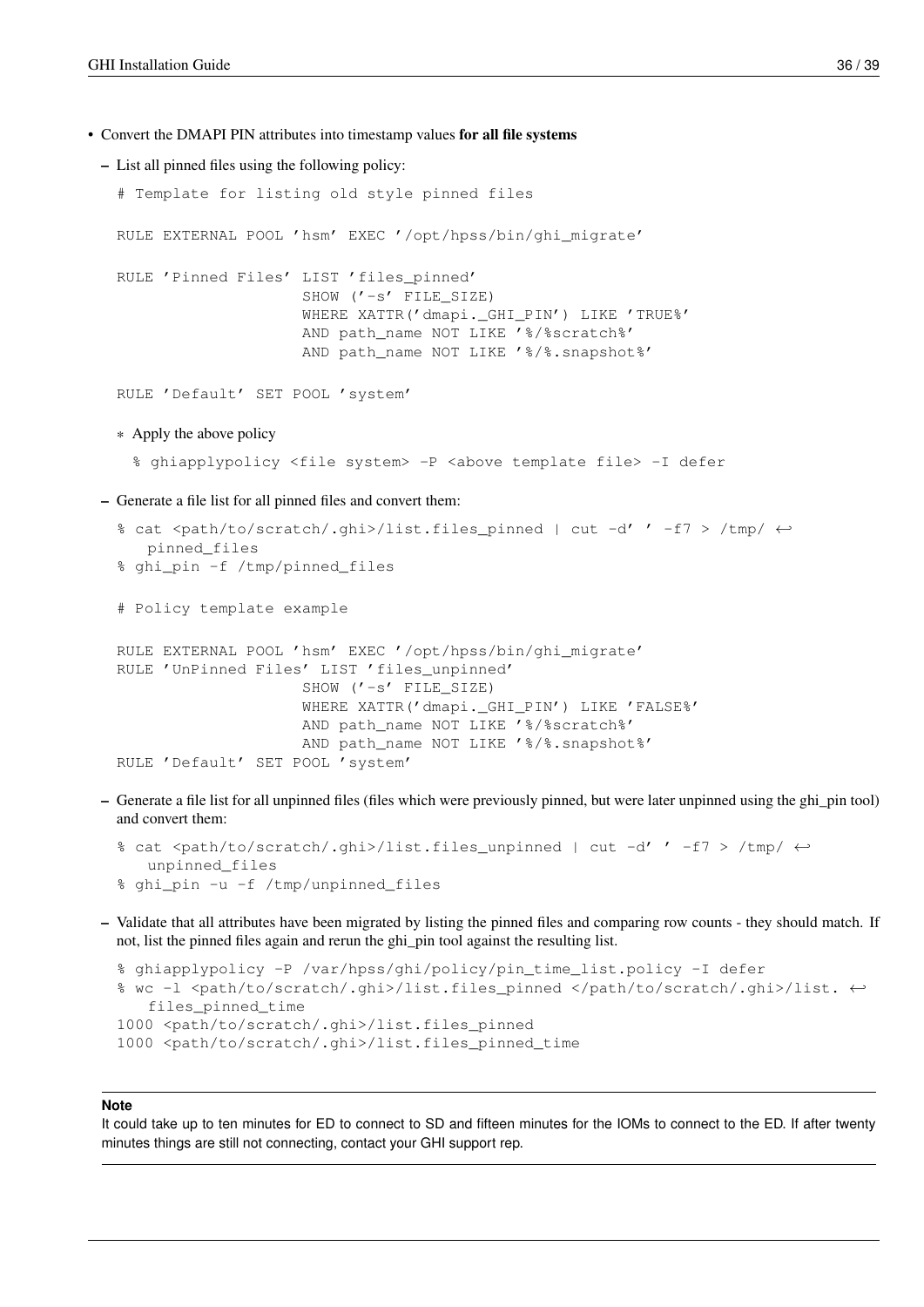# <span id="page-42-0"></span>**Chapter 8**

# **GHI Conversions**

## <span id="page-42-1"></span>**8.1 Conversion steps for 3.1 to 3.2**

#### **Note**

The conversion process will use RPMs for GHI 3.2.

```
• Shutdown GHI.
```

```
% ghishutdown -g
```
• Verify all non-IOM GHI processes are not in the process list

% ps -ef | grep ghi | grep -v ghi\_iom

### **Note**

If any GHI processes remain in the list use kill -9 <pid> to shut them down.

```
• Unmount the file system
```

```
% mmumount <file system> -a
```
• Remove old GHI RPMs

% rpm -qa | grep ghi - List installed RPMs % rpm -e <ghi\_rpms installed from above> % rpm -qa | grep ghi - Verify no GHI RPMs are installed

• Install new GHI 3.2 RPMs

**Note** RPMs deployed will vary. Contact GHI support rep before installing.

```
% cd <path to GHI 3.0.1 RPMs>
% rpm -ivh ghi-3.2..0-0.<arch>, ghi-lib-3.2.0.0-0.<arch>, ghi-ishtar-5.1.2.0-0.< ←-
   arch>
```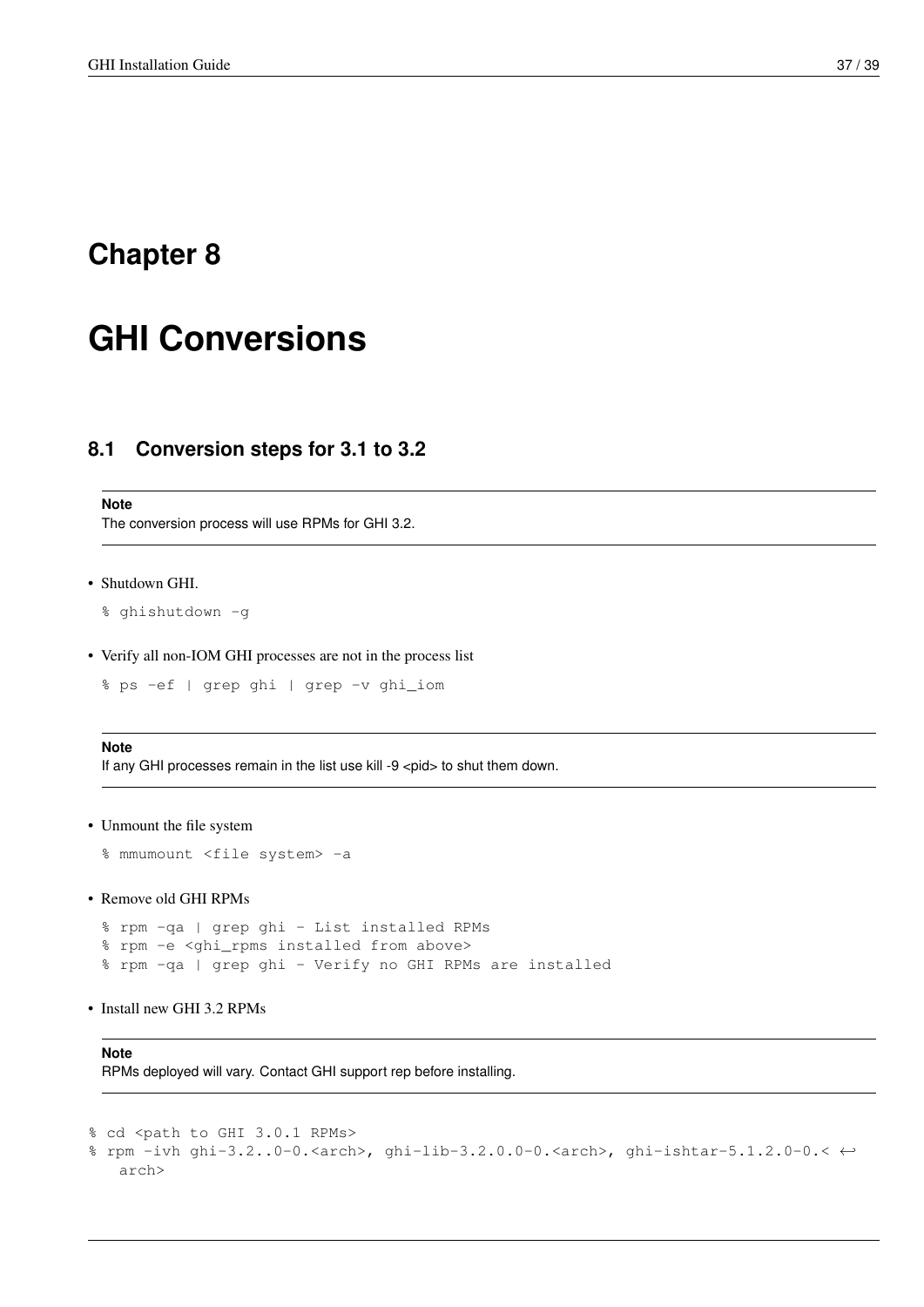- Run ghiupdate
	- % ghiupdate -vT --<OS arch> <all nodes listed in ghilsnodes> It is recommended ← to use the -T option first.
	- % ghiupdate -v --< OS arch> <all nodes listed in ghilsnodes>
- Create Indexes on the GHI Mapping tables for each file system. These steps should be run for all file systems; the conversion of the system tables can be executed in parallel.
	- For each file system, source the db2 database.
		- % source <hpssdb user home>/sqllib/db2profile
	- Create the HPSS path index.
		- % db2 "CREATE INDEX HPSSIDX ON MAPPING\_<FS>\_BASE (HPSSPATH)"
	- Create the GPFS path index.
		- % db2 "CREATE INDEX GPFSIDX ON MAPPING\_<FS>\_BASE (GPFSPATH)"
	- Create the Inode index.
		- % db2 "CREATE INDEX INODEIDX ON MAPPING\_<FS>\_BASE (INODE)"
	- Update statistics in the system catalog for the GHI mapping base table.
		- % db2 "RUNSTATS ON TABLE MAPPING\_<FS>\_BASE AND SAMPLE DETAILED INDEXES ALL"
	- Remove any cached SQL statements.
		- % db2 "FLUSH PACKAGE CACHE DYNAMIC"
	- Check if the mapping table needs to be reorganized.
		- % db2 "REORGCHK CURRENT STATISTICS ON TABLE MAPPING\_<FS>\_BASE"
- Create a new index on the GHI Garbage Collection table for each file system. This step should be run for all file systems; the conversion of the system tables can be executed in parallel.
	- For each file system, source the db2 database.
		- % source <hpssdb user home>/sqllib/db2profile
	- Create the SOID Index for the GC table.
		- % db2 "CREATE INDEX GC\_<FS>\_SOID\_INDEX ON GC\_<FS> (SOID)"
- Start new GHI

```
% ghistartup -g
```
• Verify that PM, CM, MD processes are running.

```
% ps -ef | grep ghi
```
- Mount GHI managed File Systems
	- % mmmount <file system> -a